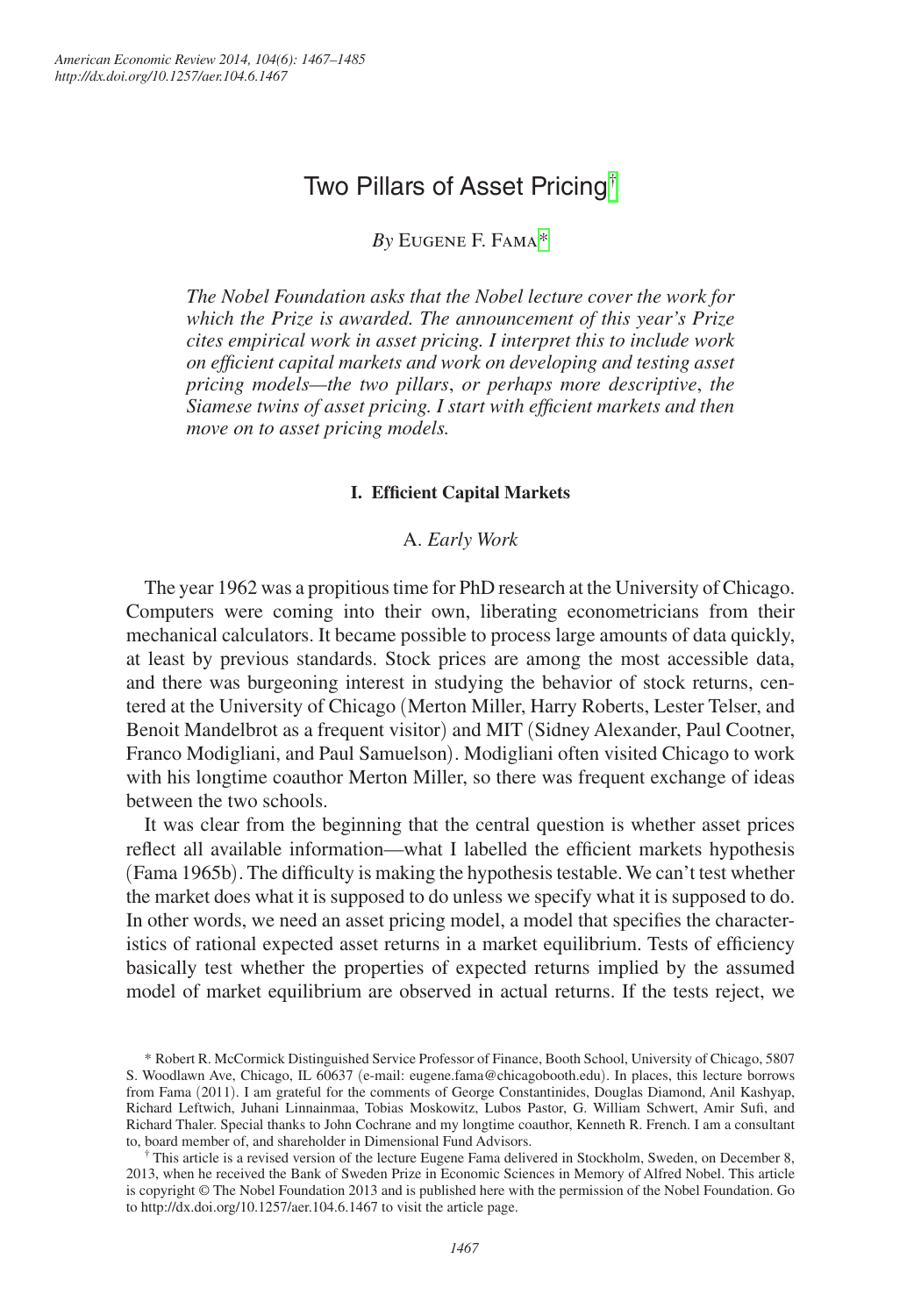don't know whether the problem is an inefficient market or a bad model of market equilibrium. This is the joint hypothesis problem emphasized in Fama (1970).

A bit of notation makes the point precise. Suppose time is discreet, and  $P_{t+1}$  is the vector of payoffs at time  $t + 1$  (prices plus dividends and interest payments) on the assets available at *t*. Suppose  $f(P_{t+1} | \Theta_{tm})$  is the joint distribution of asset payoffs at  $t + 1$  implied by the time *t* information set  $\Theta_{tm}$  used in the market to set  $P_t$ , the vector of equilibrium prices for assets at time *t*. Finally, suppose  $f(P_{t+1} | \Theta_t)$  is the distribution of payoffs implied by all information available at  $t$ ,  $\Theta$ <sub>*i*</sub>; or, more pertinently,  $f(P_{t+1} | \Theta_t)$  is the distribution from which prices at  $t+1$  will be drawn. The market efficiency hypothesis that prices at *t* reflect all available information is

(1) 
$$
f(P_{t+1} | \Theta_{tm}) = f(P_{t+1} | \Theta_t).
$$

The market efficiency condition is more typically stated in terms of expected returns. If  $E(R_{t+1} | \Theta_{tm})$  is the vector of expected returns implied by  $f(P_{t+1} | \Theta_{tm})$  and the equilibrium prices  $P_t$ , and  $E(R_{t+1} | \Theta_t)$  is the expected return vector implied by time *t* prices and  $f(P_{t+1} | \Theta_t)$ , the market efficiency condition is

(2) 
$$
E(R_{t+1} | \Theta_{tm}) = E(R_{t+1} | \Theta_t).
$$

The prices observed at  $t + 1$  are drawn from  $f(P_{t+1} | \Theta_t)$ , so in this sense  $f(P_{t+1} | \Theta_t)$ and  $E(R_{t+1} | \Theta_t)$  are observable, but we do not observe  $f(P_{t+1} | \Theta_{tm})$  and  $E(R_{t+1} | \Theta_{tm})$ . As a result, the market efficiency conditions (1) and (2) are not testable. To have testable propositions, we must specify how equilibrium prices at *t* relate to the characteristics of  $f(P_{t+1} | \Theta_{tm})$ . In other words, we need a model of market equilibrium an asset pricing model, no matter how primitive—that specifies the characteristics of rational equilibrium expected returns,  $E(R_{t+1} | \Theta_{tm})$ .

For example, in many early tests, market efficiency is assumed to imply that returns are unpredictable based on past information. The implicit model of market equilibrium is that equilibrium expected returns are constant,

$$
E(R_{t+1}|\Theta_{tm}) = E(R).
$$

If the market is efficient so that (2) holds, then

$$
E(R_{t+1}|\Theta_t) = E(R).
$$

The testable implication of (4) is that a regression of  $R_{t+1}$  on variables from  $\Theta_t$ , which are known at time *t*, should produce slopes that are indistinguishable from zero. If the test fails, we don't know whether the problem is a bad model of market equilibrium (equation (3) is the culprit) or an inefficient market that overlooks information in setting prices (equations (1) and (2) do not hold). This is the joint hypothesis problem.

The joint hypothesis problem is perhaps obvious on hindsight, and one can argue that it is implicit in Bachelier (1900), Muth (1961), Samuelson (1965), and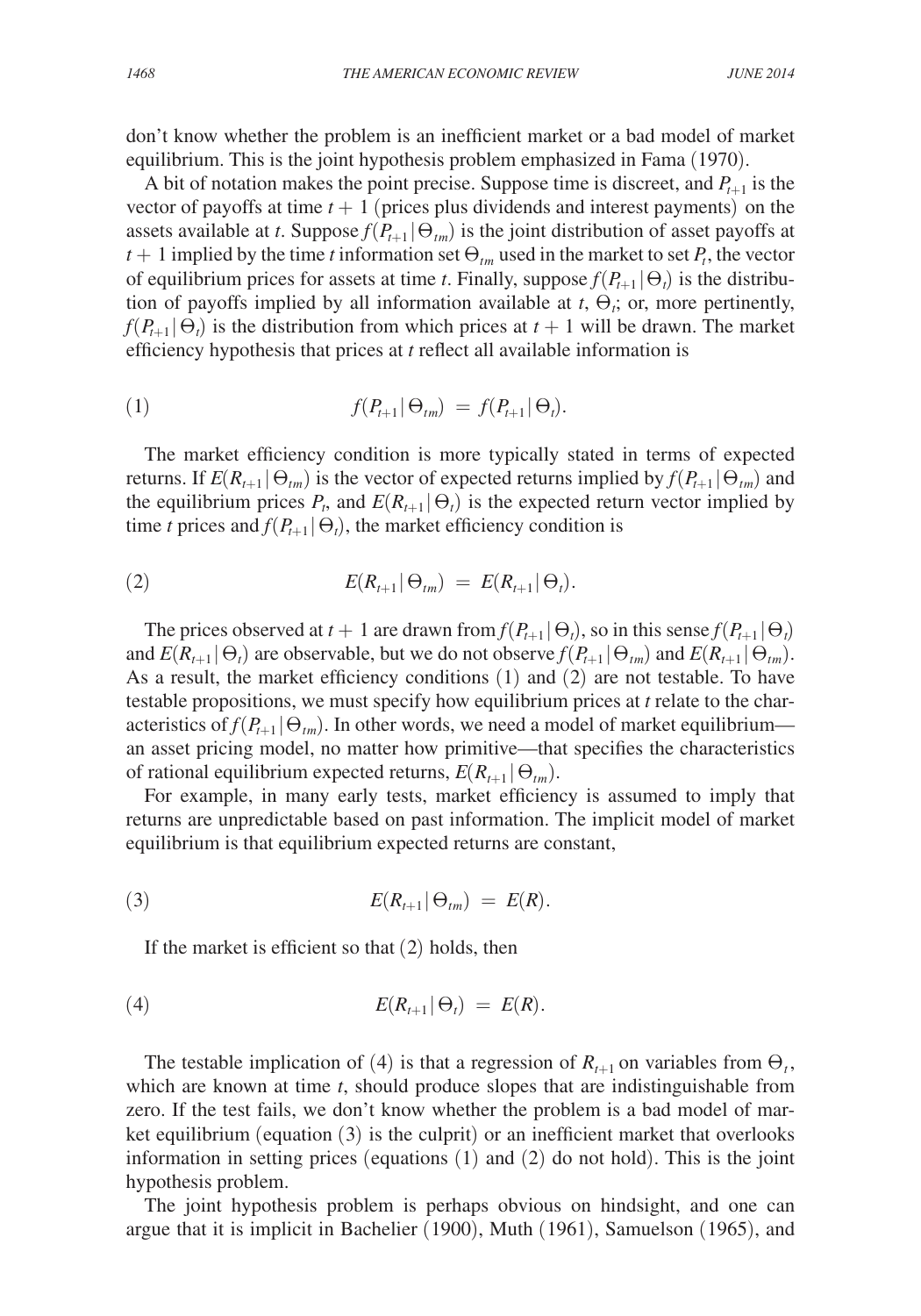Mandelbrot (1966). But its importance in work on market efficiency was not recognized before Fama (1970), which brought it to the forefront.

For example, many early papers focus on autocorrelations and it was common to propose that market efficiency implies that the autocorrelations of returns are indistinguishable from zero. The implicit model of market equilibrium, never acknowledged in the tests, is (3), that is, the market is trying to price stocks so that their expected returns are constant through time.

A clean statement of the joint hypothesis problem, close to that given above, is in chapter 5 of Fama (1976b). Everybody in finance claims to have read this book, but given its sales, they must be sharing the same copy.

Market efficiency is always tested jointly with a model of market equilibrium, but the converse is also true. Common asset pricing models, like the capital asset pricing model (CAPM) of Sharpe (1964) and Lintner (1965), Merton's (1973a) intertemporal CAPM (the ICAPM), and the consumption CAPM of Lucas (1978) and Breeden (1979), implicitly or explicitly assume that all information is costlessly available to all market participants who use it correctly in their portfolio decisions a strong form of market efficiency. Thus, tests of these asset pricing models jointly test market efficiency.

# B. *Event Studies*

In the initial empirical work on market efficiency, the tests centered on predicting returns using past returns. Fama et al. (1969) extend the tests to the adjustment of stock prices to announcements of corporate events. In Fama et al. the event is stock splits, but the long-term impact of the paper traces to the empirical approach it uses to aggregate the information about price adjustment in a large sample of events.

Like other corporate events, the sample of splits is spread over a long period (1926–1960). To abstract from general market effects that can obscure a stock's response to a split, we use a simple "market model" time series regression,

$$
R_{it} = a_i + b_i R_{Mt} + e_{it}.
$$

In this regression,  $R_{it}$  is the return on stock *i* for month *t*,  $R_{Mt}$  is the market return, and the residual  $e_{it}$  is the part of the security's return that is not a response to the market return. The month *t* response of the return to a split is thus embedded in  $e_{it}$ . To aggregate the responses across the stocks that experience a split, we use event time rather than calendar time. Specifically,  $t = 0$  is the month when information about a split becomes available,  $t = -1$  is the previous month,  $t = 1$  is the following month, etc. Thus, period 0 is a different calendar month for each split. To measure the average response of returns in the months preceding and following a split, we average the residuals for the stocks in the sample for each of the 30 months preceding and following the split. To measure the cumulative response, we sequentially sum the average residuals.

The results of the split paper are striking. The cumulative average residual ([Figure 1](#page-3-0)) rises in the months preceding a split. Thus, companies tend to split their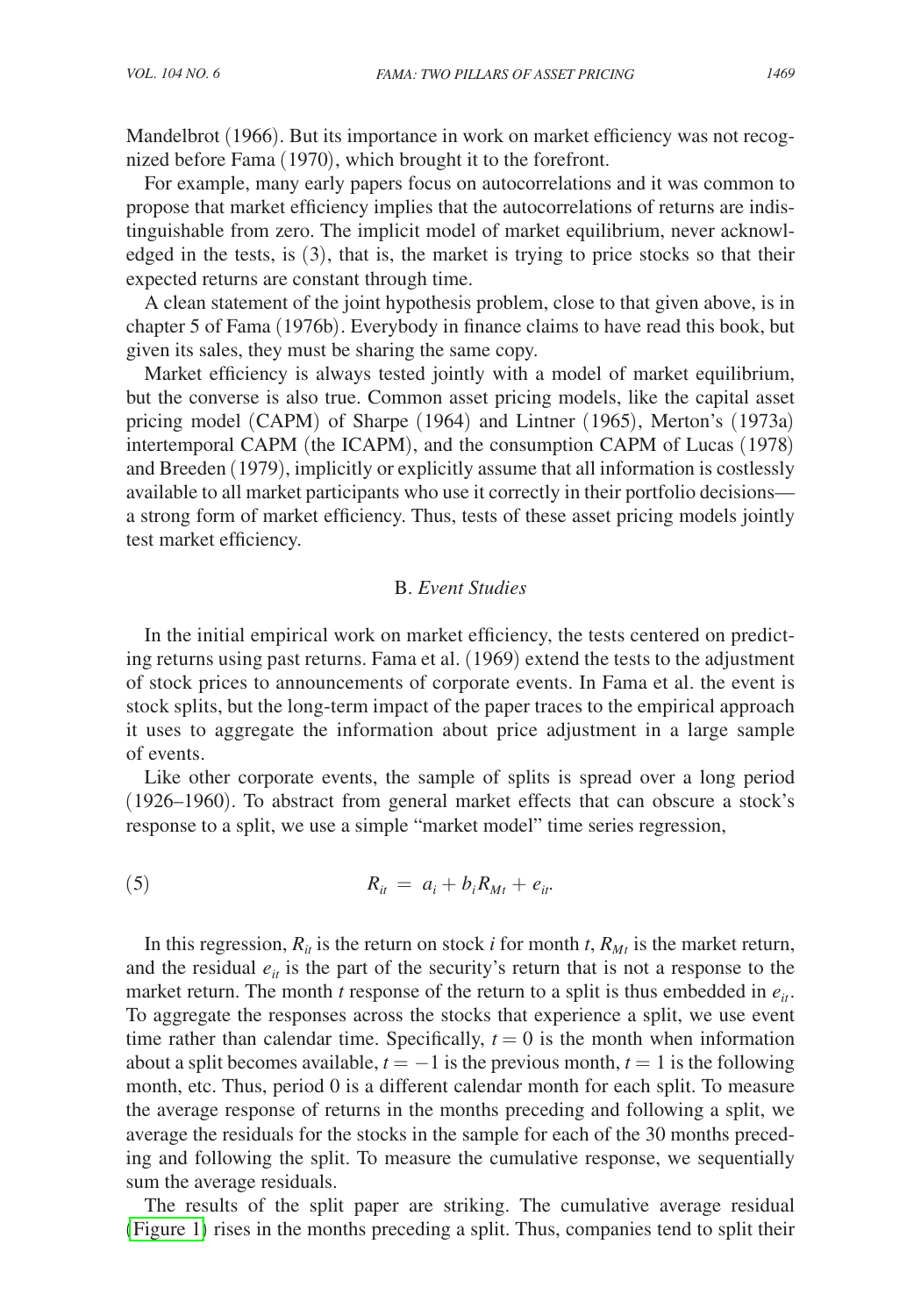<span id="page-3-0"></span>

Figure 1. Cumulative Average Residuals in the Months Surrounding a Split

stocks after good times that produce large increases in their stock prices. Once the split becomes known, however, there is no further movement in the cumulative average residual, despite the fact that about 75 percent of the companies that split their stocks continue to experience good times (witnessed by subsequent dividend growth rates larger than those of the market as a whole). In other words, on average, all the implications of a split for the future performance of a company are incorporated in stock prices in the months leading up to the split, with no further reaction thereafter—exactly the prediction of market efficiency.

The split paper spawned an event study industry. To this day, finance and accounting journals contain many studies of the response of stock prices to different corporate events, for example, earnings announcements, merger announcements, security issues, etc. Almost all use the simple methodology of the split paper. Like the split study, other early event studies generally confirm that the adjustment of stock prices to events is quick and complete.

Early event studies concentrate on short periods, typically days, around an event. Over short periods the assumed model for equilibrium expected returns is relatively unimportant because the change in the price of the stock in response to the event is typically much larger than short-horizon expected returns. In other words, the joint hypothesis problem is relatively unimportant. More recently, researchers in behavioral finance become interested in studying price responses for several years after an event. Over such long periods, expected returns are larger relative to the price effect of the event, and the joint hypothesis problem becomes important.

For example, the implicit model of market equilibrium in the split study is that the regression intercept and slope,  $a_i$  and  $b_i$ , in the market model regression (5) are constant through time. It is now well known that  $a_i$  and  $b_i$  change through time. This can produce drift in long-term cumulative average regression residuals that looks like market inefficiency but is just a bad model for expected returns. These issues

*Source:* Fama et al. (1969).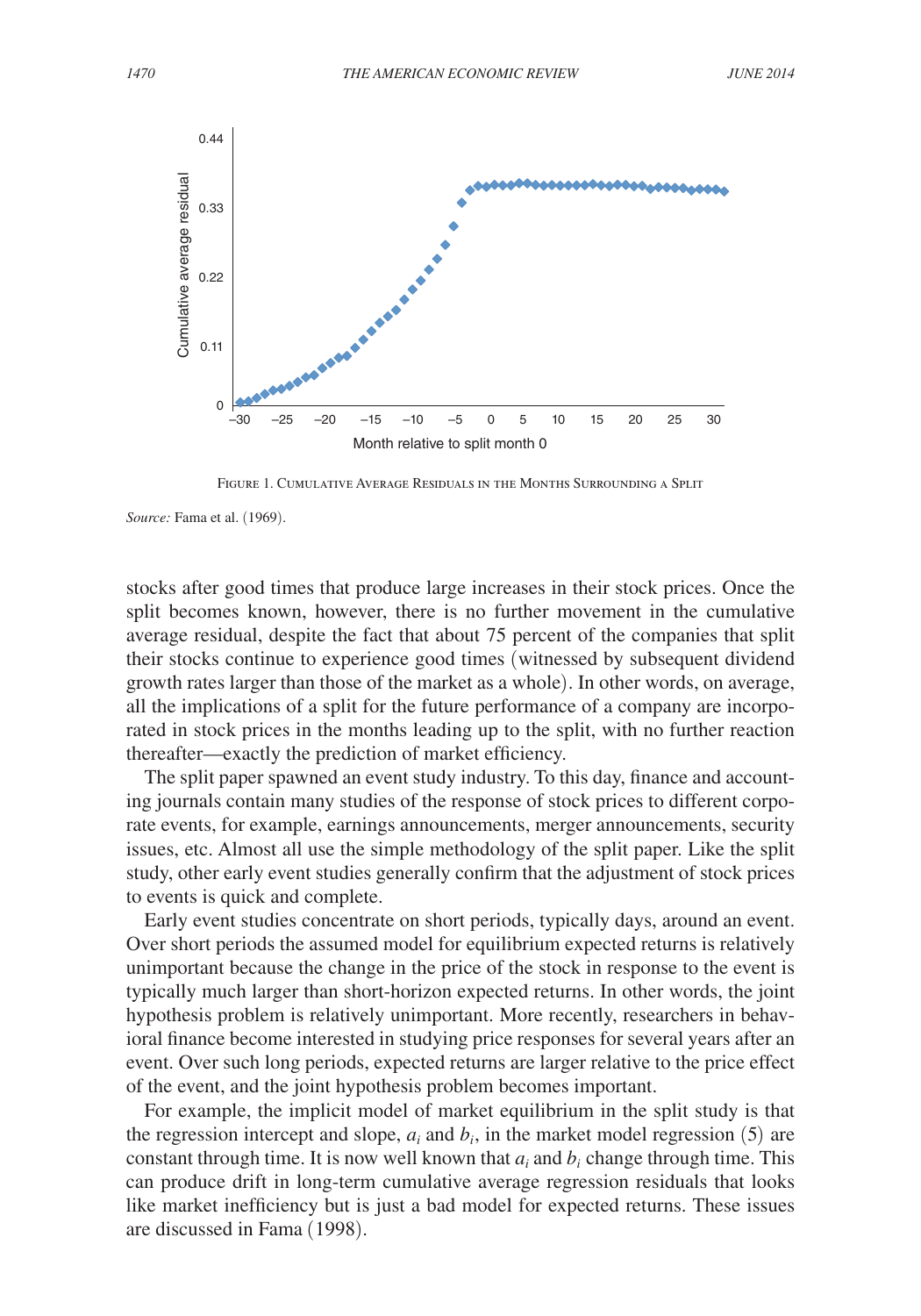#### C. *Predictive Regressions*

The early work on market efficiency focuses on stock returns. In Fama (1975), I turn to bonds to study Irving Fisher's (market efficiency) hypothesis that  $i_{t+1}$ , the time *t* interest rate on a short-term bond that matures at  $t + 1$ , should contain the equilibrium expected real return,  $E(r_{t+1})$ , plus the best possible forecast of the inflation rate,  $E(\pi_{t+1}),$ 

(6) 
$$
i_{t+1} = E(r_{t+1}) + E(\pi_{t+1}).
$$

The topic is not new, but my approach is novel. Earlier work uses regressions of the interest rate on lagged inflation rates,

(7) 
$$
i_{t+1} = a + b_1 \pi_t + b_2 \pi_{t-1} + \cdots + \varepsilon_{t+1}.
$$

The idea is that the expected inflation rate (along with the expected real return) determines the interest rate, so the interest rate should be the dependent variable and the expected inflation rate should be the independent variable. Past inflation is a noisy measure of expected inflation, so equation (7) suffers from an errors-in-variables problem. More important, in an efficient market the expected inflation rate built into the interest rate surely uses more information than past inflation rates.

The insight in Fama (1975), applied by me and others in subsequent papers, is that a regression estimates the conditional expected value of the left-hand-side variable as a function of the right-hand-side variables. Thus, to extract the forecast of inflation in the interest rate (the expected value of inflation priced into the interest rate), one regresses the inflation rate for period  $t + 1$  on the interest rate for  $t + 1$  set at the beginning of the period,

(8) 
$$
\pi_{t+1} = a + bi_{t+1} + \varepsilon_{t+1}.
$$

The expected inflation rate estimated in this way captures all the information used to set the interest rate. On hindsight, this is the obvious way to run the forecasting regression, but it was not obvious at the time.

Reversing the regression eliminates one measurement error problem, but it can introduce another, caused by variation through time in the expected real return built into the interest rate. The model of market equilibrium in Fama (1975) is that the expected real return is constant,  $E(r_{t+1}) = r$ . Near zero autocorrelations of real returns suggest that this proposition is a reasonable approximation, at least for the 1953–1971 period examined. Thus, at least for this period, the interest rate  $i_{t+1}$  is a direct proxy for the expected inflation rate—it is the expected inflation rate plus a constant.

The slopes in the estimates of (8) for the one-month, three-month, and six-month Treasury Bill rates and inflation rates of 1953–1971 are quite close to 1.0, and the autocorrelations of the residuals are close to zero. Thus, the bottom line from Fama (1975) is that interest rates on one-month, three-month, and six-month US Treasury bills seem to contain rational forecasts of inflation one, three, and six months ahead.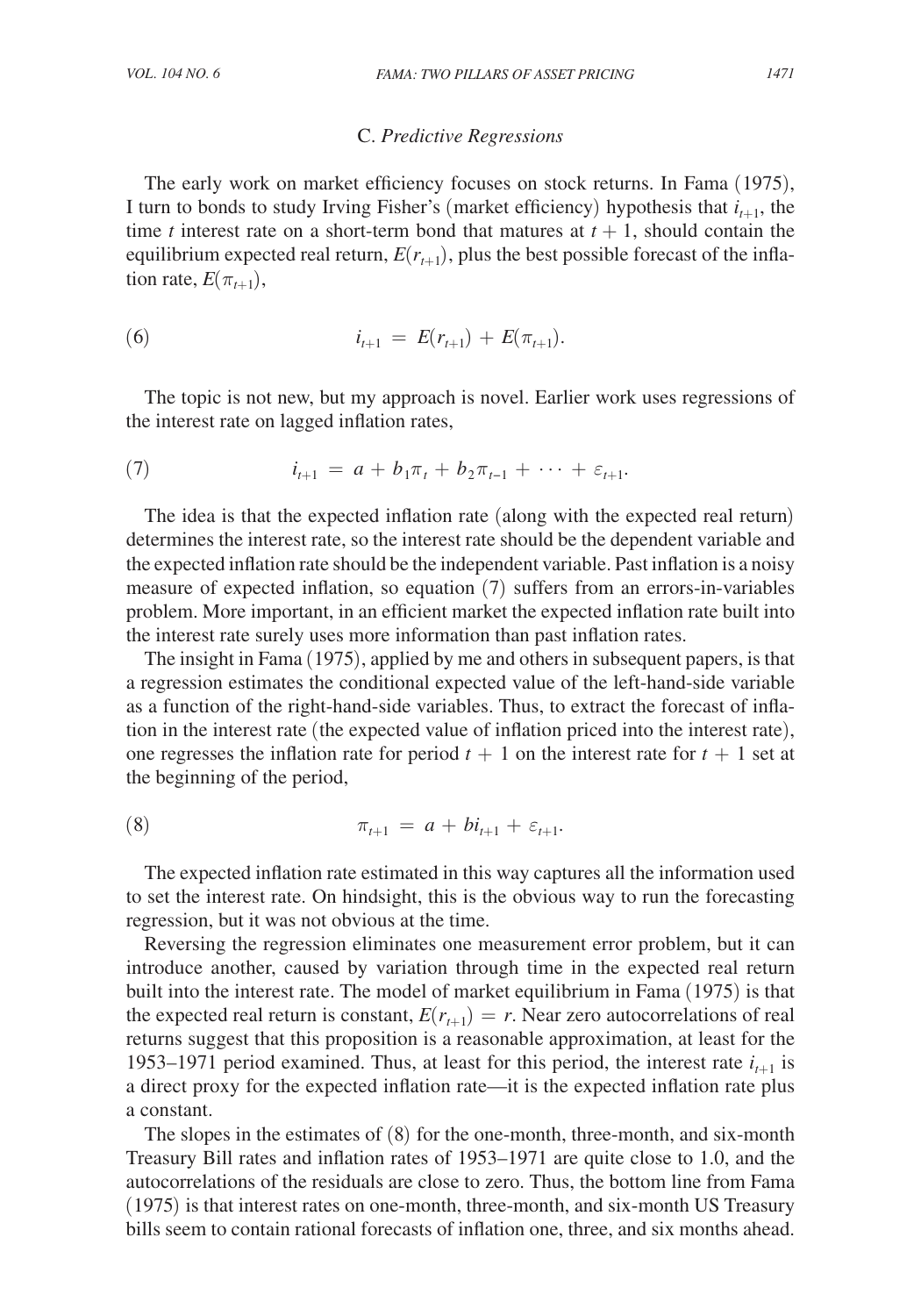Fisher's hypothesis that expected asset returns should include compensation for expected inflation applies to all assets. Fama and Schwert (1977) test it on longerterm bonds, real estate, and stock returns. The proposed model of market equilibrium has two parts. First, as in Fama (1975), the equilibrium expected real returns on bills are assumed to be constant through time, so the bill rate can again be used as the proxy for the expected inflation rate. Second, any variation in equilibrium expected real returns on other assets is assumed to be uncorrelated with expected inflation. With this model of market equilibrium, we can test Fisher's hypothesis with regressions of the nominal return on an asset,  $R_{t+1}$ , on the bill rate set at the beginning of period  $t + 1$ ,

(9) 
$$
R_{t+1} = a + bi_{t+1} + \varepsilon_{t+1}.
$$

The tests say that monthly, quarterly, and semiannual nominal returns on longer-term bonds and real estate compensate for monthly, quarterly, and semiannual expected inflation: that is, for these assets the slopes in the estimates of (9) are again near 1.0. Thus, we cannot reject the market efficiency proposition that bond and real estate prices incorporate the best possible forecasts of inflation and the model of market equilibrium in which expected real returns vary independently of expected inflation.

The relation between common stock returns and expected inflation, however, is perverse. The slopes in the estimates (9) for stocks are negative; expected stock returns are higher when expected inflation (proxied by the bill rate) is low, and vice versa. Thus, for stocks we face the joint hypothesis problem. Do the tests fail because of poor inflation forecasts (market inefficiency) or because equilibrium expected real stock returns are in fact negatively related to expected inflation (so we chose a bad model of market equilibrium)?

The simple idea about forecasting regressions in Fama (1975)—that the regression of a return on predetermined variables produces estimates of the variation in the expected value of the return conditional on the forecasting variables—has served me well. I use it in a sequence of papers to address an old issue in the term structure literature, specifically, how well do the forward interest rates that can be extracted from prices of longer-term discount bonds forecast future one-period (spot) interest rates (Fama 1976a, c; 1984b, c; 1986; 1990a; 2006; and Fama and Bliss 1987).

To see the common insight in these term structure papers, define the term (or maturity) premium in the one-period return on a discount bond with *T* periods to maturity at time *t* as the difference between the return,  $RT_{t+1}$ , and the one-period "spot" interest rate observed at time  $t$ ,  $S_{t+1}$ . Skipping the tedious details, it is easy to show that the time *t* forward rate for period  $t + T$ ,  $F_{t,t+T}$ , contains the expected term premium,  $E(RT_{t+1}) - S_{t+1}$ , as well as a forecast of the spot rate for  $t + T$ ,  $E(S_{t+T})$ . As a result, there is a pair of complementary regressions that use the difference between the forward rate and the current spot rate to forecast the term premium and the future change in the spot rate,

(10) 
$$
RT_{t+1} - S_{t+1} = a_1 + b_1(F_{t,t+T} - S_{t+1}) + e_{1,t+1},
$$

(11) 
$$
S_{t+T} - S_{t+1} = a_2 + b_2(F_{t,t+T} - S_{t+1}) + e_{2,t+T}.
$$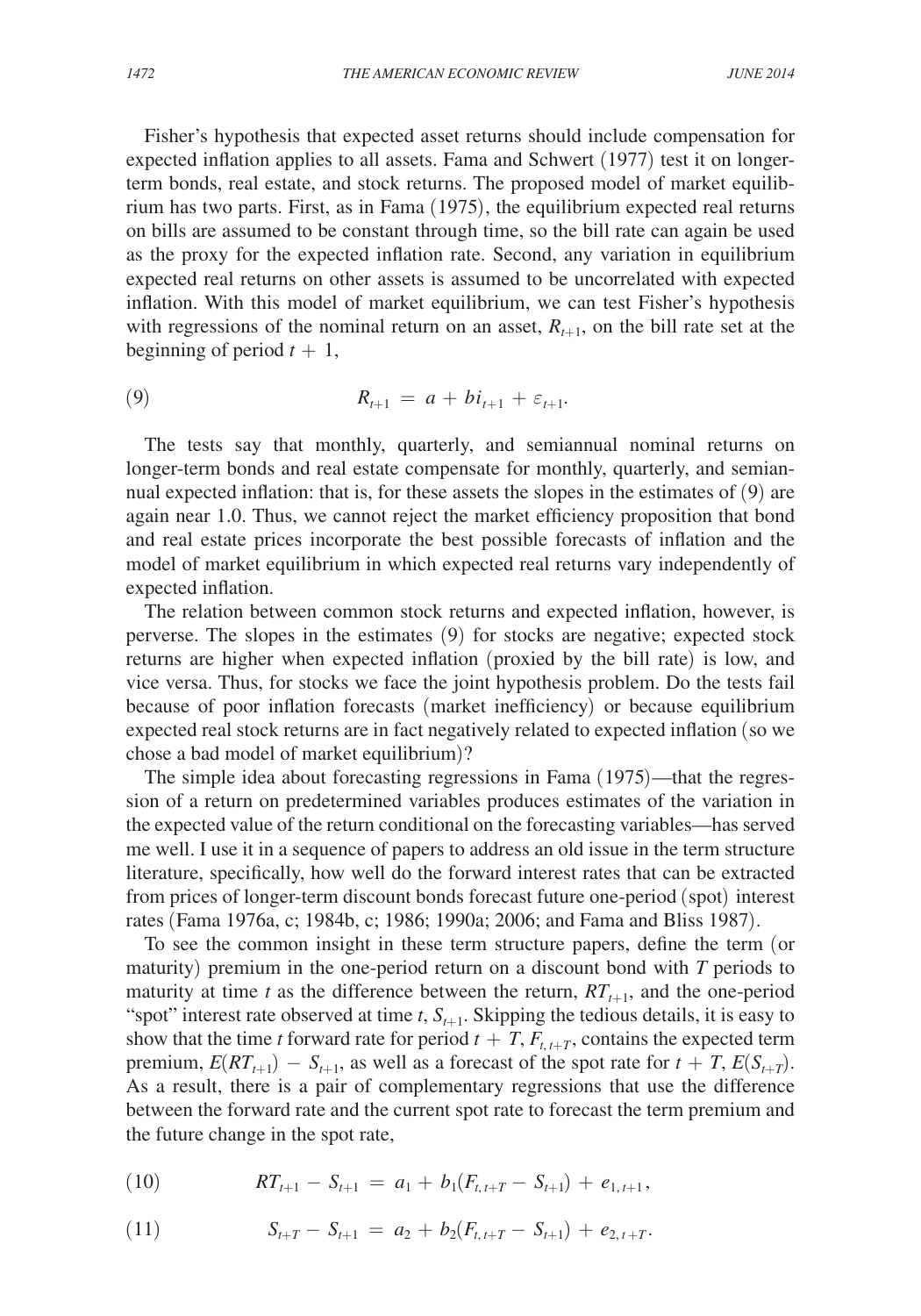The conclusion from this work is that the information in forward rates is primarily about expected term premiums rather than future spot rates; that is, the slope in (10) is near 1.0, and the slope in (11) is near 0.0. There is, however, some longer-term predictability of spot rates due to mean reversion of the spot rate (Fama and Bliss 1987), though not necessarily to a constant mean (Fama 2006).

In Fama (1984a), I apply the complementary regression approach to study forward foreign exchange rates as predictors of future spot rates. Again, the information in forward exchange rates seems to be about risk premiums, and there is little or no information about future spot exchange rates. The exchange rate literature has puzzled over this result for 30 years. Using the complementary regression approach, Fama and French (1987) find that futures prices for a wide range of commodities do show power to forecast spot prices—the exception to the general rule.

#### D. *Time-Varying Expected Stock Returns*

As noted above, early work on market efficiency generally assumes that equilibrium expected stock returns are constant through time. This is unlikely to be true. The expected return on a stock contains compensation for bearing the risk of the return. Both the risk and the willingness of investors to bear the risk are likely to change through time, leading to a time-varying expected return. The trick is to find predetermined variables that can be used to track expected returns in forecasting regressions.

Fama and Schwert (1977) document variation in monthly, quarterly, and semiannual expected stock returns using predetermined monthly, quarterly, and semiannual Treasury bill rates. In later work, the popular forecasting variable on the right-hand side of the regression is the dividend yield, the ratio of trailing annual dividends to the stock price at the beginning of the forecast period. The motivation, which I attribute to Ball (1978), is that a stock's price is the present value of the stream of expected future dividends, where the discount rate is (approximately) the expected stock return. Thus, a high stock price relative to dividends likely signals a lower expected return, and vice versa. The word "likely" is needed because price also depends on expected future dividends, which means the dividend yield is a noisy proxy for the expected stock return, a problem emphasized by Campbell and Shiller (1988) and others. Cochrane (2011) gives an elegant explanation of the problem in terms of complementary regressions that use the dividend yield to forecast long-term average stock returns and long-term dividend growth.

To my knowledge, the first papers that use dividend yields to track expected stock returns are Rozeff (1984) and Shiller (1984). Fama and French (1987) add an interesting wrinkle to the evidence. We find that the explanatory power of the regression, measured by the regression  $R^2$ , increases as the horizon for the return is extended in steps from a month to four years. This result may seem surprising, but it is just a consequence of the fact that dividend yields are persistent (highly autocorrelated).

For example, with persistent dividend yields, the slope in the regression of the quarterly stock return on the beginning of quarter yield will be about three times the slope in the regression of the monthly return on the beginning of month yield. Thus, the variance of the expected return estimate in the three-month regression is about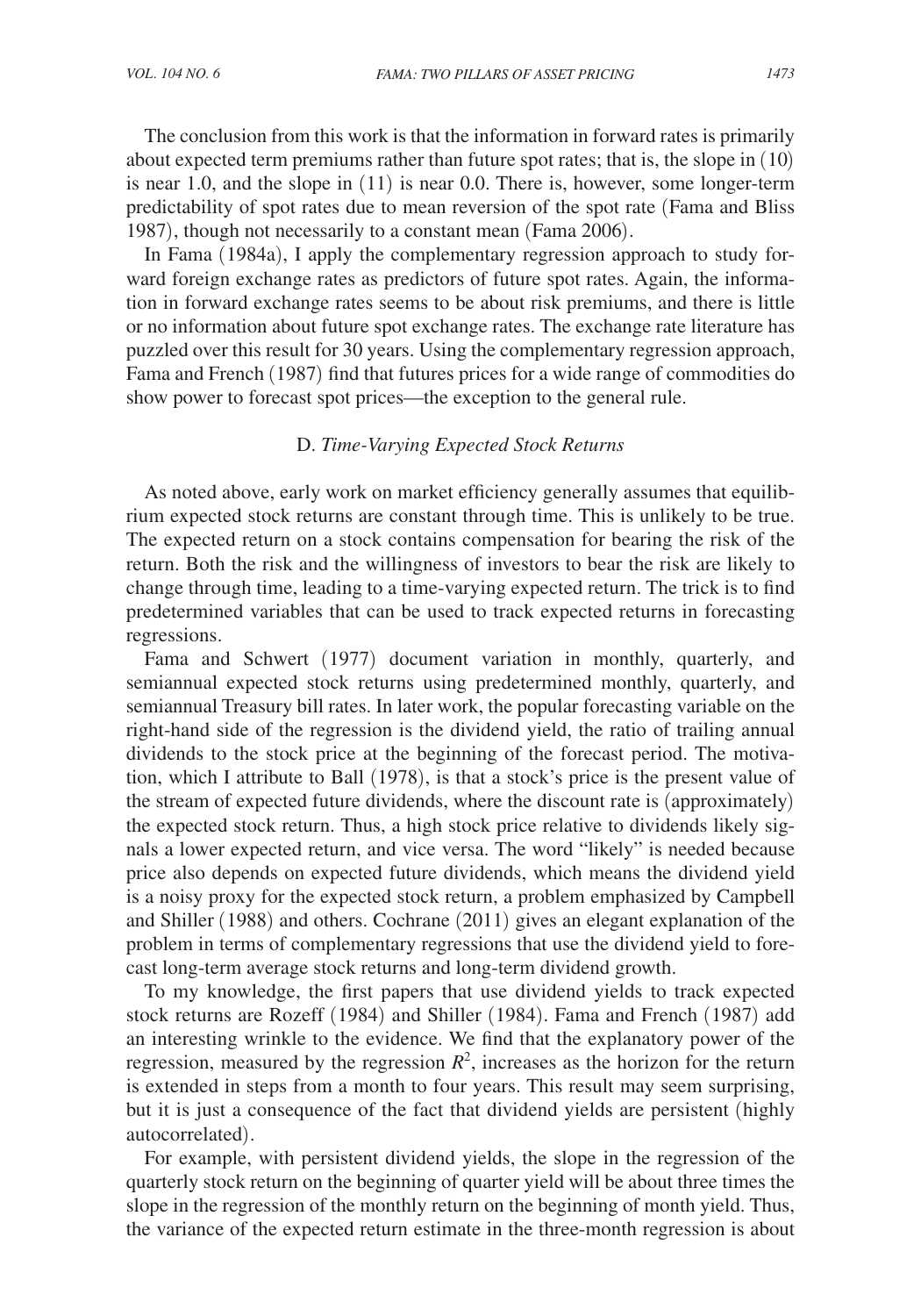nine times the variance in the one-month regression. But the variance of the residual in the three-month regression (the unexpected part of the return) is only about three times the variance of the residual in the one-month regression. As a result,  $R^2$  is higher in the three-month regression.

Higher  $R^2$  for longer return horizons due to the persistence of the dividend yield implies that the variance of the predictable part of returns rises faster than the variance of the unpredictable part, so in this sense longer horizon returns are more predictable. But unpredictable variation in returns also rises with the return horizon, that is, the variance of forecast errors is larger in longer-term returns, so in this more important sense, longer horizon returns are less predictable.

Efficient market types (like me) judge that predictable variation in expected returns on stocks and bonds is rational, the result of variation in risk or willingness to bear risk. In contrast, behaviorists argue that much of the predictability is due to irrational swings of prices away from fundamental values.

Fama and French (1989) address this issue. They find that the well-known variation in expected bond returns tracked by two term structure variables, (i) the default spread (the difference between the yields on long-term bonds of high and low credit risk) and (ii) the term spread (the difference between long-term and short-term yields on high grade bonds), is shared with stock returns. Likewise, dividend yields predict bond returns as well as stock returns. Moreover, default spreads and dividend yields are related to long-term business conditions, and term spreads are strongly related to short-term business cycles. The general result is that expected returns are high when business conditions are poor and low when they are strong.

The evidence that the variation in expected returns is common to stocks and bonds and related to business conditions leads Fama and French (1989) to conclude that the resulting predictability of stock and bond returns is rational. Behaviorists can disagree. Animal spirits can roam across markets in a way that is related to business conditions. No available empirical evidence resolves this issue in a way that convinces both sides.

Shiller (1981) finds that the volatility of stock prices is much higher than can be explained by the uncertain evolution of expected future dividends. This result implies that much of the volatility of stock prices comes from time-varying expected returns. The market efficiency issue is whether the variation in expected returns necessary to explain Shiller's results is beyond explanation by a model for rational expected returns. It is certainly possible to develop models for expected returns that produce this conclusion in empirical tests. But then we face the joint hypothesis problem. Do the tests fail because the market is inefficient or because we have the wrong model for rational expected returns? This and other market efficiency issues are discussed in detail in Fama (1991).

# E. *"Bubbles"*

There is one remaining result in the literature on return predictability that warrants mention. The available evidence says that stock returns are somewhat predictable from dividend yields and interest rates, but there is no statistically reliable evidence that expected stock returns are sometimes negative. Fama and French (1987) find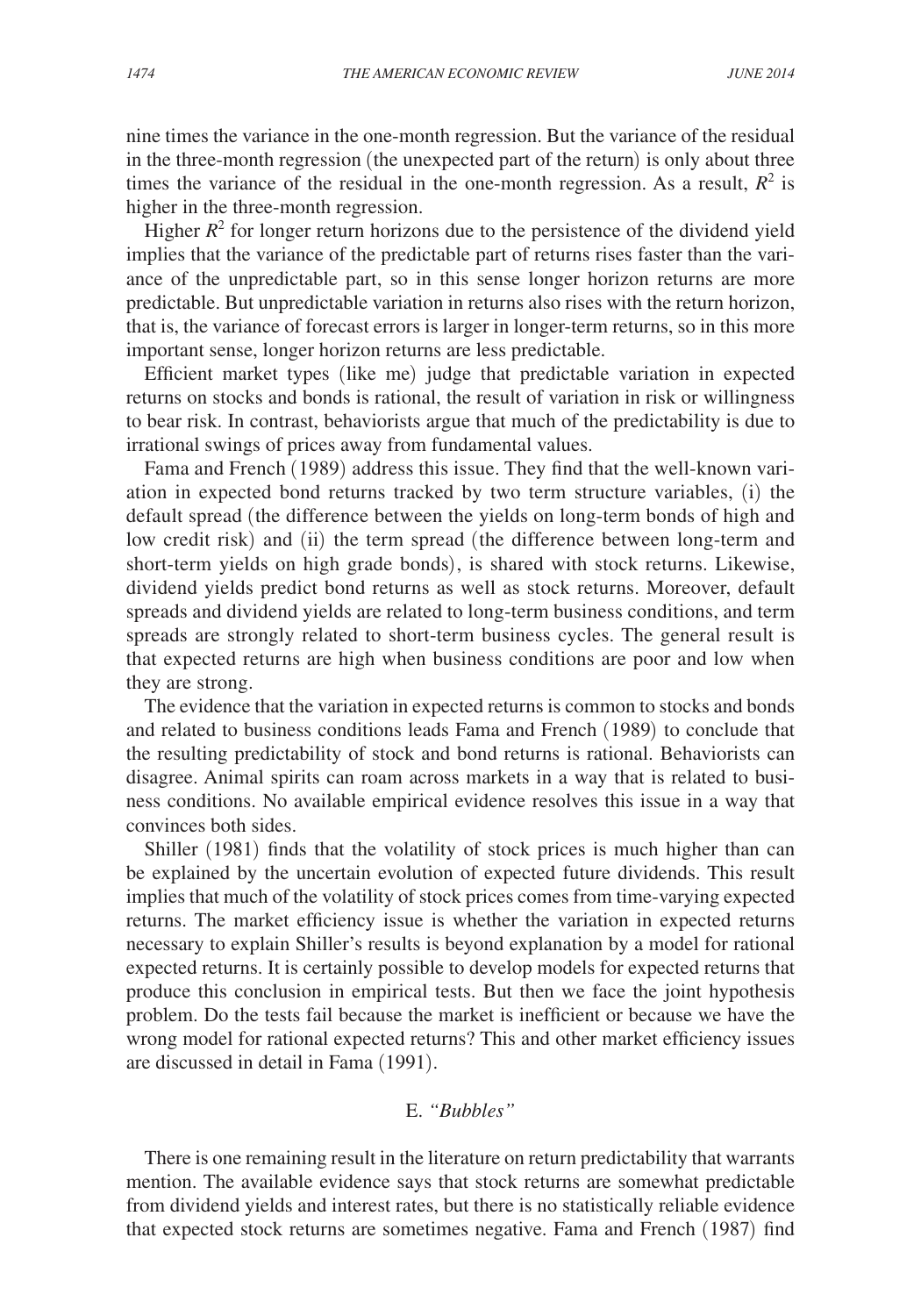that predictions from dividend yields of negative returns for market portfolios of US stocks are never more than two standard errors below zero. Fama and Schwert (1977) find no evidence of reliable predictions of negative market returns when the forecast variable is the short-term bill rate.

These results are important. The stock market run-up to 2007 and subsequent decline is often called a "bubble." Indeed, the word "bubble," applied to many markets, is now common among academics and practitioners. A common policy prescription is that the Fed and other regulators should lean against asset market bubbles to preempt the negative effects of bursting bubbles on economic activity.

Such policy statements seem to define a "bubble" as an irrational strong price increase that implies a predictable strong decline. This also seems to be the definition implicit in most recent claims about "bubbles." But the available research provides no reliable evidence that price declines are ever predictable. Thus, at least as the literature now stands, confident statements about "bubbles" and what should be done about them are based on beliefs, not reliable evidence.

"Reliable" is important in this discussion. After an event, attention tends to focus on people who predicted it. The ex post selection bias is obvious. To infer reliability one needs to evaluate a forecaster's entire track record, and, more important, the track records of all forecasters we might have chosen ex ante.

The absence of evidence that stock market price declines are predictable seems sufficient to conclude that "bubble" is a treacherous term, but there is more[. Figure 2](#page-9-0)  shows the December 1925 to September 2013 path of the natural log of US stock market wealth, including reinvested dividends, constructed using the value-weight market portfolio of NYSE, AMEX, and NASDAQ stocks from the Center for Research in Security Prices (CRSP) of the University of Chicago. The recessions identified by the NBER are shown as shaded areas on the graph.

In percent terms, the largest five price declines in Figure 2 are (i) August 1929 to June 1932, (ii) October 2007 to February 2009, (iii) February 1937 to March 1938, (iv) August 2000 to September 2002, and (v) August 1972 to December 1974. All these price declines are preceded by strong price increases, so these are prime "bubble" candidates.

These five periods are associated with recessions, and except for August 2000 to September 2002, the magnitude of the price decline seems to reflect the severity of the recession. The peak of the market in 1929 is the business cycle peak, but for the other four episodes, the market peak precedes the business cycle peak. Except for August 2000 to September 2002, the market low precedes the end of the recession. This pattern in stock prices also tends to occur around less severe recessions.

It thus seems that large swings in stock prices are responses to large swings in real activity, with stock prices forecasting real activity—a phenomenon studied in detail in Fama (1981, 1990b). All this is consistent with an efficient market in which the term "bubble," at least as commonly used, has no content.

One might assert from Figure 2 that major stock market swings cause recessions and market upturns bring them to an end. (One can also assert that the weatherman causes the weather—a quip stolen from John Cochrane.) At a minimum, however, (i) the absence of evidence that price declines are ever predictable, and (ii) the evidence that the prime "bubble" candidates seem to be associated with rather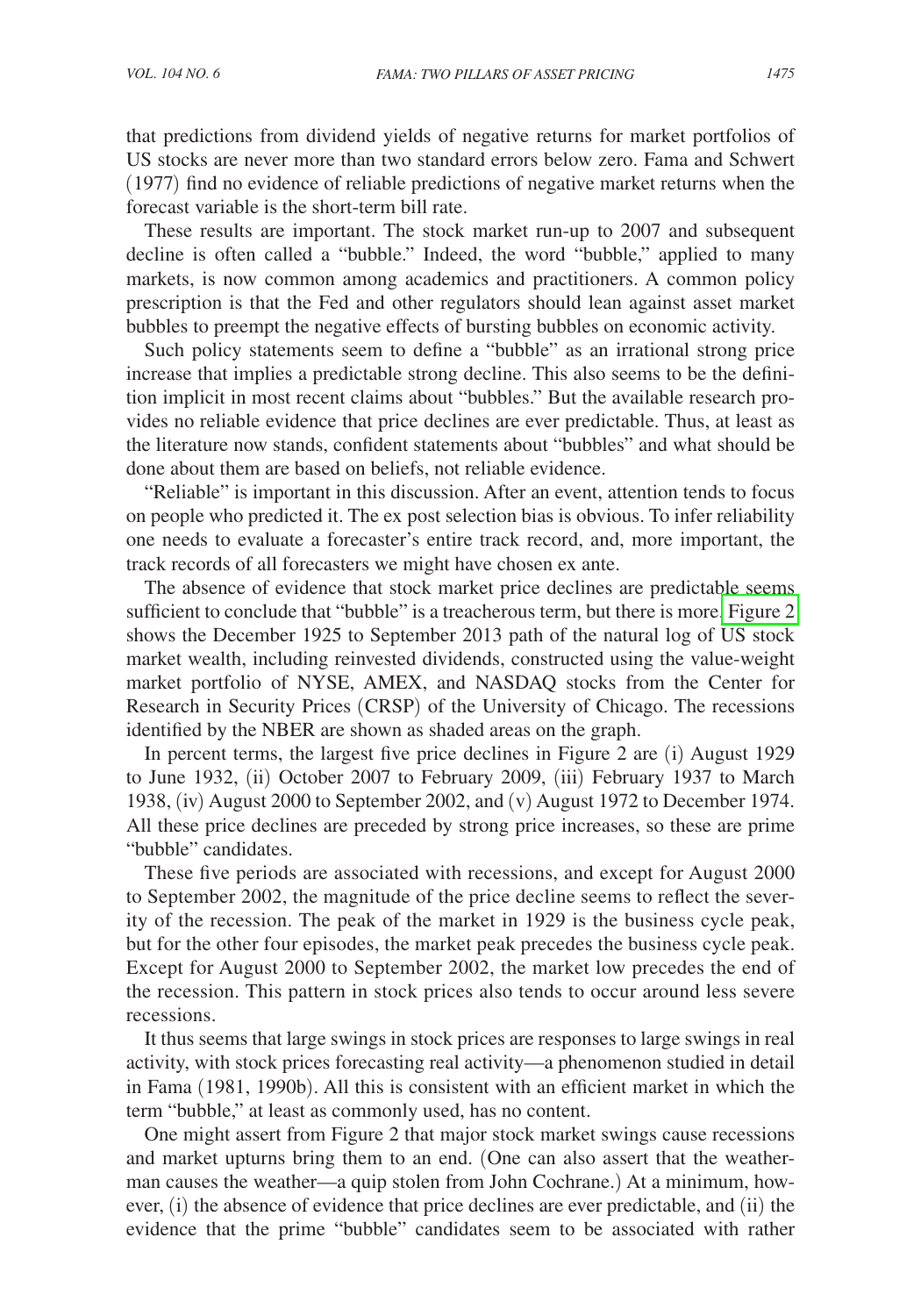<span id="page-9-0"></span>

Figure 2. Log of Cumulative Value of the Crsp Market Index, Including Dividends

*Note:* Shaded areas are US recessions identified by the National Bureau of Economic Research.

impressive market forecasts of real activity are sufficient to caution against use of the "bubble" word without more careful definition and empirical validation.

Common "bubble" rhetoric says that the declines in prices that terminate "bubbles" are market corrections of irrational price increases. Figure 2 shows, however, that major stock price declines are followed rather quickly by price increases that wipe out, in whole or in large part, the preceding price decline. "Bubble" stories thus face a legitimate question: which leg of a "bubble" is irrational, the up or the down? Do we see "irrational optimism" in the price increase corrected in the subsequent decline? Or do we see "irrational pessimism" in the price decline, quickly reversed? Or both? Or perhaps neither?

Finally, it is difficult to evaluate expert forecasts of "bubbles" in asset prices since we tend to hear only "success" stories identified after the fact, and for a particular "bubble," we rarely know the all-important date of an expert's first forecast that prices are irrationally high. For a bit of fun, however, we can examine two commonly cited "success" stories.

On the website for his book, *Irrational Exuberance,* Shiller says that at a December 3, 1996, lunch, he warned Fed Chairman Allan Greenspan that the level of stock prices was irrationally high. Greenspan's famous "Irrational Exuberance" speech followed two days later. How good was Shiller's forecast? On December 3, 1996, the CRSP index of US stock market wealth stood at 1518. It more than doubled to 3191 on September 1, 2000, and then fell. This is the basis for the inference that the original bubble prediction was correct. At its low on March 11, 2003, however, the index, at 1739, was about 15 percent above 1518, its value on the initial "bubble" forecast date. These index numbers include reinvested dividends, which seem relevant for investor evaluations of "bubble" forecasts. If one ignores divi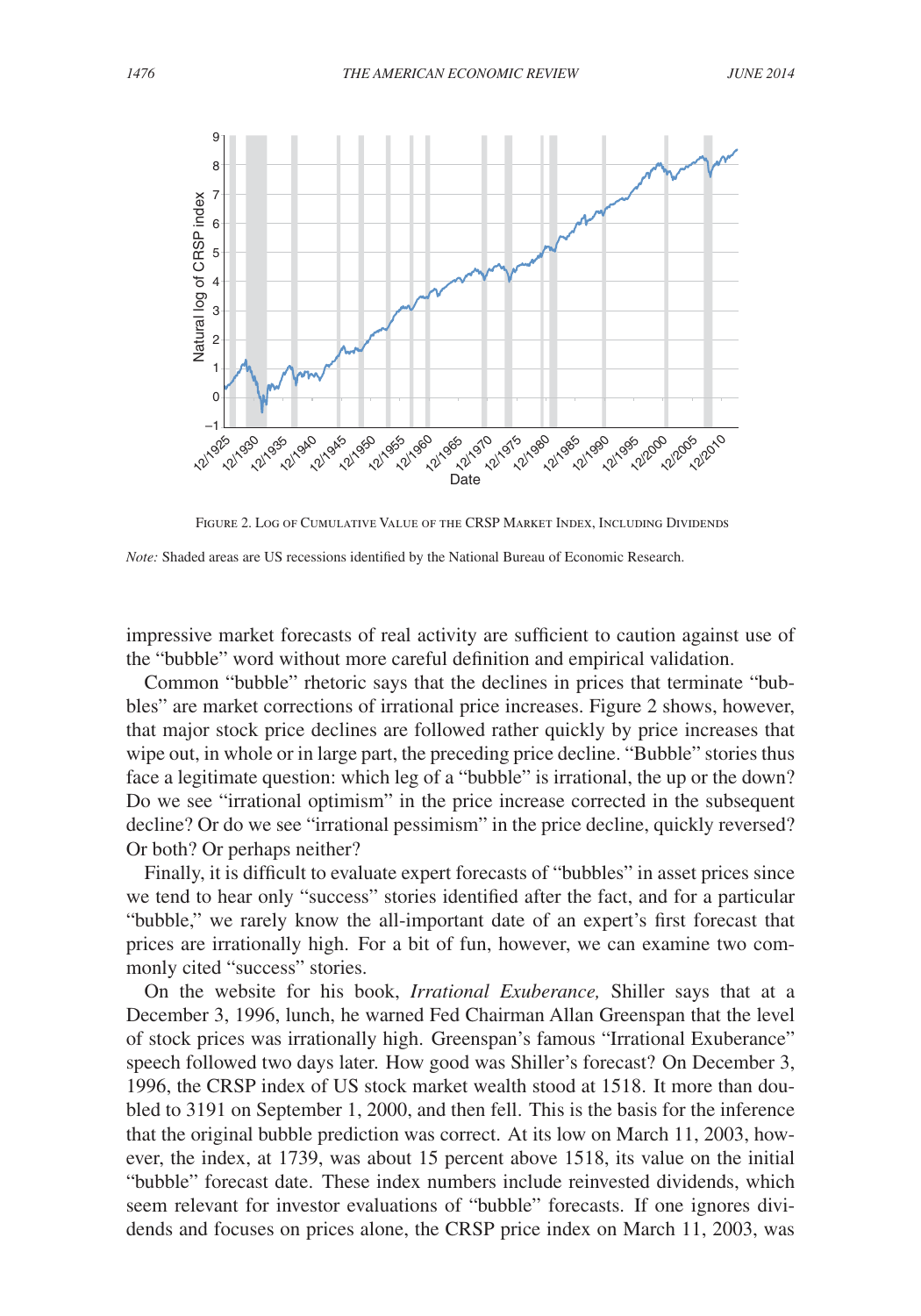also above its December 3, 1996, value (648 versus 618). In short, there is not much evidence that prices were irrationally high at the time of the 1996 forecast, unless they have been irrationally high ever since.

The second "success" story is the forecast in the mid-2000s that real estate prices were irrationally high. Many academics and practitioners made the same forecast, but an easy one to date is Case and Shiller (2003), which was probably written in late 2002 or early 2003. To give their prediction a good shot, I choose July 2003 as the date of the first forecast of a real estate "bubble." The S&P/Case Shiller 20-City Home Price Index is 142.99 in July 2003, its peak is 206.52 in July 2006, and its subsequent low is 134.07 in March 2012. Thus, the price decline from what I take to be the first forecast date is only 6.7 percent. The value to homeowners from housing services during the almost nine years from July 2003 to March 2012 surely exceeds 6.7 percent of July 2003 home values. Moreover, on the last sample date, October 2013, the real estate index, at 165.91, is 16 percent above its value on the initial "bubble" forecast date. Again, there is not much evidence that prices were irrationally high at the time of the initial forecast.

I single out Shiller and Case and Shiller (2003) only because their initial forecasts of these two "bubbles" are relatively easy to date. Many academics, including (alas) some of my colleagues, made the same "bubble" claims at similar times, or earlier.

# F. *Behavioral Finance*

I conclude this section on market efficiency with a complaint voiced in my review of behavioral finance 15 years ago (Fama 1998). The behavioral finance literature is largely an attack on market efficiency. The best of the behaviorists (like my colleague Richard Thaler) base their attacks and their readings of the empirical record on findings about human behavior in psychology. Many others don't bother. They scour databases of asset returns for "anomalies" (a statistically treacherous procedure), and declare victory for behavioral finance when they find a candidate. Most important, the behavioral literature has not put forth a full blown model for prices and returns that can be tested and potentially rejected—the acid test for any model proposed as a replacement for another model.

#### **II. Asset Pricing Models**

This year's Nobel award cites empirical research in asset pricing. Tests of market efficiency are one branch of this research. The other is tests of asset pricing models, that is, models that specify the nature of asset risks and the relation between expected return and risk. Much of my work is concerned with developing and testing asset pricing models, the flip side of the joint hypothesis problem.

# A. *Fama and MacBeth* (*1973*)

The first formal model of market equilibrium is the CAPM of Sharpe (1964) and Lintner (1965). In this model market  $\beta$ , the slope in the regression of an asset's return on the market return is the only relevant measure of an asset's risk, and the cross section of expected asset returns depends only on the cross section of asset  $\beta s$ .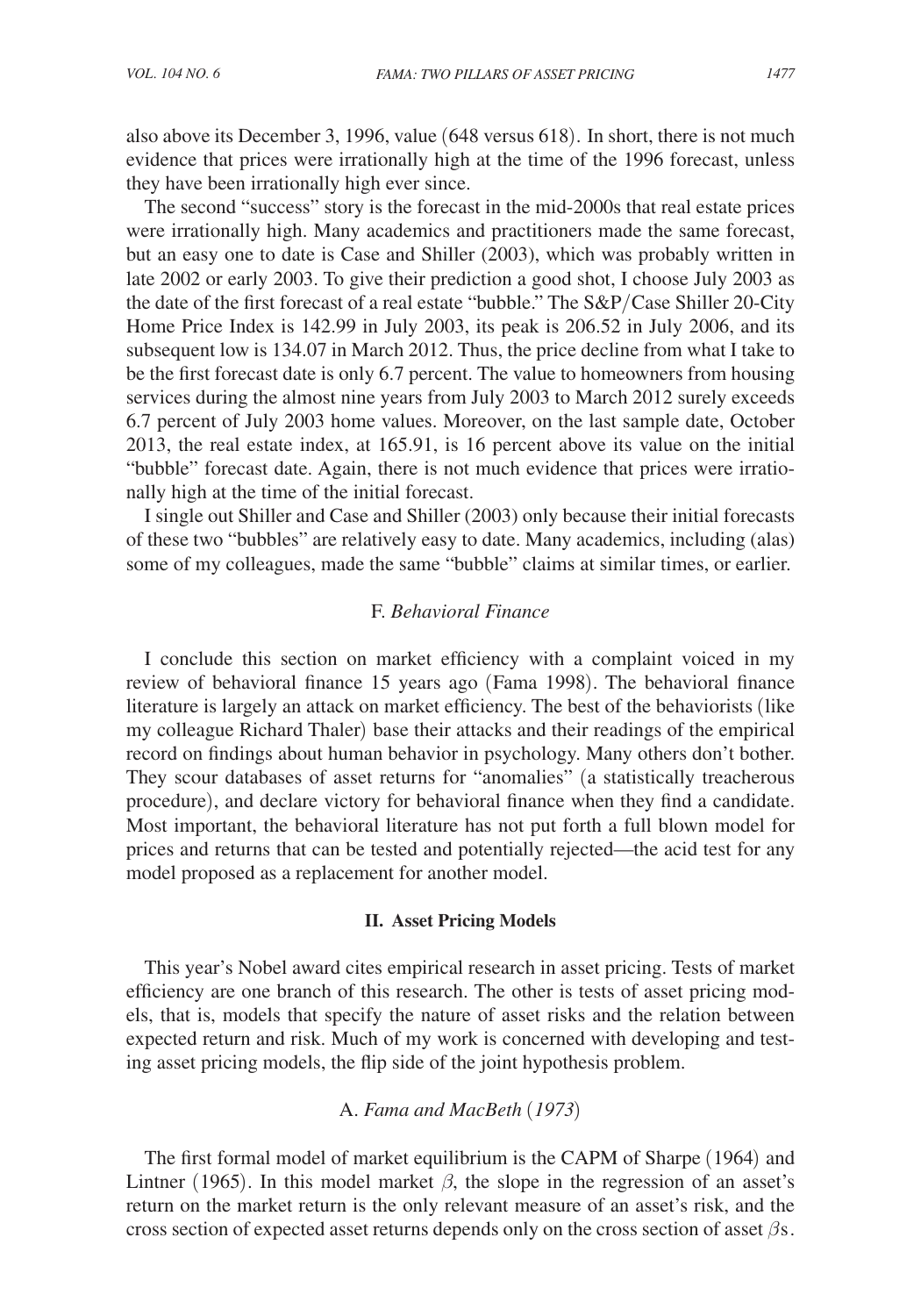In the early literature, the common approach to test this prediction was cross-section regressions of average security or portfolio returns on estimates of their  $\beta s$  and other variables. Black et al. (1972) criticize this approach because it produces estimates of the slope for  $\beta$  (the premium in expected returns per unit of  $\beta$ ) that seem too precise, given the high volatility of market returns. They rightly suspect that the problem is cross-correlation of the residuals in the regression, which leads to underestimated standard errors. They propose a complicated portfolio approach to solve this problem.

Fama and MacBeth (1973) provide a simple solution to the cross-correlation problem. Instead of regressing average asset returns on  $\beta$ s and other variables, one does the regression period by period, where the period is usually a month. The slopes in the regression are monthly portfolio returns whose average values can be used to test the CAPM predictions that the expected  $\beta$  premium is positive and other variables add nothing to the explanation of the cross section of expected returns. (This is best explained in chapter 9 of Fama 1976b.)

An example is helpful. Fama and French (1992) estimate month-by-month regressions of the cross section of individual stock returns for month  $t$ ,  $R_{it}$ , on estimates  $b_i$  of their  $\beta$ s, their (logged) market capitalizations at the beginning of month *t*,  $MC_{i, t-1}$ , and their book-to-market equity ratios,  $BM_{i, t-1}$ ,

(12) 
$$
R_{it} = a_t + a_{1t}b_i + a_{2t}MC_{i,t-1} + a_{3t}BM_{i,t-1} + e_{it}.
$$

In the CAPM the cross section of expected returns is completely described by the cross section of  $\beta s$ , so  $MC_{i,t-1}$  and  $BM_{i,t-1}$  should add nothing to the explanation of expected returns. The average values of the slopes  $a_{2t}$ , and  $a_{3t}$  for  $MC_{i,t-1}$ , and *BM*<sub>i, t-1</sub> test this prediction, and the average value of the slope  $a_{1t}$  for  $b_i$  tests the CAPM prediction that the premium for  $\beta$  is positive.

The key to the test is the simple insight that the month-by-month variation in the regression slopes (which is, in effect, repeated sampling of the slopes) captures all the effects of the cross-correlation of the regression residuals (and of multicollinearity of the explanatory variables). The time series standard errors used to calculate *t*-statistics for the average slopes thus capture the effects of residual covariance without requiring an estimate of the residual covariance matrix. And inferences lean on the relatively robust statistical properties of *t* tests for sample means.

The Fama-MacBeth approach is standard in tests of asset pricing models that use cross-section regressions, but its benefits carry over to panels (time series of cross sections) of all sorts. For example, Kenneth French and I use the approach to examine issues in corporate finance (Fama and French 1998, 2002). In applications in which the dependent variable in the regression is asset returns, autocorrelation of the period-by-period regression slopes (which are portfolio returns) is not a problem. When autocorrelation of the slopes is a problem, as is more likely in other applications, correcting the standard errors of the average slopes is straightforward.

Outside of finance, research in economics that uses panel regressions has slowly come to acknowledge that residual covariance and autocorrelation are pervasive problems. Robust regression "clustering" techniques are now available (for example, Thompson 2011). The Fama-MacBeth approach is a simple alternative.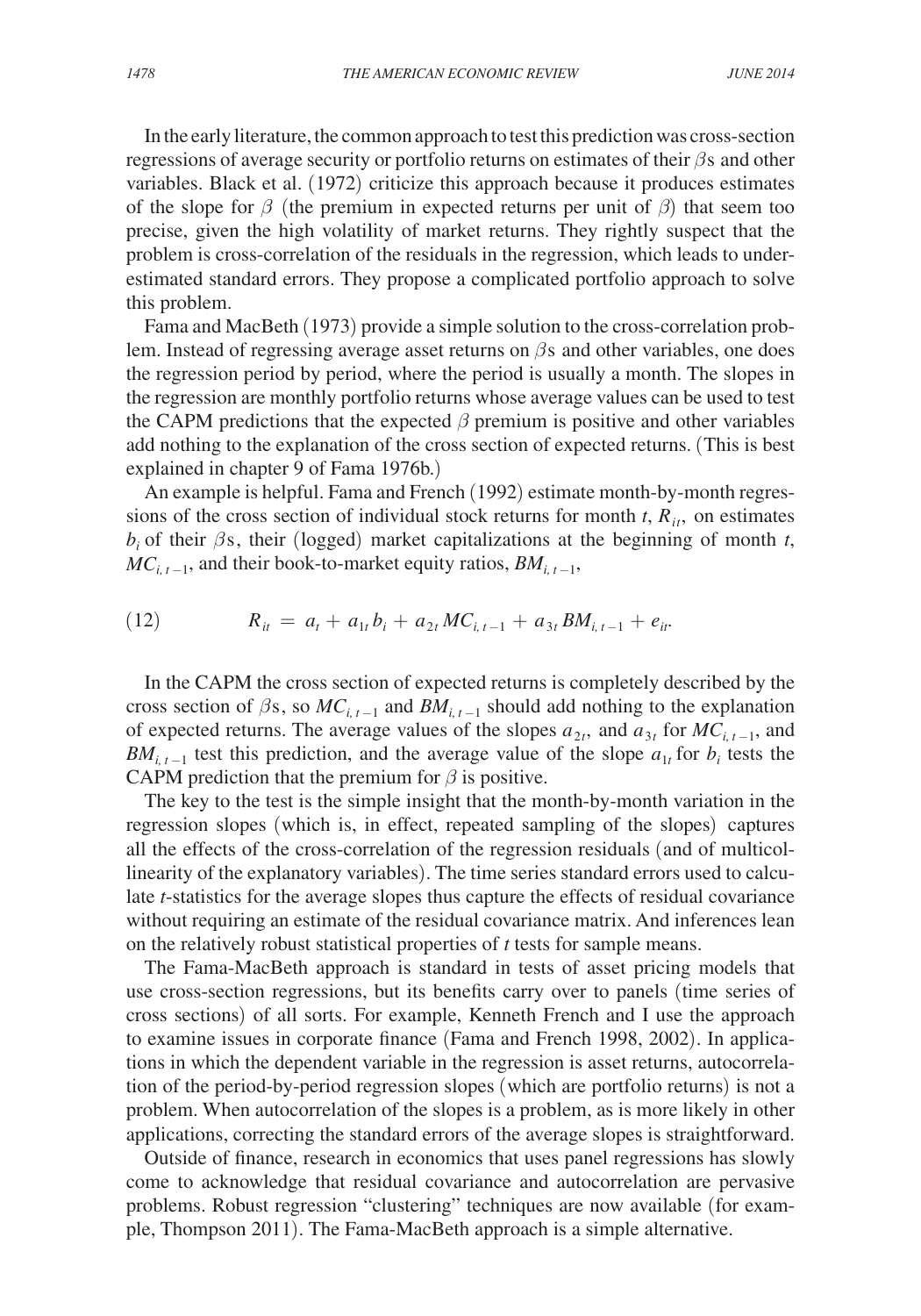#### B. *The Problems of the CAPM*

The evidence in Black et al. (1972) and Fama and MacBeth (1973) is generally favorable to the CAPM, or at least to Black's (1972) version of the CAPM in which there is no risk-free security. The golden age of the model is, however, brief. In the 1980s, violations, labeled anomalies, begin to surface. Banz (1981) finds that market  $\beta$  does not fully explain the higher average returns of small (low market capitalization) stocks. Basu (1983) finds that the positive relation between the earning-price ratio  $(E/P)$  and average return is left unexplained by  $\beta$ . Rosenberg et al. (1985) find a positive relation between average stock return and the book-to-market equity ratio  $(B/M)$  that is missed by the CAPM. Bhandari (1988) documents a similar result for market leverage (the ratio of debt to the market value of equity, *D*/*M*). As noted earlier, Ball (1978) argues that variables like size, *E*/*P, B*/*M*, and *D*/*M* are natural candidates to expose the failures of asset pricing models as explanations of expected returns since all these variables use the stock price, which, given expected dividends, is inversely related to the expected stock return.

Viewed one at a time in the papers that discovered them, the CAPM anomalies seemed like curiosity items that show that the CAPM is just a model and can't be expected to explain the entire cross section of expected stock returns. In updated tests, Fama and French (1992) examine all the common anomalies. Apparently, seeing all the negative evidence in one place leads readers to accept our conclusion that the CAPM just doesn't work. The model is an elegantly simple and intuitively appealing *tour de force* that lays the foundations of asset pricing theory, but its major prediction that market  $\beta$  suffices to explain the cross section of expected returns seems to be violated in many ways.

In terms of citations, Fama and French (1992) is high on the *Journal of Finance*  all-time hit list. Its impact is somewhat surprising since there is little new in the paper, aside from a clear statement of the implications of the accumulated empirical problems of the CAPM.

# C. *The Three-Factor Model*

An asset pricing model can only be replaced by a model that provides a better description of average returns. The three-factor model of Fama and French (1993) addresses this challenge. The model's expected return equation is

(13) 
$$
E(R_{it}) - R_{Ft} = b_i[E(R_{Mt}) - R_{Ft}] + s_i E(SMB_t) + h_i E(HML_t).
$$

The time-series regression used to test the model is

(14) 
$$
R_{it} - R_{Ft} = a_i + b_i(R_{Mt} - R_{Ft}) + s_i\,SMB_t + h_i\,HML_t + e_{it}.
$$

In these equations  $R_{it}$  is the return on security or portfolio *i* for period *t*,  $R_{Ft}$  is the risk-free return,  $R_{Mt}$  is the return on the value-weight (VW) market portfolio,  $SMB_t$ is the return on a diversified portfolio of small stocks minus the return on a diversified portfolio of big stocks,  $HML<sub>t</sub>$  is the difference between the returns on diversified portfolios of high and low  $B/M$  stocks, and  $e_{it}$  is a zero-mean residual. The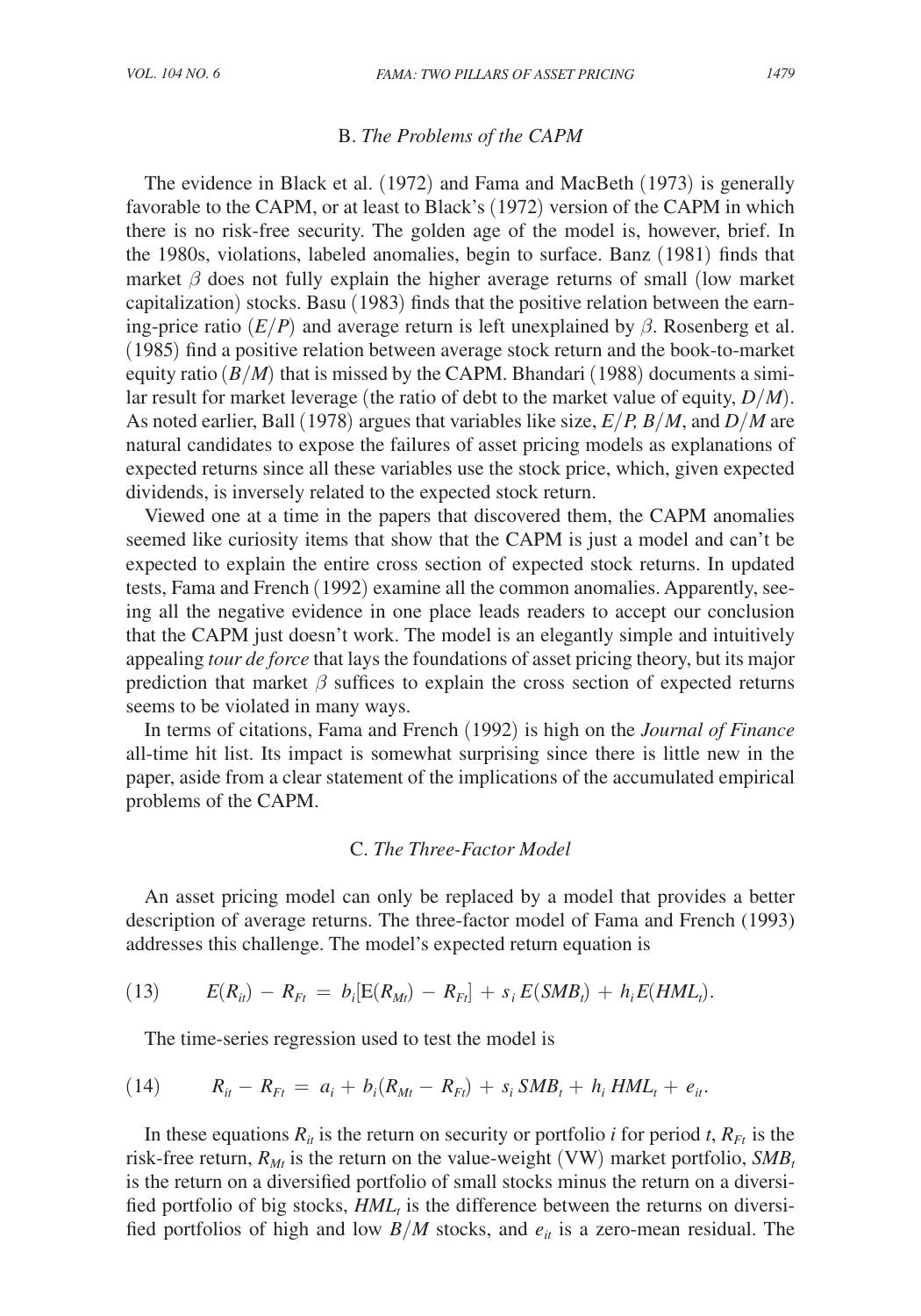three-factor model (13) says that the sensitivities  $b_i$ ,  $s_i$ , and  $h_i$  to the portfolio returns in  $(14)$  capture all variation in expected returns, so the true value of the intercept  $a_i$ in (14) is zero for all securities and portfolios *i*.

The three-factor model is an empirical asset pricing model. Standard asset pricing models work forward from assumptions about investor tastes and portfolio opportunities to predictions about how risk should be measured and the relation between risk and expected return. Empirical asset pricing models work backward. They take as given the patterns in average returns, and propose models to capture them. The three-factor model is designed to capture the relation between average return and size (market capitalization) and the relation between average return and price ratios like the book-to-market ratio, which were the two well-known patterns in average returns at the time of our 1993 paper.

To place the three-factor model in the rational asset pricing literature, Fama and French (1993) propose (13) as the expected return equation for a version of Merton's (1973a) ICAPM in which up to two unspecified state variables lead to special risk premiums that are not captured by the market factor. In this view, size and *B*/*M* are not themselves state variables, and *SMB* and *HML* are not portfolios that mimic state variables. Instead, in the spirit of Fama (1996), the factors are just diversified portfolios that provide different combinations of covariances with the unknown state variables. And the zero intercepts hypothesis for (14) implies that the market portfolio, the risk-free asset, *SMB* and *HML* span (can be used to generate) the relevant multifactor efficient set. In this scenario, (13) is an empirical asset pricing model that allows us to capture the expected return effects of state variables without naming them.

There is another more agnostic interpretation of the zero-intercepts hypothesis for (14). With risk-free borrowing and lending, there is one "tangency" portfolio of risky assets that is the risky component of all the mean-variance-efficient portfolios of Markowitz (1952). If the tangency portfolio can be expressed as a portfolio of the risk-free asset, the market portfolio, *SMB* and *HML*, the analysis in Huberman and Kandel (1987) implies that the intercept in (14) is zero for all assets. This view of the three-factor model covers the ICAPM interpretation of Fama and French (1993) and the behavioral stories discussed later.

Kenneth French and I have many papers that address the empirical robustness of the three-factor model and the size and  $B/M$  patterns in average returns the model is designed to explain. For example, to examine whether the size and *B*/*M* patterns in average returns observed for the post-1962 period in Fama and French (1992) are the chance result of data dredging, Davis et al. (2000) extend the tests back to 1927, and Fama and French (1998, 2012) examine international data. The results are similar to those in Fama and French (1992, 1993). Fama and French (1996, 2008) examine whether the three-factor model can explain the anomalies that cause problems for the CAPM. The three-factor model does well on the anomalies associated with size, sales growth, and various price ratios, but it is just a model and it fails to absorb other anomalies. Most prominent is the momentum in short-term returns documented by Jegadeesh and Titman (1993), which is a problem for all asset pricing models that do not add exposure to momentum as an explanatory factor, and which in my view is the biggest challenge to market efficiency.

After 1993, empirical research that uses an asset pricing model routinely includes the three-factor model among the alternatives. When the issue is the performance of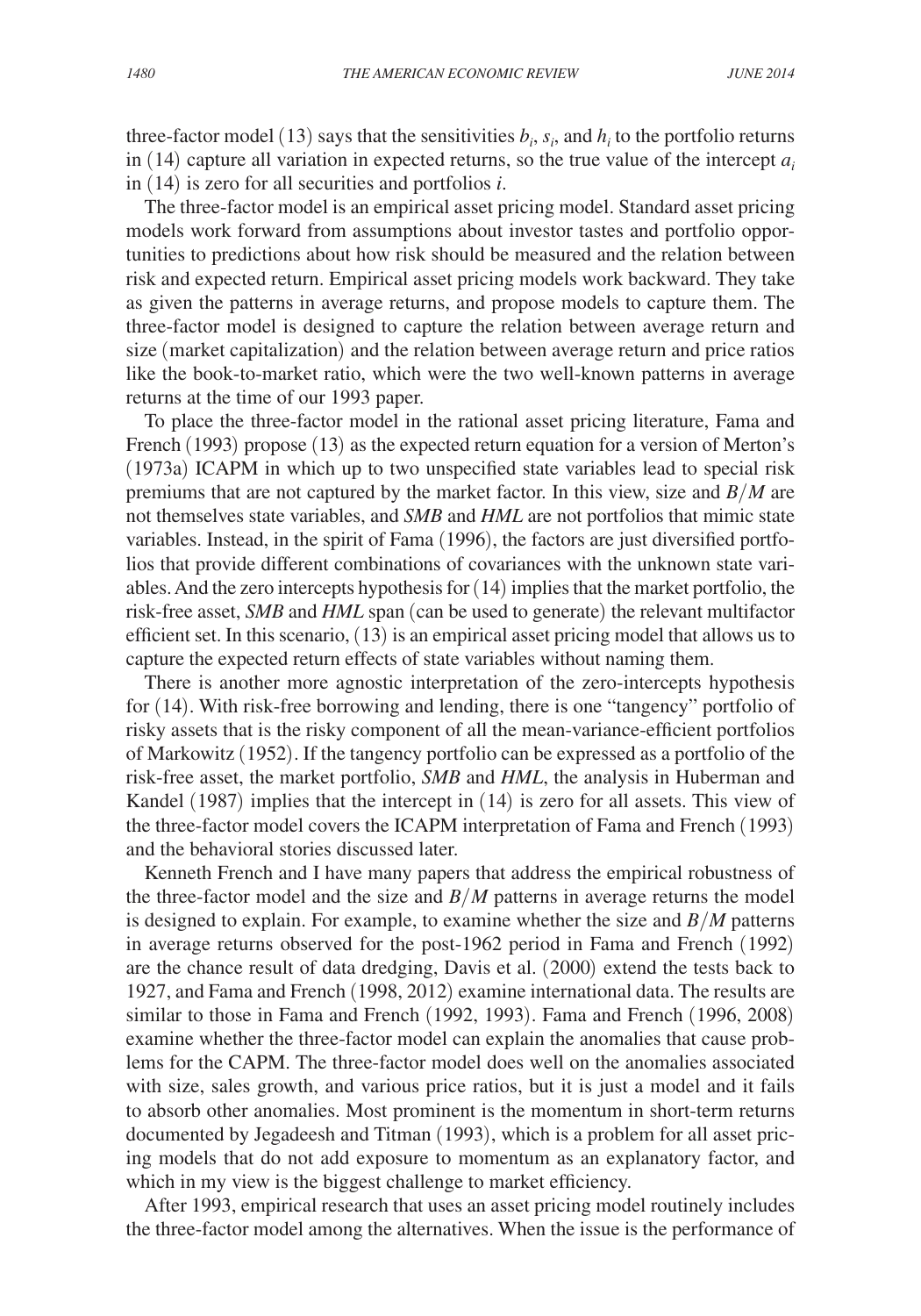a proposed new asset pricing model, victory is declared if the model comes somewhat close to explaining as much of the cross section of average returns as the three-factor model. Research on the performance of managed portfolios (for example, mutual funds) routinely uses the intercepts ("alphas") produced by (14), often augmented with a momentum factor (for example, Carhart 1997 and, more recently Kosowski et al. 2006 or Fama and French 2010).

A long time passed before the implications of the work on market efficiency for portfolio choice had an impact on investment practice. Even today, active managers (who propose to invest in undervalued securities) attract far more funds than passive managers (who buy market portfolios or whole segments of the market). This is puzzling, given the high fees of active managers and four decades of evidence (from Jensen 1968 to Fama and French 2010) that active management is a bad deal for investors.

In contrast, the work on the empirical problems in the CAPM model for expected returns, culminating in Fama and French (1992, 1993), had an immediate impact on investment practice. It quickly became common to characterize professionally managed portfolios in terms of size and value (high  $B/M$ ) or growth (low  $B/M$ ) tilts. And it quickly became common to use the regression slopes from the three-factor model to characterize the tilts and to use the intercept to measure abnormal average returns (alpha).

There is long-standing controversy about the source of the size, and especially the value premium, in average returns. As noted above, Fama and French (1993, 1996) propose the three-factor model as a multifactor version of Merton's (1973a) ICAPM. The high volatility of the *SMB* and *HML* returns is consistent with this view. The open question is: what are the underlying state variables that lead to variation in expected returns missed by the CAPM market  $\beta$ ? There is a literature that proposes answers to this question, but the evidence so far is unconvincing.

The chief competitor to our ICAPM risk story for the value premium is the overreaction hypothesis of DeBondt and Thaler (1987) and Lakonishok et al. (1994). They postulate that market prices overreact to the recent good times of growth stocks and the bad times of value stocks. Subsequent price corrections produce the value premium (high average returns of value stocks relative to growth stocks). The weakness of this view is the presumption that investors never learn about their behavioral biases, which is necessary to explain the persistence of the value premium. Moreover, Fama and French (1995) find that the high average returns of value stocks and the low average returns of growth stocks persist for at least five years after stocks are allocated to value and growth portfolios, which seems rather long to be attributed to correction of irrational prices.

Asset pricing models typically assume that portfolio decisions depend only on properties of the return distributions of assets and portfolios. Another possibility, suggested by Fama and French (2007) and related to the stories in Daniel and Titman (1997) and Barberis and Shleifer (2003), is that tastes for other characteristics of assets play a role. ("Socially responsible investing" is an example.) Perhaps many investors get utility from holding growth (low *B*/*M*) stocks, which tend to be profitable fast-growing firms, and they are averse to value stocks, which tend to be relatively unprofitable with few growth opportunities. If such tastes persist, they can have persistent effects on asset prices and expected returns, as long as they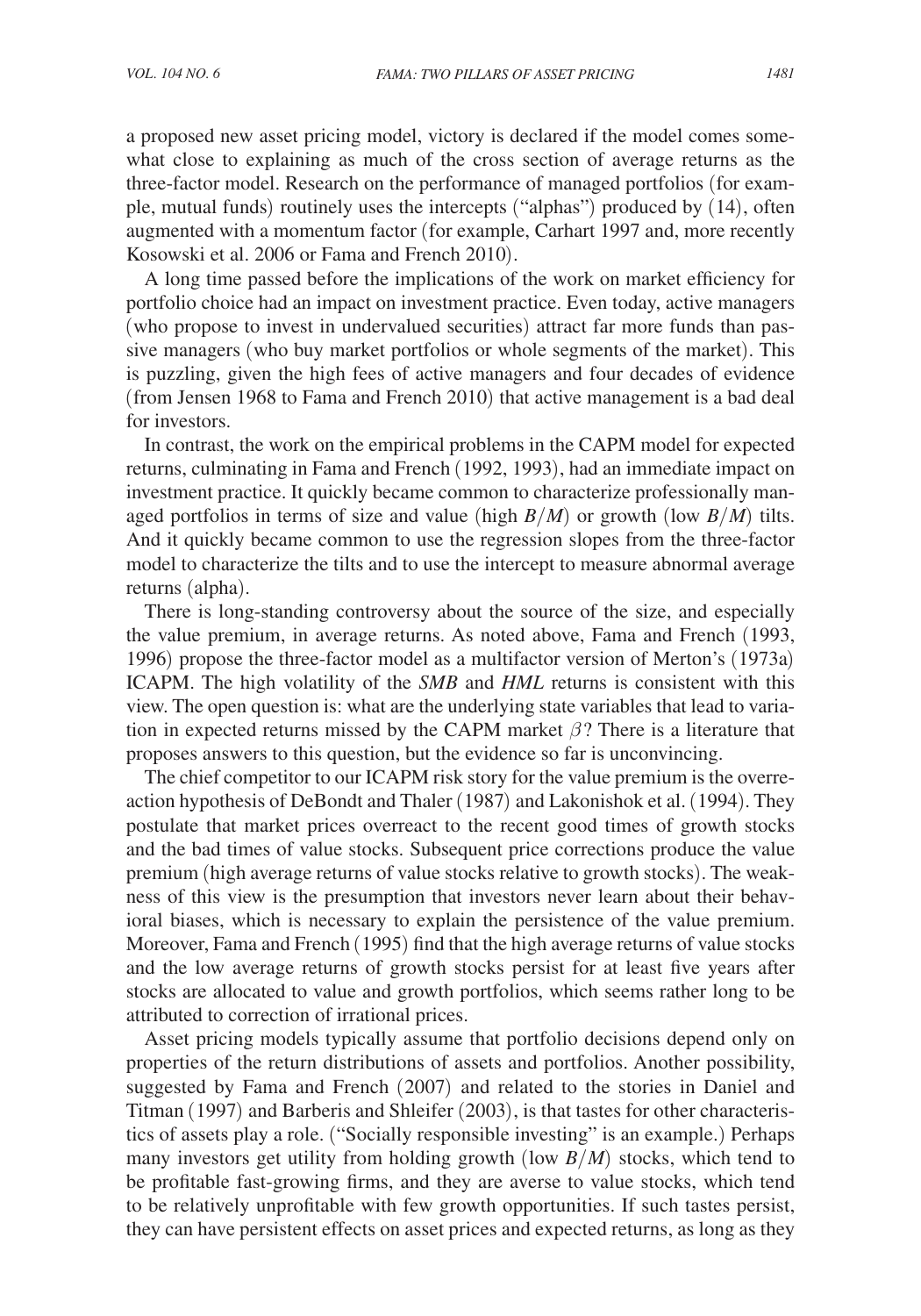don't lead to arbitrage opportunities. This is a behavioral story, but it is not about irrational behavior. In economics, we take tastes as given and make no judgments about them.

To what extent is the value premium in expected stock returns due to ICAPM state variable risks, investor overreaction, or tastes for assets as consumption goods? We don't know. An agnostic view of the three-factor model that doesn't require a choice among stories is that the model uses empirical regularities observed in many markets to find portfolios that together span the mean-variance-efficient set of Markowitz (1952). The analysis in Huberman and Kandel (1987) then implies that the model can be used to describe expected returns on all assets.

#### **III. Conclusions**

In my view, finance is the most successful branch of economics in terms of rich theory, extensive empirical tests, and penetration of the theory and evidence into other areas of economics and real-world applications. Markowitz's (1952, 1959) portfolio model is widely used by professional portfolio managers. The portfolio model is the foundation of the CAPM of Sharpe (1964) and Lintner (1965), and it gets a multifactor extension in Merton (1973a). The CAPM is one of the most extensively tested models in economics, it is well known to students in areas of economics other than finance, and it is widely used by practitioners. The options pricing model of Black and Scholes (1973) and Merton (1973b) is a must for students in all areas of economics, and it is the foundation for a huge derivatives industry. However one judges market efficiency, it has motivated a massive body of empirical work that has enhanced our understanding of markets, and, like it or not, professional money managers have to address its challenges. Its sibling, rational expectations, first exposited by Muth (1961), has had a similar run in macroeconomics. The three-factor model of Fama and French (1993) is arguably the most successful asset pricing model in empirical tests to date, it can't be avoided in tests of competing asset pricing models, and it is a handy tool that has shaped the thinking of practitioners. Can any other branch of economics claim similar academic and applied impact?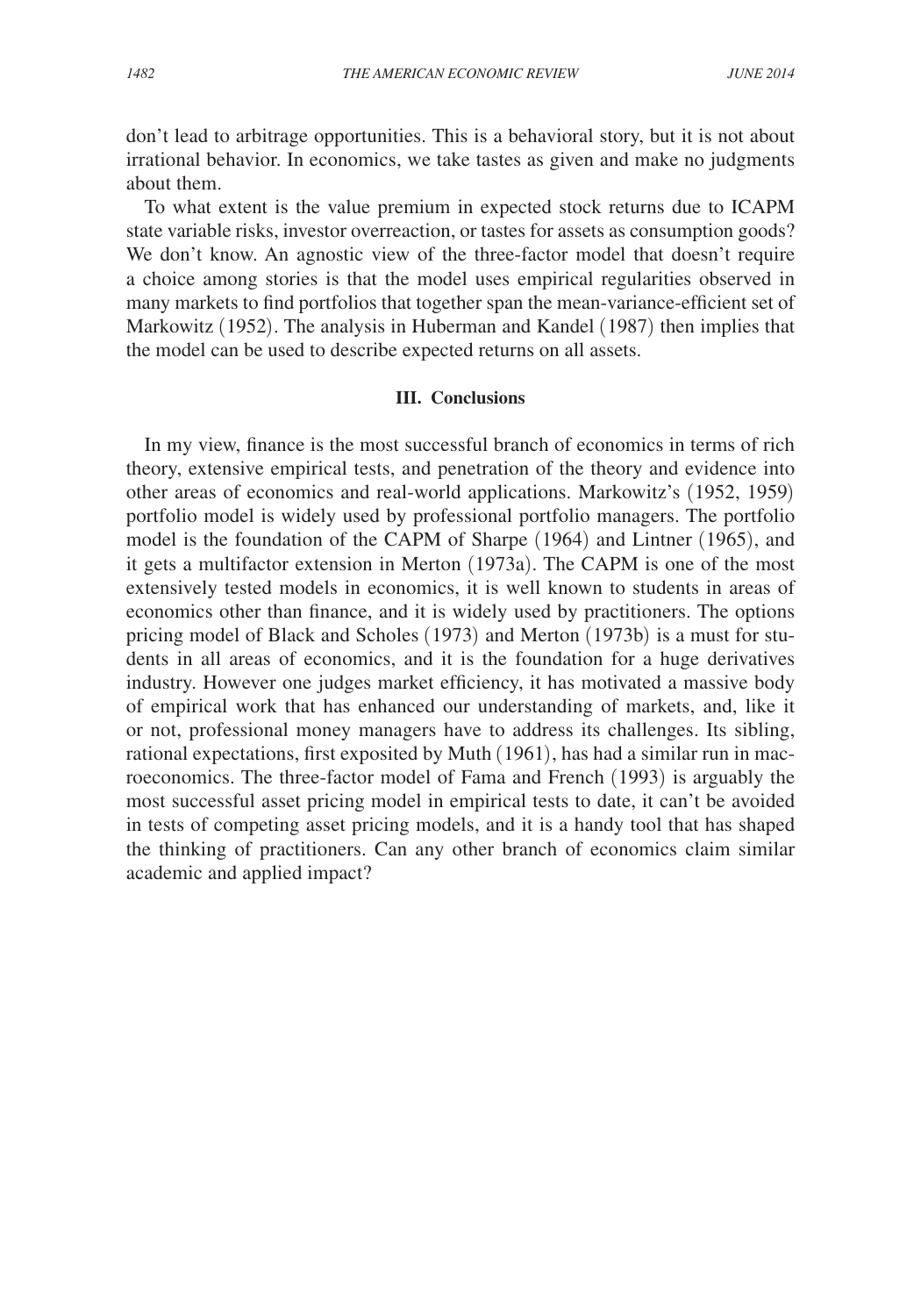#### **REFERENCES**

**Bachelier, Louis.** 1900. "Theorie de la Speculation." PhD. diss. University of Paris.

- **Ball, Ray.** 1978. "Anomalies in Relationships between Securities' Yields and Yield-Surrogates." *Journal of Financial Economics* 6 (2/3): 103–26.
- **Banz, Rolf W.** 1981. "The Relationship between Return and Market Value of Common Stocks." *Journal of Financial Economics* 9 (1): 3–18.
- **Barberis, Nicholas, and Andrei Shleifer.** 2003. "Style Investing." *Journal of Financial Economics* 68 (2): 161–99.
- **Basu, Sanjoy.** 1983. "The Relationship between Earnings' Yield, Market Value and Return for NYSE Common Stocks: Further Evidence." *Journal of Financial Economics* 12 (1): 129–56.
- **Bhandari, Laxmi Chand.** 1988. "Debt/Equity Ratio and Expected Common Stock Returns: Empirical Evidence." *Journal of Finance* 43 (2): 507–28.
- **Black, Fischer.** 1972. "Capital Market Equilibrium with Restricted Borrowing." *Journal of Business* 45 (3): 444–55.
	- **Black, Fischer, Michael C. Jensen, and Myron S. Scholes.** 1972. "The Capital Asset Pricing Model: Some Empirical Tests." In *Studies in the Theory of Capital Markets*, edited by Michael C. Jensen, 79–121. New York: Praeger.
- **Black, Fischer, and Myron S. Scholes.** 1973. "The Pricing of Options and Corporate Liabilities." *Journal of Political Economy* 81 (3): 637–54.
- **Breeden, Douglas T.** 1979. "An Intertemporal Asset Pricing Model with Stochastic Consumption and Investment Opportunities." *Journal of Financial Economics* 7 (3): 265–96.
- **Campbell, John Y., and Robert J. Shiller.** 1988. "The Dividend-Price Ratio and Expectations of Future Dividends and Discount Factors." *Review of Financial Studies* 1 (3): 195–27.
- **Carhart, Mark M.** 1997. "On Persistence in Mutual Fund Performance." *Journal of Finance* 52 (1): 57–82.
- **Case, Karl E., and Robert J. Shiller.** 2003. "Is There a Bubble in the Housing Market?" *Brookings Papers on Economic Activity* (2): 299–342.
- **Cochrane, John H.** 2011. "Presidential Address: Discount Rates." *Journal of Finance* 66 (4): 1047– 108.
- **Daniel, Kent, and Sheridan Titman.** 1997. "Evidence on the Characteristics of Cross Sectional Variation in Stock Returns." *Journal of Finance* 52 (1): 1–33.
- **Davis, James L., Eugene F. Fama, and Kenneth R. French.** 2000. "Characteristics, Covariances, and Average Returns: 1929 to 1997." *Journal of Finance* 55 (1): 389–406.
- **De Bondt, Werner F. M., and Richard H. Thaler.** 1987. "Further Evidence on Investor Overreaction and Stock Market Seasonality." *Journal of Finance* 42 (3): 557–81.
- **Fama, Eugene F.** 1965a. "The Behavior of Stock-Market Prices." *Journal of Business* 38: 34–105.
- **Fama, Eugene F.** 1965b. "Random Walks in Stock Market Prices."*Financial Analysts Journal* September/October: 55–59.
- **Fama, Eugene F.** 1970. "Efficient Capital Markets: A Review of Theory and Empirical Work." *Journal of Finance* 25 (2): 383–417.
	- **Fama, Eugene F.** 1975. "Short-Term Interest Rates as Predictors of Inflation." *American Economic Review* 65 (3): 269–82.
- **Fama, Eugene F.** 1976a. "Forward Rates as Predictors of Future Spot Rates." *Journal of Financial Economics* 3 (4): 361–77.

**Fama, Eugene F.** 1976b. *Foundations of Finance*. New York: Basic Books.

**Fama, Eugene F.** 1976c. "Inflation Uncertainty and Expected Returns on Treasury Bills." *Journal of Political Economy* 84 (3): 427–48.

**Fama, Eugene F.** 1981. "Stock Returns, Real Activity, Inflation, and Money." *American Economic Review* 71 (4): 545–65.

- **Fama, Eugene F.** 1984a. "Forward and Spot Exchange Rates." *Journal of Monetary Economics* 14 (3): 319–38.
- **Fama, Eugene F.** 1984b. "The Information in the Term Structure." *Journal of Financial Economics* 13 (4): 509–28.
- **Fama, Eugene F.** 1984c. "Term Premiums in Bond Returns." *Journal of Financial Economics* 13 (4): 529–46.
- **Fama, Eugene F.** 1986. "Term Premiums and Default Premiums in Money Markets." *Journal of Financial Economics* 17 (1): 175–96.
- **Fama, Eugene F.** 1990a. "Stock Returns, Expected Returns, and Real Activity." *Journal of Finance* 45 (4): 1089–108.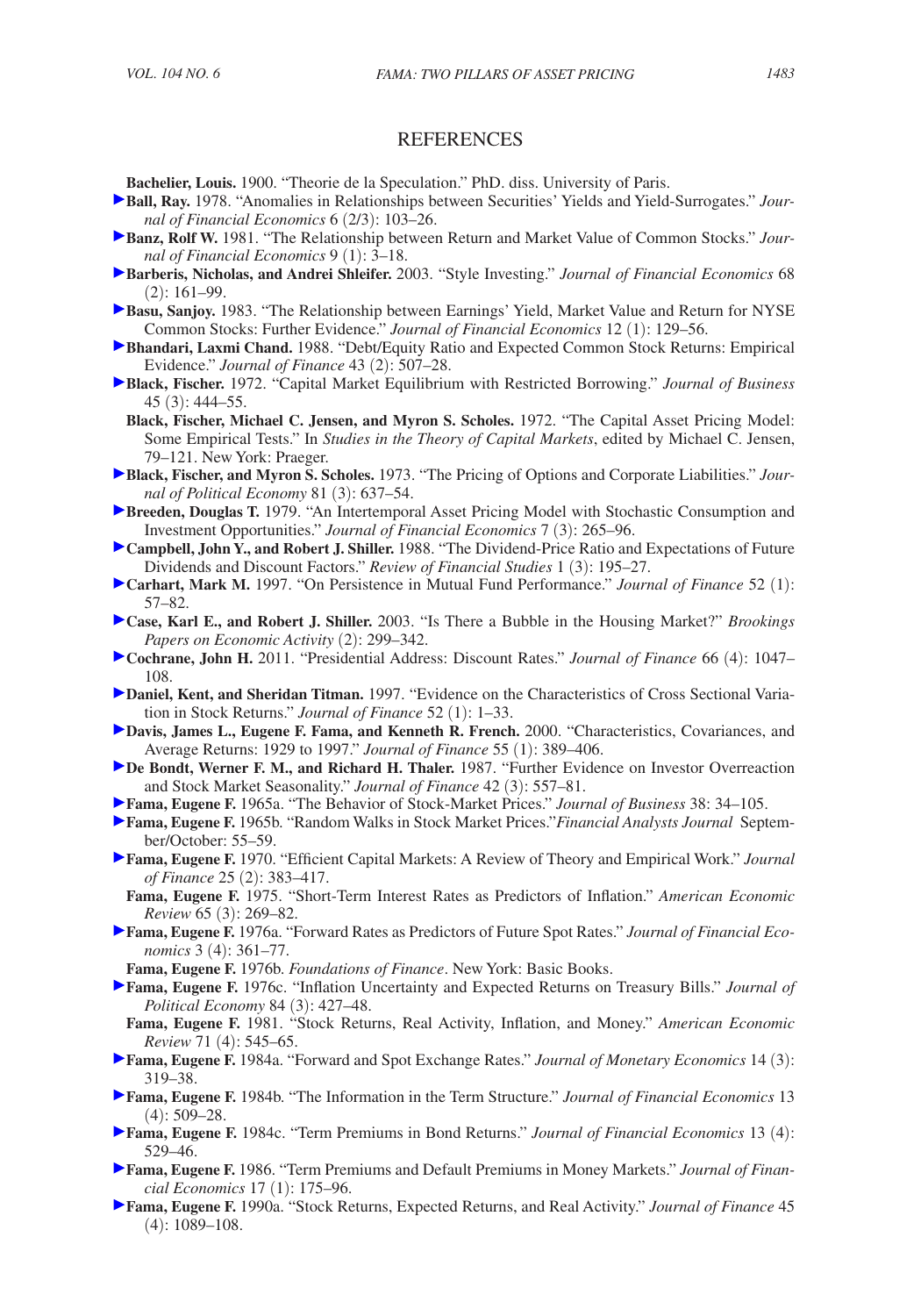- **Fama, Eugene F. 1990b. "Term-Structure Forecasts of Interest Rates, Inflation, and Real Returns."** *Journal of Monetary Economics* 25 (1): 59–76.
- **Fama, Eugene F.** 1991. "Efficient Capital Markets: II." *Journal of Finance* 46 (5): 1575–617.
- **Fama, Eugene F.** 1996. "Multifactor Portfolio Efficiency and Multifactor Asset Pricing." *Journal of Financial and Quantitative Analysis* 31 (4): 441–65.
- **Fama, Eugene F.** 1998. "Market Efficiency, Long-Term Returns, and Behavioral Finance." *Journal of Financial Economics* 49 (3): 283–306.
- **Fama, Eugene F.** 2006. "The Behavior of Interest Rates." *Review of Financial Studies* 19 (2): 359–79.
- **Fama, Eugene F.** 2011. "My Life in Finance." *Annual Review of Financial Economics* 3 (1): 1–15. **Fama, Eugene F., and Robert R. Bliss.** 1987. "The Information in Long–Maturity Forward Rates." *American Economic Review* 77 (4): 680–92.
- **Fama, Eugene F., Lawrence Fisher, Michael Jensen, and Richard Roll.** 1969. "The Adjustment of Stock Prices to New Information." *International Economic Review* 10 (1): 1–21.
- **Fama, Eugene F., and Kenneth R. French.** 1987. "Commodity Futures Prices: Some Evidence on Forecast Power, Premiums, and the Theory of Storage." *Journal of Business* 60 (1): 55–73.
- **Fama, Eugene F., and Kenneth R. French.** 1989. "Business Conditions and Expected Returns on Stocks and Bonds." *Journal of Financial Economics* 25 (1): 23–49.
- **Fama, Eugene F., and Kenneth R. French.** 1992. "The Cross-Section of Expected Stock Returns." *Journal of Finance* 47 (2): 427–65.
- **Fama, Eugene F., and Kenneth R. French.** 1993. "Common Risk Factors in the Returns on Stock and Bonds." *Journal of Financial Economics* 33 (1): 3–56.
- **Fama, Eugene F., and Kenneth R. French.** 1995. "Size and Book-to-Market Factors in Earnings and Returns." *Journal of Finance* 50 (1): 131–55.
- **Fama, Eugene F., and Kenneth R. French.** 1996. "Multifactor Explanations of Asset Pricing Anomalies." *Journal of Finance* 51 (1): 55–84.
- **Fama, Eugene F., and Kenneth R. French.** 1998. "Value versus Growth: The International Evidence." *Journal of Finance* 53 (6): 1975–99.
- **Fama, Eugene F., and Kenneth R. French.** 2002. "Testing Trade-Off and Pecking Order Predictions about Dividends and Debt." *Review of Financial Studies* 15 (1): 1–33.
- **Fama, Eugene F., and Kenneth R. French.** 2007. "Disagreement, Tastes, and Asset Prices." *Journal of Financial Economics* 83 (3): 667–89.
- **Fama, Eugene F., and Kenneth R. French.** 2008. "Dissecting Anomalies." *Journal of Finance* 63 (4): 1653–78.
- **Fama, Eugene F., and Kenneth R. French.** 2010. "Luck versus Skill in the Cross-Section of Mutual Fund Returns." *Journal of Finance* 65 (5): 1915–47.
- **Fama, Eugene F., and Kenneth R. French.** 2012. "Size, Value, and Momentum in International Stock Returns." *Journal of Financial Economics* 105 (3): 457–72.
- **Fama, Eugene F., and James D. MacBeth.** 1973. "Risk, Return, and Equilibrium: Empirical Tests." *Journal of Political Economy* 81 (3): 607–36.
- **Fama, Eugene F., and G. William Schwert.** 1977. "Asset Returns and Inflation." *Journal of Financial Economics* 5 (2): 115–46.
- **Huberman, Gur, and Shmuel Kandel.** 1987. "Mean-Variance Spanning." *Journal of Finance* 42 (4): 873–88.
- **Jegadeesh, Narasimhan, and Sheridan Titman.** 1993. "Returns to Buying Winners and Selling Losers: Implications for Stock Market Efficiency." *Journal of Finance* 48 (1): 65–91.
- **Jensen, M. C.** 1968. "The Performance of Mutual Funds in the Period 1945–1964." *Journal of Finance* 23: 389–416.
- **Kosowski, Robert, Allan Timmermann, Russ Wermers, and Hal White.** 2006. "Can Mutual Fund 'Stars' Really Pick Stocks? New Evidence from a Bootstrap Analysis." *Journal of Finance* 61 (6): 2551–95.
- **Lakonishok, Josef, Andrei Shleifer, and Robert W. Vishny.** 1994. "Contrarian Investment, Extrapolation, and Risk." *Journal of Finance* 49 (5): 1541–78.
- **Lintner, J.** 1965. "The Valuation of Risk Assets and the Selection of Risky Investments in Stock Portfolios and Capital Budgets." *Review of Economics and Statistics* 47: 13–37.
- **Lucas, Robert E., Jr.** 1978. "Asset Prices in an Exchange Economy." *Econometrica* 46 (6): 1429–45.
- **Mandelbrot, B.** 1966. "Forecasts of Future Prices, Unbiased Markets, and "Martingale" Models." *Journal of Business* 39: 242–55.
- **Markowitz, H.** 1952. "Portfolio selection." *Journal of Finance* 7: 77–91.
- **Markowitz, Harry.** 1959. *Portfolio Selection: Efficient Diversification of Investments*. Cowles Foundation Monograph No. 16. New York: John Wiley & Sons, Inc.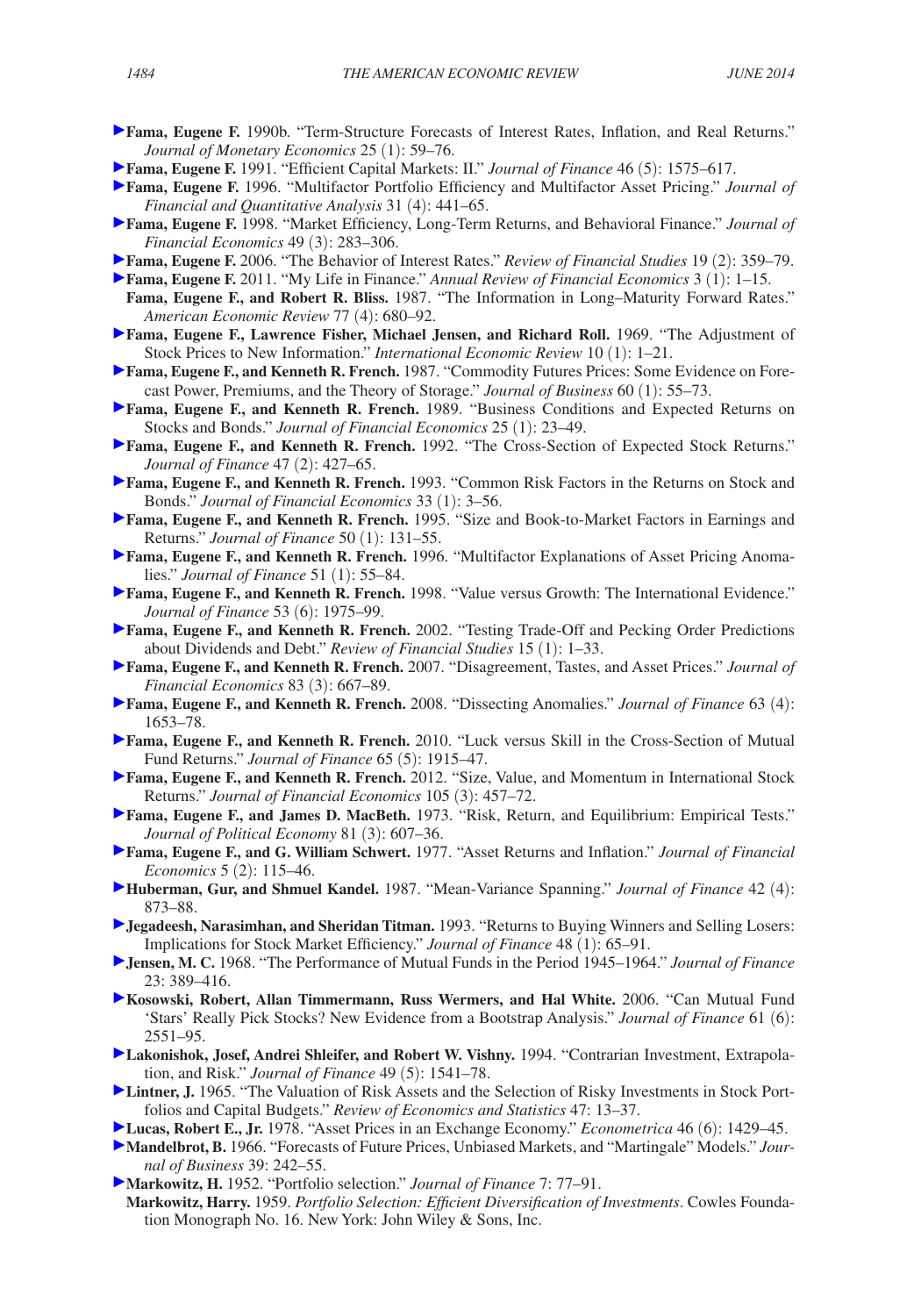- **Merton, Robert C.** 1973a. "An Intertemporal Capital Asset Pricing Model." *Econometrica* 41 (5): 867–87.
- **Merton, Robert C.** 1973b. "Theory of Rational Option Pricing." *Bell Journal of Economics* 4 (1): 141–83.
- **Muth, J. F.** 1961. "Rational Expectations and the Theory of Price Movements." *Econometrica* 29: 315–35.
- **Rosenberg, Barr, Kenneth Reid, and Ronald Lanstein.** 1985. "Persuasive Evidence of Market Inefficiency." *Journal of Portfolio Management* 11 (3): 9–16.
- **Rozeff, Michael S.** 1984. "Dividend Yields Are Equity Risk Premiums." *Journal of Portfolio Management* 11 (1): 68–75.
- **Samuelson, Paul A.** 1965. "Proof That Properly Anticipated Prices Fluctuate Randomly." *Industria Management Review* 6: 41–49.
- **Sharpe, W. F.** 1964. "Capital Asset Prices: A Theory of Market Equilibrium Under Conditions of Risk." *Journal of Finance* 19: 425–42.
	- **Shiller, Robert J.** 1981. "Do Stock Prices Move Too Much to be Justified by Subsequent Changes in Dividends?" *American Economic Review* 71 (3): 421–36.
- **Shiller, Robert J.** 1984. "Stock Prices and Social Dynamics." *Brookings Papers on Economic Activity*  $(2): 457 - 98.$
- **Thompson, Samuel B.** 2011. "Simple Formulas for Standard Errors That Cluster by Both Firm and Time." *Journal of Financial Economics* 99 (1): 1–10.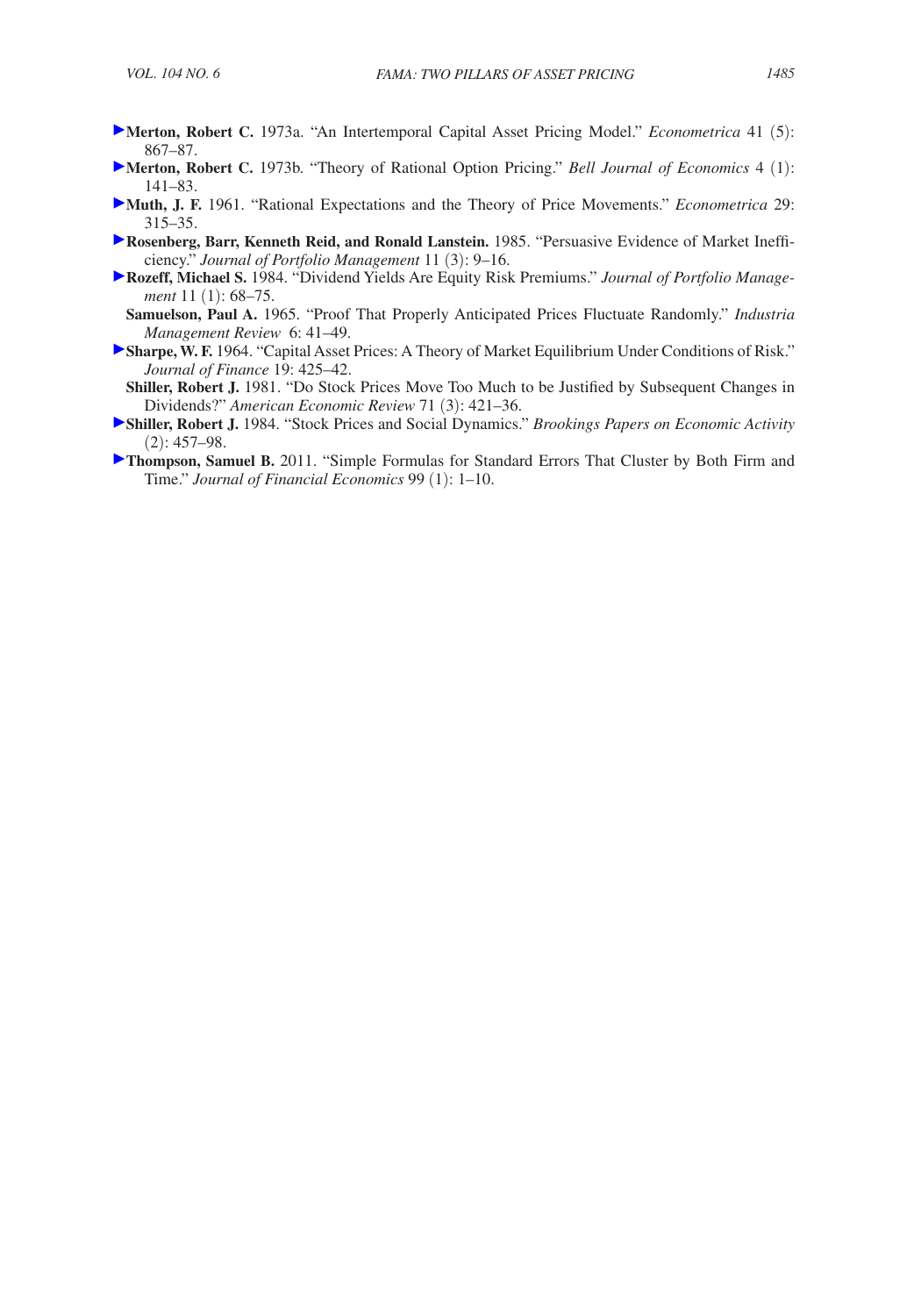# Speculative Asset Prices[†](#page-19-0)

# *By* Robert J. Shiller[\\*](#page-19-1)

I will start this lecture with some general thoughts on the determinants of long-term asset prices such as stock prices or home prices: what, ultimately, drives these prices to change as they do from time to time and how can we interpret these changes? I will consider the discourse in the profession about the role of rationality in the formation of these prices and the trend toward behavioral finance and, more broadly, behavioral economics, the growing acceptance of the importance of alternative psychological, sociological, and epidemiological factors as affecting prices. I will focus on the statistical methods that allow us to learn about the sources of price volatility in the stock market and the housing market, and evidence that has led to the behavioral finance revolution in financial thought in recent decades.

The broader purpose here is to appreciate the promise of financial technology. There is a great deal of popular skepticism about financial institutions afoot these days, after the financial and economic crisis that has dragged on ever since the severest days in 2008. I want to consider the possibilities for the future of finance in general terms, rather than focusing on current stopgap measures to deal opportunistically with symptoms of our current economic crisis. The talk about the rationality of markets is a precursor to this talk of financial technology, for it underpins our notions of the possibilities that new technology offers.

I will conclude that the markets have already been "human-factors-engineered" to function remarkably well, and that as we improve our understanding of the kind of psychology that leads to bubbles and related problems, we can further innovate to improve the functioning of these markets.

# **I. Price Volatility**, **Rational Expectations**, **and Bubbles**

The history of thought in financial markets has shown a surprising lack of consensus about a very fundamental question: what ultimately causes all those fluctuations in the price of speculative assets like corporate stocks, commodities, or real estate? One might think that so basic a question would have long ago been confidently answered. But the answer to this question is not so easily found.<sup>1</sup>

<span id="page-19-1"></span><sup>\*</sup>Sterling Professor of Economics, Yale University, New Haven, CT 06511 (e-mail: [robert.shiller@yale.edu](mailto:robert.shiller@yale.edu)). I am grateful to Nicholas C. Barberis, John Y. Campbell, Peter J. Dougherty, and Bengt Holmström for help on interpretation of the literature and comments on drafts of this lecture.<br>† This article is a revised version of the lecture Robert Shiller delivered in Stockholm, Sweden, on December 8,

<span id="page-19-0"></span><sup>2013,</sup> when he received the Bank of Sweden Prize in Economic Sciences in Memory of Alfred Nobel. This article is copyright © the Nobel Foundation 2013 and is published here with the permission of the Nobel Foundation. Go to<http://dx.doi.org/10.1257/aer.104.6.1486>to visit the article page.

<span id="page-19-2"></span><sup>&</sup>lt;sup>1</sup>There is a similarly disconcerting lack of consensus in the economics profession over what drives fluctuations from quarter to quarter in aggregate economic activity, as measured by gross domestic product. (See Shiller 1987b; Akerlof and Shiller 2009.)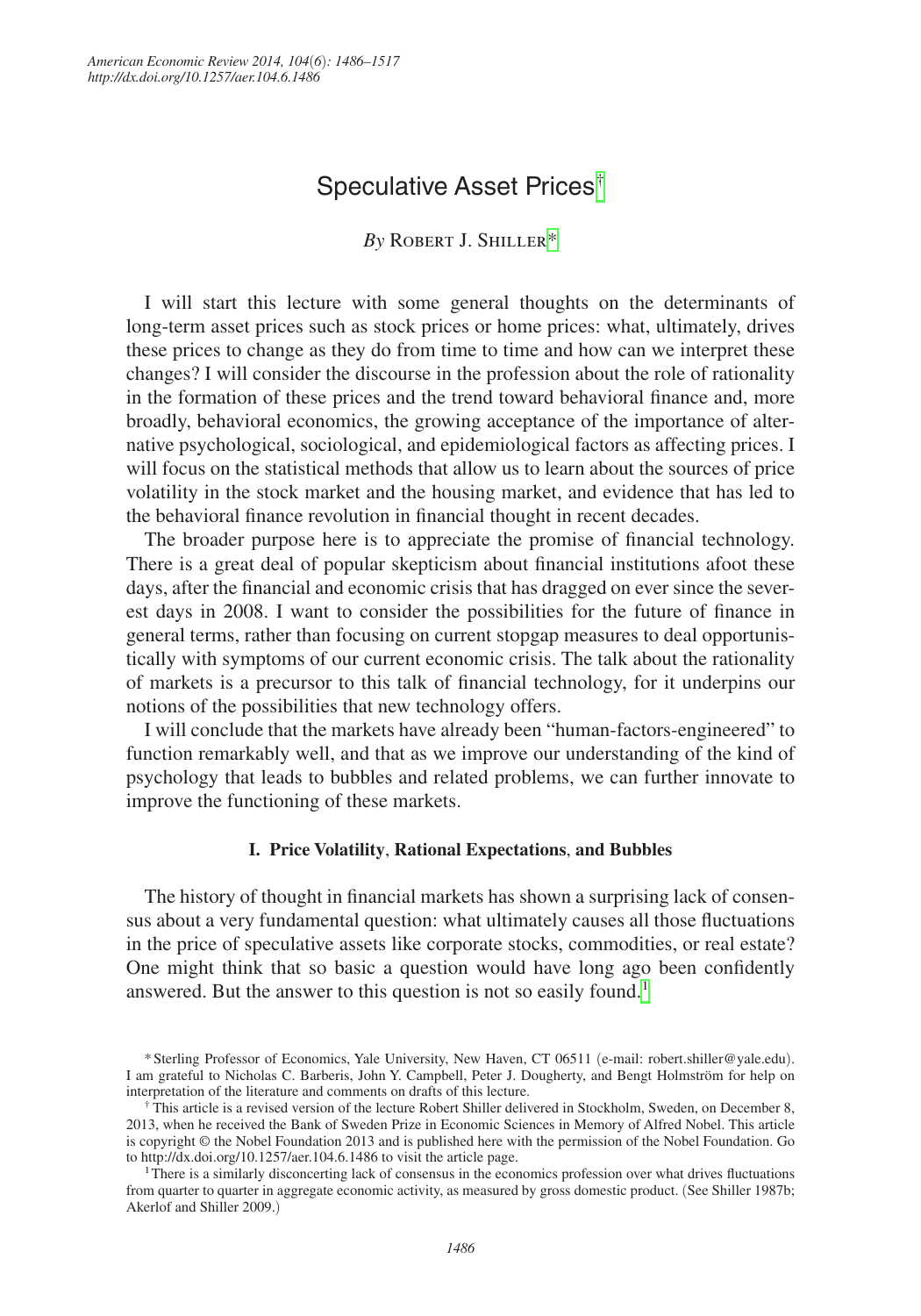At the same time, there has been an equally widespread acceptance in other quarters of the idea that markets are substantially driven by psychology. Indeed, since 1991 Richard Thaler and I have been directors of the National Bureau of Economic Research program in behavioral economics, which has featured hundreds of papers that seem mostly at odds with a general sense of rationality in the markets.<sup>2</sup>

The term "speculative bubble" is often used and applied carelessly. The word "bubble" first became popular at the time of the Mississippi Bubble in European stock markets that came to an end in 1720, a time often mentioned as one of craziness, but whether that period is best described as one of wild irrationality still remains controversial (see Garber 2000; Goetzmann et al. 2013). I would say that a speculative bubble is a peculiar kind of fad or social epidemic that is regularly seen in speculative markets; not a wild orgy of delusions but a natural consequence of the principles of social psychology coupled with imperfect news media and information channels. In the second edition of my book *Irrational Exuberance* I offered a definition of bubble that I think represents the term's best use:

*A situation in which news of price increases spurs investor enthusiasm which spreads by psychological contagion from person to person*, *in the process amplifying stories that might justify the price increases and bringing in a larger and larger class of investors*, *who*, *despite doubts about the real value of an investment*, *are drawn to it partly through envy of others' successes and partly through a gambler's excitement.*

At the center of my definition of the bubble are the epidemic spread, the emotions of investors, and the nature of the news and information media. Bubbles are not, in my mind, about craziness of investors. They are rather about how investors are buffeted *en masse* from one superficially plausible theory about conventional valuation to another. One thinks of how a good debater can take either side of many disputes, and, if the debater on the other side has weak skills, can substantially convince the audience of either side. College debate teams demonstrate this phenomenon regularly, and they do it by suppressing certain facts and amplifying and embellishing others. In the case of bubbles, the sides are changed from time to time by the feedback of price changes, at the proliferation caused by price increases of reminders of basic facts that a debater might use to defend the bubble. And the news media are even better at presenting cases than are typical college debaters.

Investing ideas can spread like epidemics. Economists traditionally have not shown much interest in epidemiology, sociology, social psychology, or communications and journalism, and it takes some effort for them to consider such alien academic traditions.

<span id="page-20-0"></span>There is a troublesome split between efficient markets enthusiasts (who believe that market prices incorporate accurately all public information and so doubt that bubbles even exist) and those who believe in behavioral finance (who tend to believe that bubbles and other such contradictions to efficient markets can be understood only with reference to other social sciences such as psychology). I suspect that some of the apparent split is illusory, deriving from the problem that there is not a widely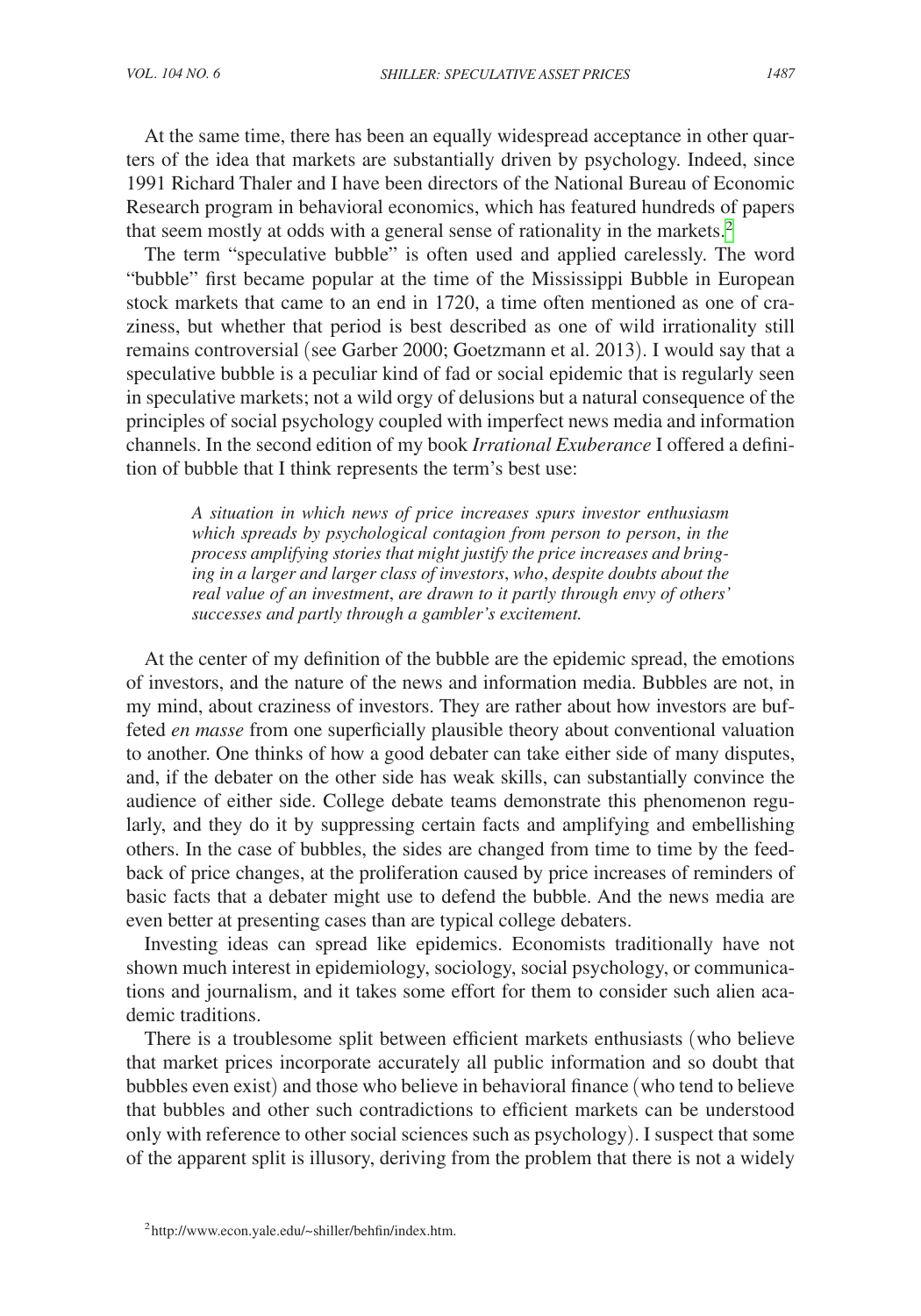accepted definition of the term "bubble." The metaphor might suggest that speculative bubbles always burst suddenly and irrevocably, as soap bubbles seem to do, without exception. That would be silly, for history does not generally support the catastrophic burst notion. Though the abrupt ends of stock market booms in 1929, 2000, and 2007 might seem consonant with such a metaphor, these booms were reflated again before long (1933–1937, 2003–2007, and 2009–present, respectively).

I think that the eventuality of a sudden irrevocable burst is not essential to the general term speculative bubble as the phrase is appropriately used. The metaphor may be misleading: it suggests more drama than there in fact is, imparting a sense of uniqueness to current events, which might help explain the popularity of the term by news reporters vying for the attention of readers. Just as reporters like to stir people up by reporting that an index has hit another record high (disregarding the fact that record highs occur quite often, especially since reporters hardly ever correct for inflation), so too they like to suggest the possibility of a collapse in the offing that will be remembered many years later.

I sometimes wish we had a different metaphor. One might consider substituting the term "wind trade," Dutch *Windhandel,*a term that was used during the Tulipmania, the famous boom and bust in tulip prices in the early 1600s. The reference to trading mere air seems more apt than the evocation of a fragile bubble.

Curiously, in his Nobel Lecture in Medicine during the 2013 Nobel Week in Stockholm, James E. Rothman (2013) involved soap bubbles too, for their analogy to the cell vesicles that were the focus of his Nobel Prize research. He showed a movie of two soap bubbles being pressed together, and, surprisingly to most of us, they did not burst but merged into a single larger bubble. That's analogous to what cell vesicles can do, he said. It led me to wonder whether we could say that the stock market bubble and the housing bubble of the early 2000s somehow merged into a larger bubble that burst around 2008, touching off widespread financial crisis. Imaginative thinking is fun, and maybe even inspirational, but we cannot let the bubble metaphor, or any simple metaphor, guide our models beyond the very beginnings, for any metaphor will break down if we carried it to its absurd conclusions.

## A. *Efficient Markets Theory*

From the very beginning, in his 1964 PhD dissertation, written under the supervision of Merton Miller and Harry Roberts, Eugene Fama found that stock prices are not very forecastable. He found then that the average correlation coefficient between successive day's log price changes over the 30 Dow Jones Industrial Average stocks between 1957 and 1962 was only 0.03, which he described as "probably unimportant for both the statistician and the investor.["3](#page-21-0) The same year saw the appearance of Paul Cootner's *The Random Character of Stock Market Prices*, which reached similar conclusions about market efficiency.

<span id="page-21-0"></span>The "efficient markets theory," widely attributed to Fama and the academic work that he stimulated, maintains that prices have a rational basis in terms of fundamentals like the optimal forecast of earnings, or assessments of the standard deviation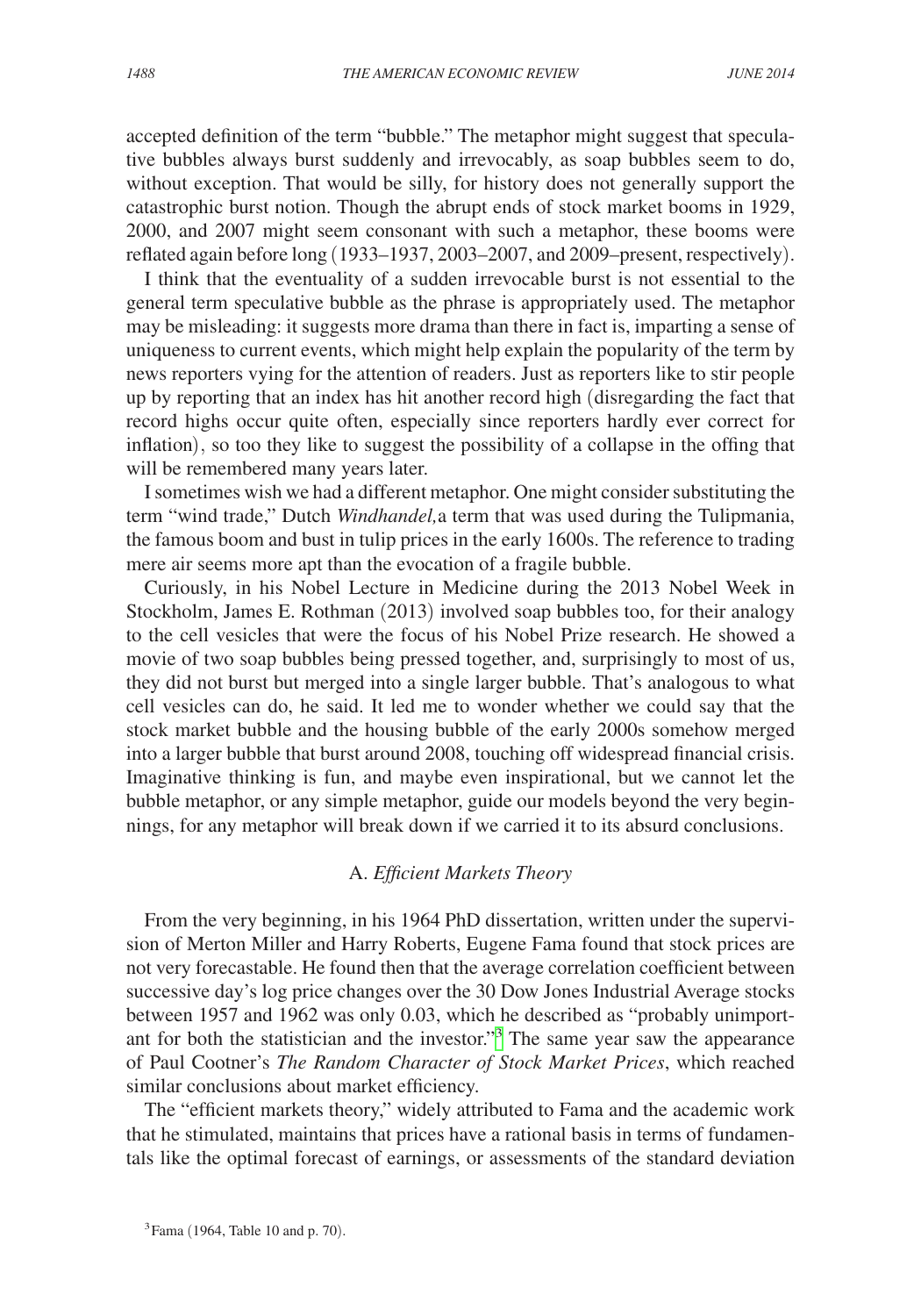of risk factors facing corporations. As the theory went, because they are rationally determined, they are changed from day to day primarily by genuine news, which is by its very nature essentially unforecastable. There was an efficient markets revolution in finance, propelled by Fama's work. I was part of the movement then, less than a decade later, with my PhD dissertation (1972) about the efficiency of the long-term bond market.

#### B. *Alternative Views and Forecastability of Returns*

These conclusions came against a backdrop of public interest then in speculative bubbles encouraged by the strong bull market in the United States: real stock prices more than quadrupled in the 16 years from 1948 to 1964. John Kenneth Galbraith's best-selling 1954 book *The Great Crash 1929* described in literary terms the follies of the boom of the 1920s and subsequent collapse, and concluded that "the chances for a recurrence of a speculative orgy are rather good."[4](#page-22-0)

His book was followed up by another popular book, Charles Poor Kindleberger's *Manias, Panics, and Crashes* (1978), which used a similar method of recounting of human events laced with descriptions of human foolishness. Neither of them made much use of academic research in psychology or sociology, writing many years before the behavioral finance revolution, and so they came across to some as insubstantial. While both Galbraith and Kindleberger were respected academics, and the stories in their books were often compelling, many felt that their works did not have the scientific credibility of the careful data analysis that was widely taken to support market efficiency, though, then again, they were provocative.

Ultimately, the question in reconciling the apparently conflicting views comes down to that of constructing the right statistical tests. It turns out that the apparently impressive evidence for market efficiency was not unimpeachable.

#### **II. Expected Present Value Models and Excess Volatility**

The simplest version of the efficient markets model—which maintains that stock price movements can be interpreted entirely as reflecting information about future payouts of dividends, and that hence there is never a good time or bad time to enter the market—has, ever since the efficient markets revolution began, maintained a powerful hold on scholarly imaginations as a worthy approximation to more complex models. This form sets price equal to the expectation, conditional on publicly available information at the time of the present value of future dividends discounted at a constant rate through time:

available information at the time of the present value  
at a constant rate through time:  
(1) 
$$
P_t = E_t \sum_{k=0}^{\infty} \frac{D_{t+k}}{(1+r)^{k+1}}.
$$

<span id="page-22-0"></span>One way to test this efficient markets model is to regress the return between *t* and  $t+1, t = 1, \ldots, T$  onto information variables known at time  $t, I_t, t = 1, \ldots, n$ . Often,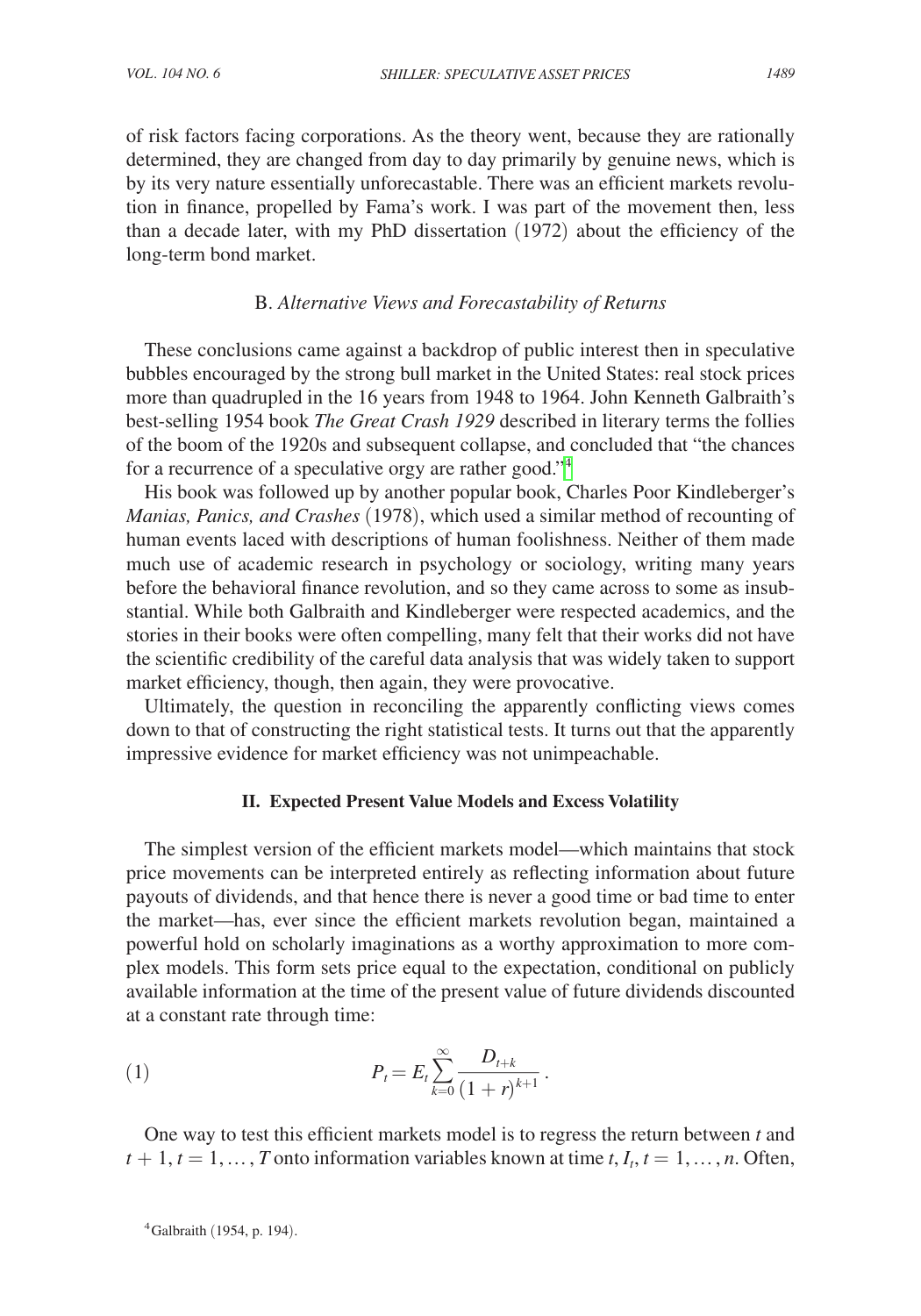these tests can be described approximately as tests of the "random walk hypothesis," that price changes are purely random and unforecastable. One accepts the efficient markets model if the coefficients of the information variables used to forecast future returns or price changes are not significantly different from zero. Moreover, even if the model is rejected, if the proportion of variance in returns that is predicted is small, one concludes that the model is a good approximation to reality.

These tests, and various analogues of them, are the kinds of tests of market efficiency that abounded in the literature. But the power of such tests of perpetual unforecastability of returns against an alternative that represents the world as driven entirely by temporary fads and fashions—with no fundamental reason for any change in prices—can be very low since plausible such alternatives also imply that only a tiny fraction of month-to-month returns is forecastable (Shiller 1984, 1989; Summers 1986).

Many tests of market efficiency use daily observations of prices, and because the observations come so frequently, there may be many hundreds of observations, even if the span of the data is only a few decades. There is a tendency for many people to think that hundreds of observations must be a lot of data, but it is not necessarily a lot of data from the standpoint of distinguishing an efficient markets model from a relevant alternative.

We might, for example, be trying to determine whether some price time-series data is a random walk as against the alternative of a continuous-time first-order autoregressive process.<sup>[5](#page-23-0)</sup> In the former, whether prices are too high or too low has no ability to predict future changes. In the latter, when prices are too high relative to the mean they should tend eventually to fall (a sort of bursting of the bubble, though not a sudden catastrophic one). But, tests may have very little power to distinguish the two models, if the autoregressive parameter is close enough to one, even with a large number of observations, even with day-to-day or minute-to-minute observations. With a fixed span of data, increasing the frequency of observation, even to the limit of continuous observation, does not bring power to one (Shiller and Perron 1985; Phillips and Perron 1988).

The Scientific Background for the 2013 Nobel Prize in Economics (Economic Sciences Prize Committee of the Royal Swedish Academy of Sciences 2013) emphasized the results of this year's laureates as confirming that there is better forecastability (in terms of *R*-squared) of speculative asset returns for longer time horizons. This accords with long-standing advice that investors should be patient, that they cannot expect to see solid returns over short time intervals. But this is just the opposite of what one would expect in weather forecasting, where experts can forecast tomorrow's temperature fairly well but certainly cannot forecast accurately a year into the future.

<span id="page-23-0"></span>It is easy to see why short-term forecastability of price changes in investable assets should in some sense be unlikely: if investment returns were substantially forecastable from day to day, it would be too easy to get rich in a year or so by trading on these forecasts, and we know it cannot be easy to make a lot of money trading. This notion was formalized in a continuous-time framework by Sims (1984), who defined "instantaneous unpredictability" of a speculative asset price by the requirement that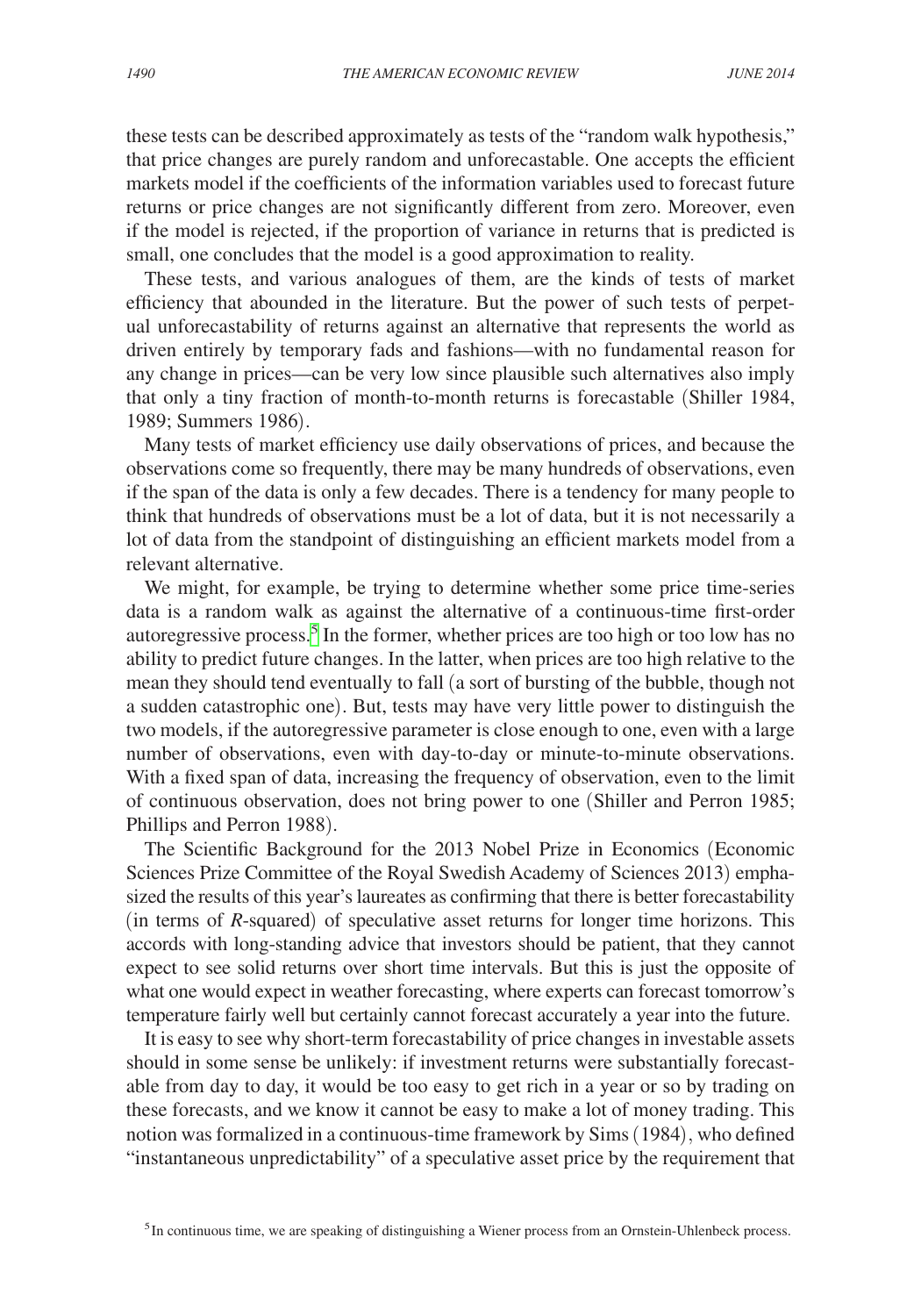the *R*-squared of the prediction from time *t* to time  $t + s$  goes to zero as *s* goes to zero. He showed under certain regularity conditions that if prices are not instantaneously unpredictable, then simple rapid-trading schemes could achieve unbounded profits, which of course cannot match reality.

Taking these primal reasons to doubt that returns are forecastable over short horizons into account, the low *R-*squared in many tests of short-run market efficiency are neither surprising nor interesting. The tests tell us only the obvious, and do not tell us about the rationality of markets beyond that people are not missing easy opportunities to get rich very fast.

I proposed that an alternative class of tests, based on the estimated volatility of returns—tests for "excess volatility"—would have more power against the important alternatives to efficient markets theory: first for the bond market, rejecting the expectations model of the term structure of interest rates with US and UK data (Shiller 1979), and then rejecting the simplest efficient markets model for the US stock market (Shiller 1981a). [6](#page-24-0) Independent work by Kenneth Singleton (1980) used a variance bounds test to reject the expectations model of the term structure of interest rates with US data, and Stephen LeRoy and Richard Porter (1981) rejected the simple efficient markets theory for the US stock market. Variance bounds tests were also used to test consumption-discount-based efficient markets models (Shiller 1982; Hansen and Jagannathan 1991). Efficient markets models also imply bounds on the covariance between asset prices (Beltratti and Shiller 1993).

These tests may be more powerful than regression tests of the basic efficient markets notions against important alternatives. It is true that under the conventional assumptions of the regression model the usual *t*-test for the coefficient of a forecasting variable in a regression with excess return as the dependent variable has well-known optimality properties.<sup>[7](#page-24-1)</sup> But testing market efficiency by regressing excess returns on information variables makes no use of the terminal condition that requires that all movements in prices need to be justified by information about subsequent movements in fundamentals. I showed (1981b) that if we broaden the maintained hypothesis for this condition, then a regression test is not optimal. In fact, under certain extreme assumptions about data alignment, a simple variance ratio test, instead of a regression test, may be uniformly most powerful.<sup>8</sup>

Another kind of test of market efficiency is the event study, which is an analysis of the effects of a specified event (such as a stock split) on the price of an asset in the days before and after the event, taking many different examples of a kind of event and showing the average price performance. It is analogous to a test of the significance of coefficients in a regression of a panel of time series of daily returns of many stocks on a dummy variable representing the day of a certain kind of event and on dummies representing the days after the event became public. The test of market efficiency is a test for significance of the coefficients of the dummies corresponding

<span id="page-24-0"></span> $6$ The volatility tests were partly inspired by work Jeremy Siegel did (1977) which involved calculation of ex post rational price series.

<span id="page-24-1"></span> $\sigma$  Regression tests have pitfalls as well as when ratios involving price are used in regressions explaining future change in price, creating an endogenous variables problem. See Campbell and Shiller (1989).

<span id="page-24-2"></span> $s$  John Cochrane, in his review of my volatility tests (1991, 1992), stressed a sense in which there is an equivalence of volatility tests and regression tests. But this is about the equivalence of null hypotheses, not equivalence of test power. Cochrane later followed this up with a paper (2007) recognizing the importance of the terminal condition; see also Lewellen (2004) and Campbell and Yogo (2006).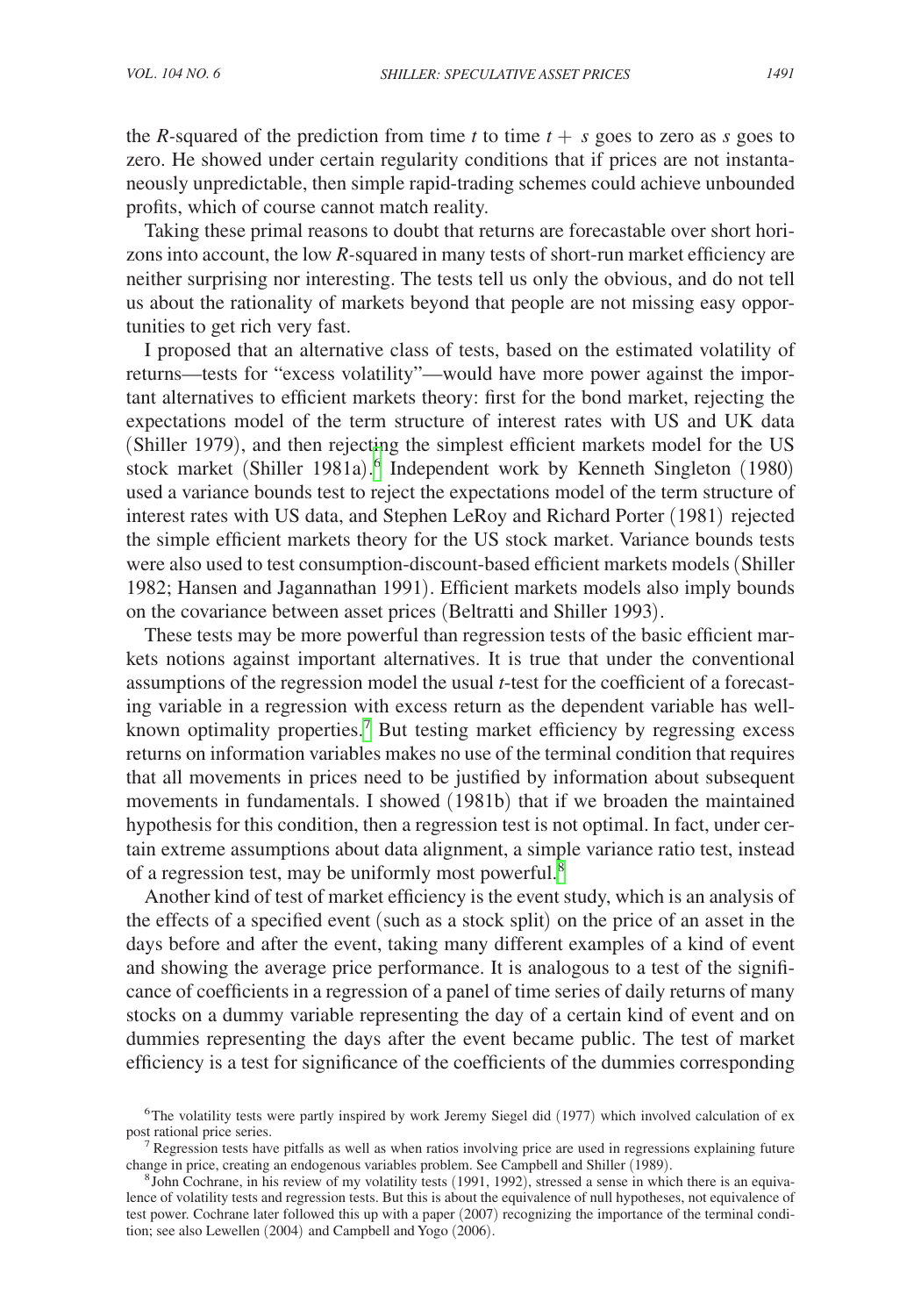to days after the event. The first event study in the academic literature has been taken to be Dolley (1933), but, as the Scientific Background for the 2013 Nobel Prize in Economics notes, it was not until the impressive 1969 paper by Eugene Fama, Lawrence Fisher, Michael Jensen, and Richard Roll that showed that, conditioning on an event, one tends to see a lack of any consistent and important further price response after the event is public knowledge. Dolley in his 1933 article was immersed in all the details of stock splits, and of course did not mention efficient markets theory. Fama, Fisher, Jensen, and Roll, instead, showed evidence for this newly developed and expanded theory, evidence that could be seen visually impressively in a plot of stock returns before and after the event.

But, again, the efficient markets tests, which are essentially the same as regression tests, do not have the power to tell us whether there are also bubbles affecting prices, or even whether the major component of stock price movements comes from bubbles.

The variance bounds test rejections of market efficiency could not be dismissed as correct but unimportant, as were the inefficiencies that the efficient markets literature had discovered, for they suggested that most of the variability of the aggregate stock market was not explainable as related to information about future fundamentals.

Critics of the variance bounds tests became abundant, and I endeavored at first to answer some of them, answering Marsh and Merton (1986), and Kleidon (1986), with Shiller (1986, 1988). But the volume of the literature expanded beyond my abilities to respond, and significantly changed its direction as well. Sometimes the disagreements got abstract and seemed to raise deep issues about epistemology or the philosophy of logic.<sup>[9](#page-25-0)</sup> I must leave it to a broader professional consensus what is the outcome of this debate.

I collected my papers on the subject and summarized the literatures in my book *Market Volatility* (1989), at which point I largely abandoned my econometric work on excess volatility. Others continued the line of work, and much more has happened since.

# A. *Visual Portrayals of Excess Volatility and of the Stock Market as Forecaster*

Just as event studies visually convinced many readers of some merits of efficient markets theory by showing event study plots, showing stock prices before and after an event, so, too, other simple plots seem to have been convincing in a different way that stock markets are really not so efficient.

[Figure 1](#page-26-0) is an updated version of one that I showed in my 1981a paper, a third of a century ago, of the real level of the stock market since 1871, as well as the behavior through time of the actual present value of future real dividends discounted at a constant rate. The real stock price series is one published by Standard and Poor's, called the S&P Composite (after 1957, the S&P 500) deflated by the US consumer price index.

The earlier version of this plot turned out to be the centerpiece of that paper, judging from the attention that others gave to it. Sometimes a simple plot seems to be more disturbing than a formal analysis. Looking at the data is like seeing a

<span id="page-25-0"></span><sup>9</sup> Some examples include Flavin (1984), Buiter (1987), and Cochrane (1991).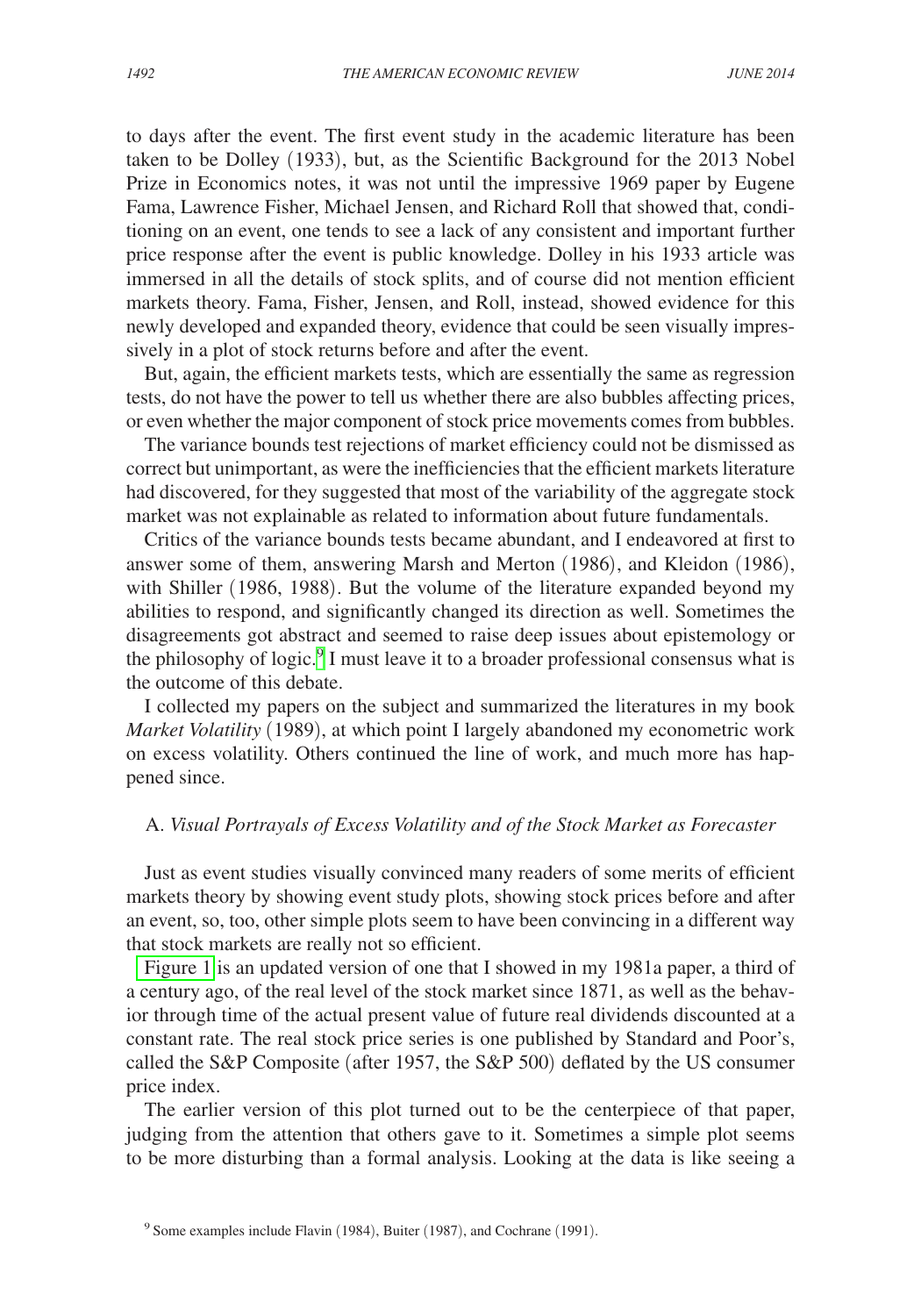<span id="page-26-0"></span>

Figure 1. Real Standard and Poor's Composite Stock Price Index along with Present Values with Constant Discount Rate of Subsequent Real Dividends Accruing to the Index 1871–1913. The Two Present Values Differ in Their Assumption about Dividend Growth after 2013.

photojournalist's account of a historical event rather than reading a chronology: it is more immediate and invites intuitive comparisons.

To produce this figure, the present value of dividends for each date 1871–2013 was computed from the actual subsequent real dividends using a constant real discount rate  $r = 7.6$  percent per annum, equal to the historical average real return on the market since 1871. For this figure, I was able to make use of the actual dividends, as published by Standard and Poor's since 1926 (and extended back to 1871 by Alfred Cowles (1939) as I described in my book (1989)). We did not know dividends after 1979 when I published the original version of this figure, and we do not know at this writing of dividends after 2013.

For this lecture, in 2013 as I did in 1981, I made some simple assumptions about the as-yet-unseen future dividends, beyond 2013. This time I used a conventional dividend discount model, the Gordon Model, using the most recent 2013 S&P 500 real dividend as a base for forecasts of dividends after 2013 showing two alternative assumptions about those dividends. In one, I assumed that real dividends will grow forever from the last observed dividend, in 2013, at the same average growth rate as over the most recent ten years, 5.1 percent per year, which gives a 2013 value of 1292 for *P*\*. In another, the calculations are the same but the growth rate of dividends after 2013 is taken as the geometric average growth rate over the last 30 years, 2.5 percent a year. This gives a 2013 value of 669 for *P*\*. Both of these may be contrasted with real market values of the S&P 500 index over the year 2013 ranging from 1494 to 1802.<sup>10</sup>

<span id="page-26-1"></span> $10$  Jeremy Siegel (2005, 2008) has made the point that since the dividend payout rate for earnings has been trending down since World War II, dividend growth should be higher in the future than it was. If companies reinvest earnings rather than pay them out, they should have more dividends to pay in the future. The validity of this theory is not without doubters. Arnott and Asness (2003) point out that lower dividend payouts may reflect managers' decision in the face of evidence that they have that earnings growth will be lower.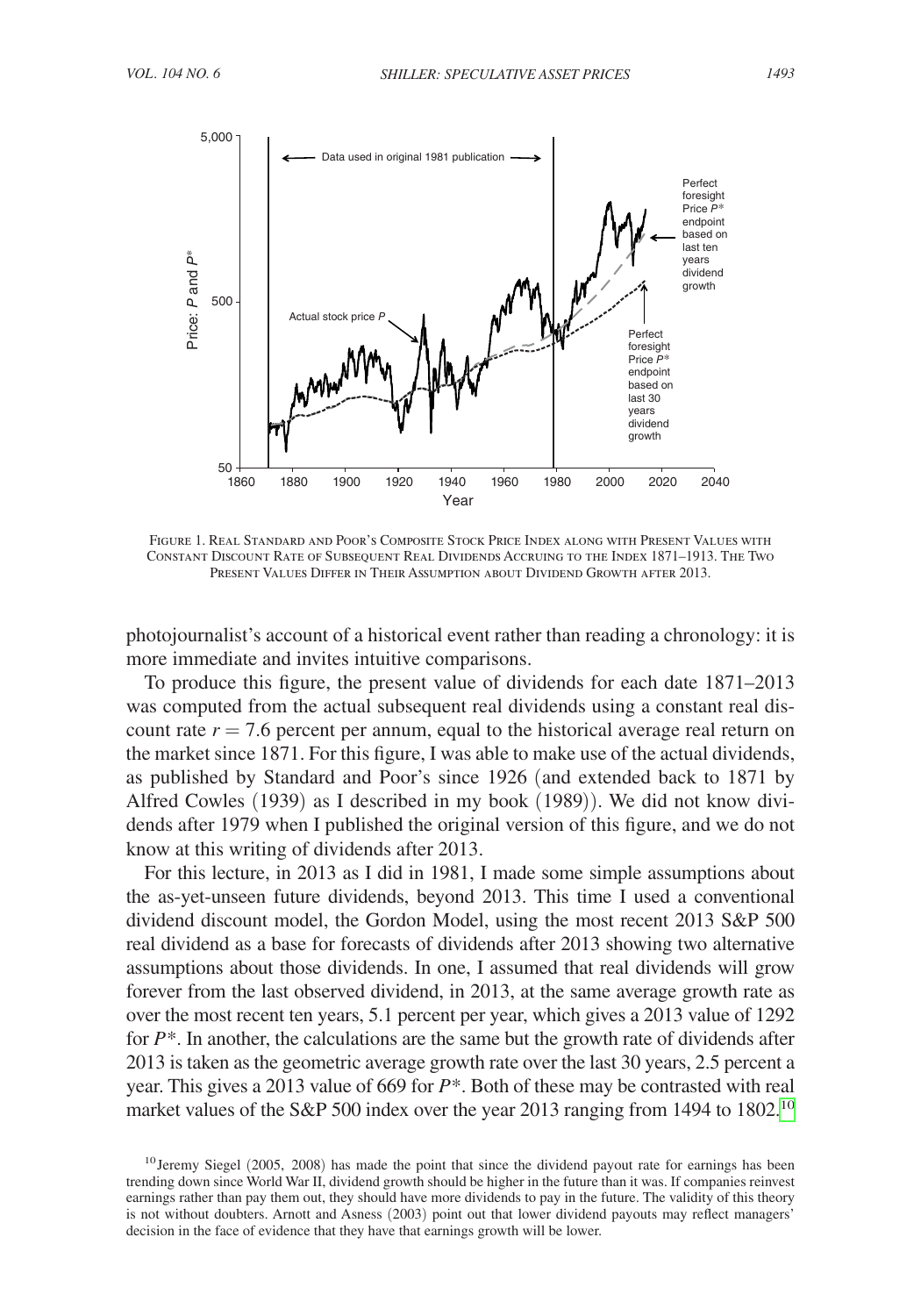Should we take the latest 10 years real dividend growth as a guide to the future, rather than the last 30 years or some other interval? The ten-years data are more recent, but ten years is a short time historically speaking, and the years 2003 to 2013 were unusual, starting with the aftermath of the 2001 recession, and encompassing the biggest financial crisis, and government stimulus packages, since the Great Depression. Reasonable people will certainly find reasons to differ. Worse than that, there is no objective way to forecast dividends out for decades, which is why I showed both here, as a crude indication of uncertainty today about future dividends and why it is hard to imagine that the market somehow "knows" the correct optimal forecast.

The point of showing the two different  $P^*$  series is that, clearly, there is substantial uncertainty about the present value of dividends after 2013, but there is not so much variability from year to year, as seen today, about the present value of subsequent dividends for earlier years. For earlier years, say before 1980, 2013 is so far in the future and is discounted so heavily that over a wide range of possible 2013 dividend values there is not much difference in *P*\*.

The striking fact is that by either assumption the present value of dividends (on the log scale used in the figure) looks pretty much like a steady exponential growth line, while the stock market oscillates a great deal around it. I asked in 1981: if, as efficient markets theory asserts, the actual price is the optimal forecast as of any date of the present value as of that date, why is the stock market so volatile?

Different people have different reactions to this figure, but a common reaction is that the efficient markets model  $P_t = E_t(P_t^*)$  looks implausible here. Why is price jumping around so much if the value it is tracking is just such a simple trend? It is not that  $P_t$  should always look smoother through time than  $P_t^*$ , for it is consistent with the model that there can be sudden shifts in price when there is important new information about subtle changes in trend. But it would seem that important new information should be something that occurs only rarely, given the smooth nature of dividends.

To see the problem for efficient markets here, imagine that the series labeled  $P_t^*$ is not price but air temperature, and that  $P_t$  is a weather forecaster's forecast of the temperature for that day *t*. We might be inclined to label this weather forecaster as insane. Even though in the stock market there isn't immediate feedback to the forecaster about forecast errors, still a forecaster should avoid adjusting forecasts up and down frequently, unless there is actual new information, and clearly there wasn't, not information about something that actually happened in stock market history.

One very basic thing that is learned from this figure is that the model that people essentially know the future, a model that is often suggested as an approximation, is wildly wrong in all periods. Sometimes people have suggested that the low stock prices seen in the Great Depression of the 1930s were justified because people rationally saw the damage to future real dividends caused by the Depression. But, in fact, at the worst of the stock market depression, in 1932, subsequent dividends just weren't low enough for long enough to depress  $P_{1932}^*$  by much at all. Nothing has ever deflected real dividends for very long from a long-run growth trend of a couple percent a year.

In my original paper (1981), I detrended the data (as is shown in a reproduction of that plot in the Scientific Background (2013) shown on the Nobel Foundation website), thinking that it is reasonable to assume that people know the trend. Under that assumption, the efficient markets model implies that the variance around trend should be less for  $P$  than for  $P^*$ , which is plainly not the case in Figure 1. But, there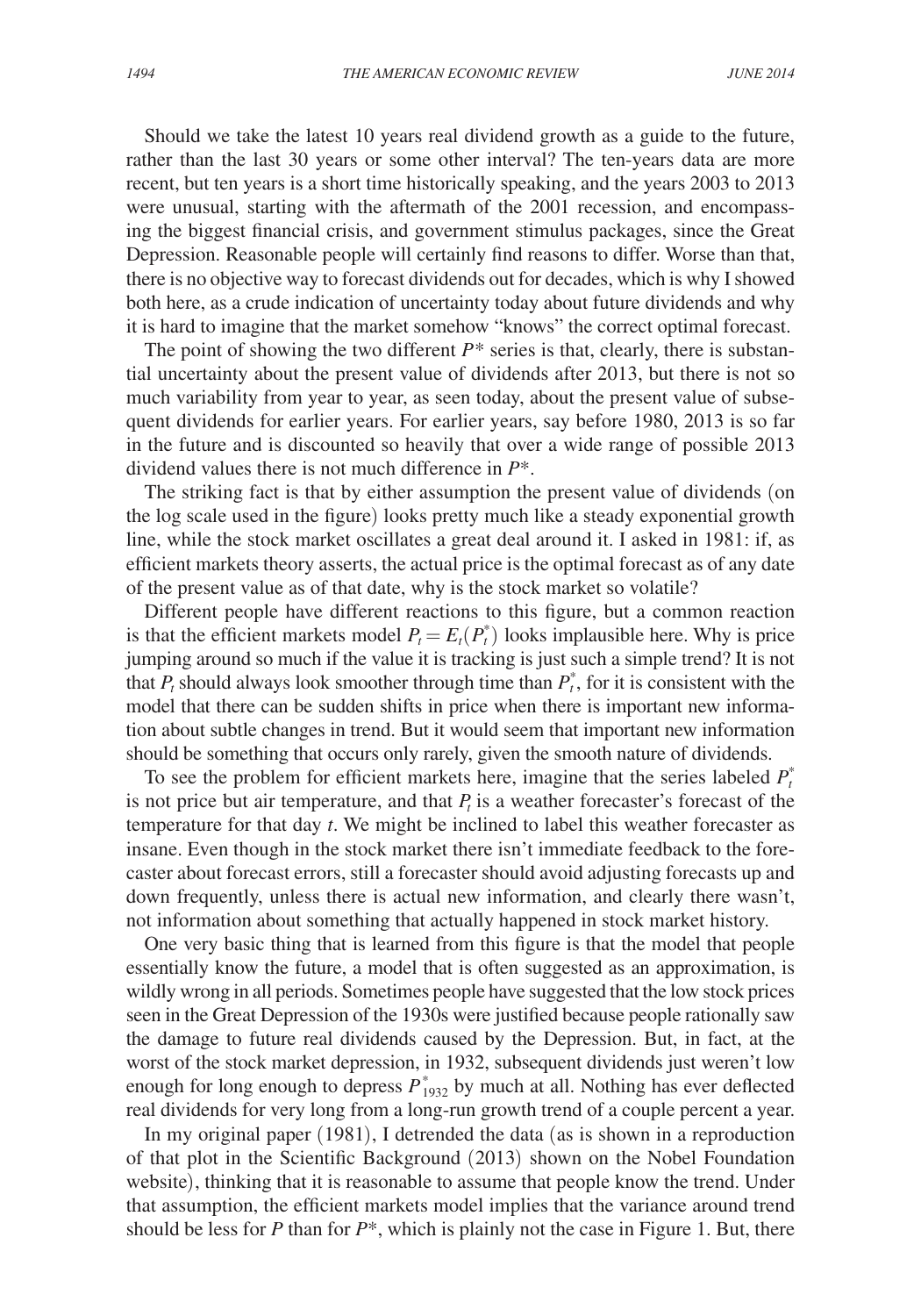was a lot of negative reaction by critics of my paper to the assumption that the trend is essentially known.

Generally, these criticisms held that there was always some reason to think that the path of dividends might eventually depart markedly from its historical growth path, and that investors were evaluating constant new information about that possibility, and that they were rational to do so even if the dividend growth path never deviated far for long from a trend. This assumes that all the fluctuations are because of genuine information about those "black swan" outlier events that might have happened during a period of more than a century but just didn't happen. Some of the criticism had to do with the possibility that the dividend series might have a unit root, and so that the apparent smooth trend was just a chance outcome that might not be continued into the future.<sup>[11](#page-28-0)</sup>

The uncertainty about the present value of dividends after 2013 as shown in Figure 1 does highlight an important problem. At every point in history there must have been some such uncertainty about future dividends. There are always factors or prominent theories that creative minds can bring up that would suggest a higher or lower rate of growth of dividends in the future.

For example, can we tell an efficient markets story why the stock market was so low in the Great Depression? The present value of actual future dividends was not particularly low in the Depression, but maybe people thought that they would be low, given the extant theories of the time. Or maybe they thought that the government would eventually nationalize the stock market without compensation. One might say that it would not be manifestly irrational, not crazy, to believe such stories. But why, then, do these stories come and go through time, causing the fluctuations in the market?

# B. *Variations on the Present Value Model*

Of course, as we have noted, the basic notion of efficient markets does not necessarily require that discount rates are constant or that returns are not forecastable. A more general form of efficient markets would allow discount rates to depend on the time-varying one-period rate of interest: t or that returns and allow discount r<br>  $\frac{1}{(1 + r_{t+j} + \varphi)} D_{t+j}$ <br>
and Lucas (1978)

(2) 
$$
P_t = E_t(P_t^{*r}) = E_t \sum_{k=0}^{\infty} \prod_{j=0}^{k} \frac{1}{(1 + r_{t+j} + \varphi)} D_{t+k}.
$$

Or, in a model proposed by LeRoy (1973) and Lucas (1978), and developed by Grossman and Shiller (1981) and Hansen and Singleton (1983), it could depend on consumption, using the marginal rate of substitution between consumption in successive periods as a discount rate:

(3) 
$$
P_t = E_t(P_t^{*C}) = E_t \sum_{k=0}^{\infty} \prod_{j=0}^{k} M_{t+j} D_{t+k},
$$

<span id="page-28-0"></span> $11$ Unit root problems pose potentially serious problems for financial econometrics. See Campbell and Shiller (1988a); Torous, Valkanov, and Yan (2004); Campbell and Yogo (2006); and Cochrane (2007). Campbell and Shiller (1988a) proposed log-differencing to recast excess volatility tests in more robust terms. Fama and French (1988) and Poterba and Summers (1988) showed tests of simple efficient markets models based on ratios of variance of returns of different horizons. West (1988) showed an inequality in terms of variances of innovations of prices and present values, which strengthened the evidence for excess volatility.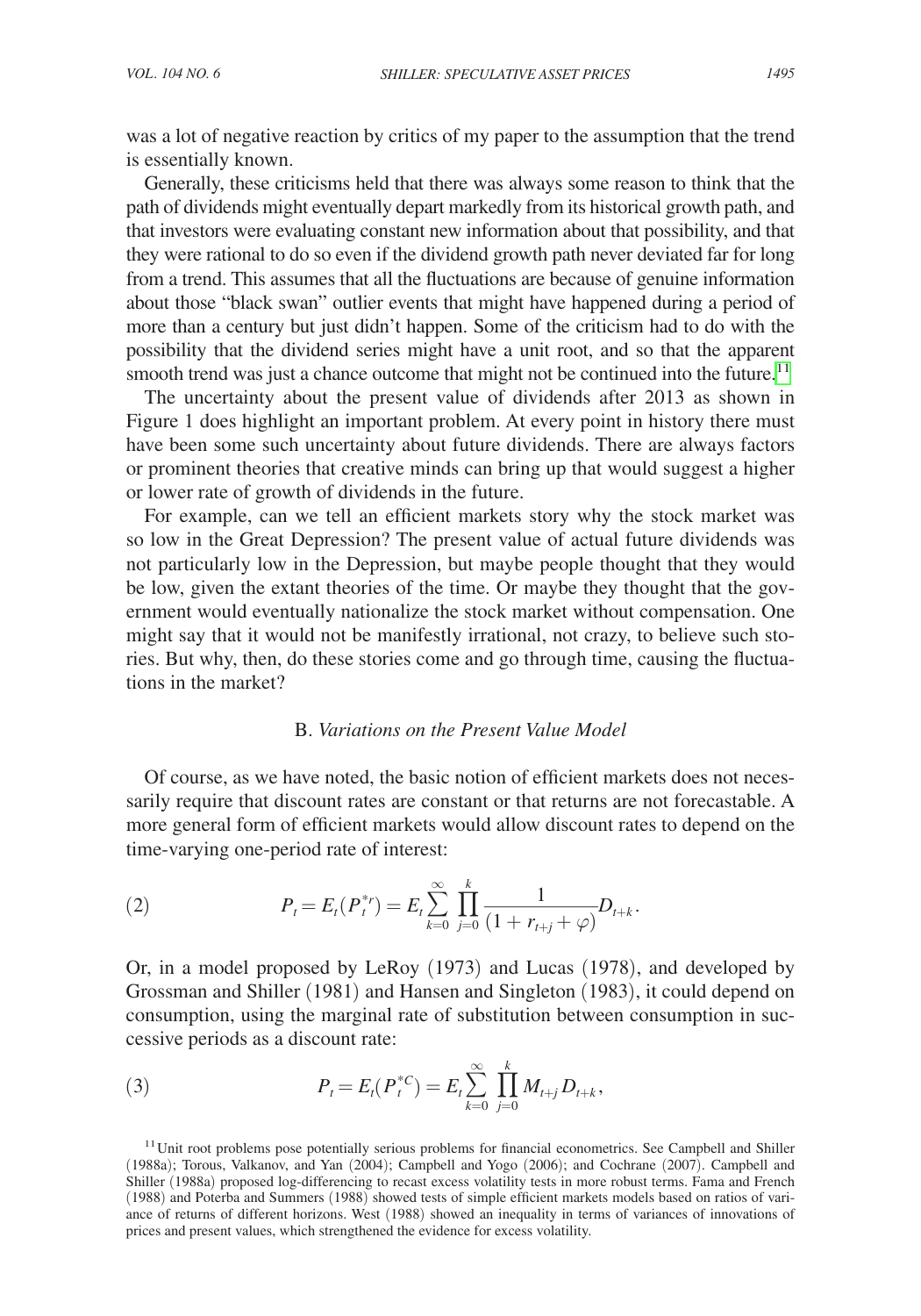where  $M_t$  = marginal rate of substitution in consumption between *t* and  $t + 1$ , which is, assuming constant relative risk aversion *A*,  $\rho(C_t/C_{t+1})^A$ , and  $C_t$  is real per capita consumption at time *t*.

[Figure 2](#page-30-0) shows the actual stock price in the US and the perfect foresight stock price corresponding to each of the three measures.<sup>[12](#page-29-0)</sup> Once again, the figure reveals that there is little correspondence between any of these measures of ex post rational price and actual stock price. People did not behave, in setting stock prices, as if they knew the future of these variables and reacted rationally to this knowledge. Moreover, if we assume that they did not actually have knowledge of the future, then one is led to wonder why the actual stock prices varied through time as much or more than the perfect foresight prices did.

There are continuing attempts to modify the consumption-based model to improve its fit (Campbell and Cochrane 1999 and Lars Hansen, in his Nobel Lecture (2013)) but not yet any model that could be set along side Figure 2 here as an inspiring vindication of efficient markets theory.

John Campbell and John Ammer (1993) did a variation decomposition (along lines developed in Campbell 1991) of unexpected excess returns using time series methods and US postwar data. The decomposition is based on the log linearization of the present value relation used in Campbell and Shiller (1988b). The time- $t + 1$ innovation  $E_{t+1} - E$  in the excess return over the risk-free rate  $e_{t+1}$  can be shown, with a terminal stationarity condition, as a tautology, to be the sum of three innovations:

$$
e_{t+1} - E_t e_{t+1} = (E_{t+1} - E_t) \bigg\{ \sum_{j=0}^{\infty} \rho^j \Delta d_{t+1+j} - \sum_{j=0}^{\infty} \rho^j r_{t+1+j} - \sum_{j=1}^{\infty} \rho^j e_{t+1+j} \bigg\}.
$$

Using this decomposition and a vector autoregressive model in difference form, with post-World War II stock market returns, Campbell and Ammer found that excess returns innovations have a standard deviation that is two or three times greater than the standard deviation of innovations in future dividend growth. Aggregate stock market fluctuations have therefore been dominated by fluctuations in predicted future returns, not by news about future dividends paid to investors.<sup>13</sup>

# C. *Interpretations of Return Predictability*

Sociologists have a possible interpretation of these results, an interpretation that reflects a body of thought that goes back over 100 years. The market fluctuates as the sweep of history produces different mindsets at different points of time, different zeitgeists. Durkheim (1893) spoke of the "collective consciousness," that represents the shared beliefs, attitudes, and moral judgments that characterize a time. Halbwachs (1925) spoke of the "collective memory," the set of facts that are widely

<span id="page-29-0"></span><sup>&</sup>lt;sup>12</sup>The parameter  $\varphi$  was estimated to make the average  $r_t + \varphi$  equal the average real return on the stock market 1871–2013. The parameter A was set at four and  $\rho$  at one. The one-year interest rate is pieced together from various sources as described in Shiller (1989, 2005) and real per capita consumption is from the US National Income and<br>Product Accounts

<span id="page-29-1"></span><sup>&</sup>lt;sup>13</sup> These results have been criticized by Goyal and Welch (2003, 2008), Chen and Zhao (2009), and Chen, Da, and Zhao (2013), and rebutted by Campbell, Polk, and Vuolteenaho (2010) and Engsted, Pedersen, and Tanggaard (2012).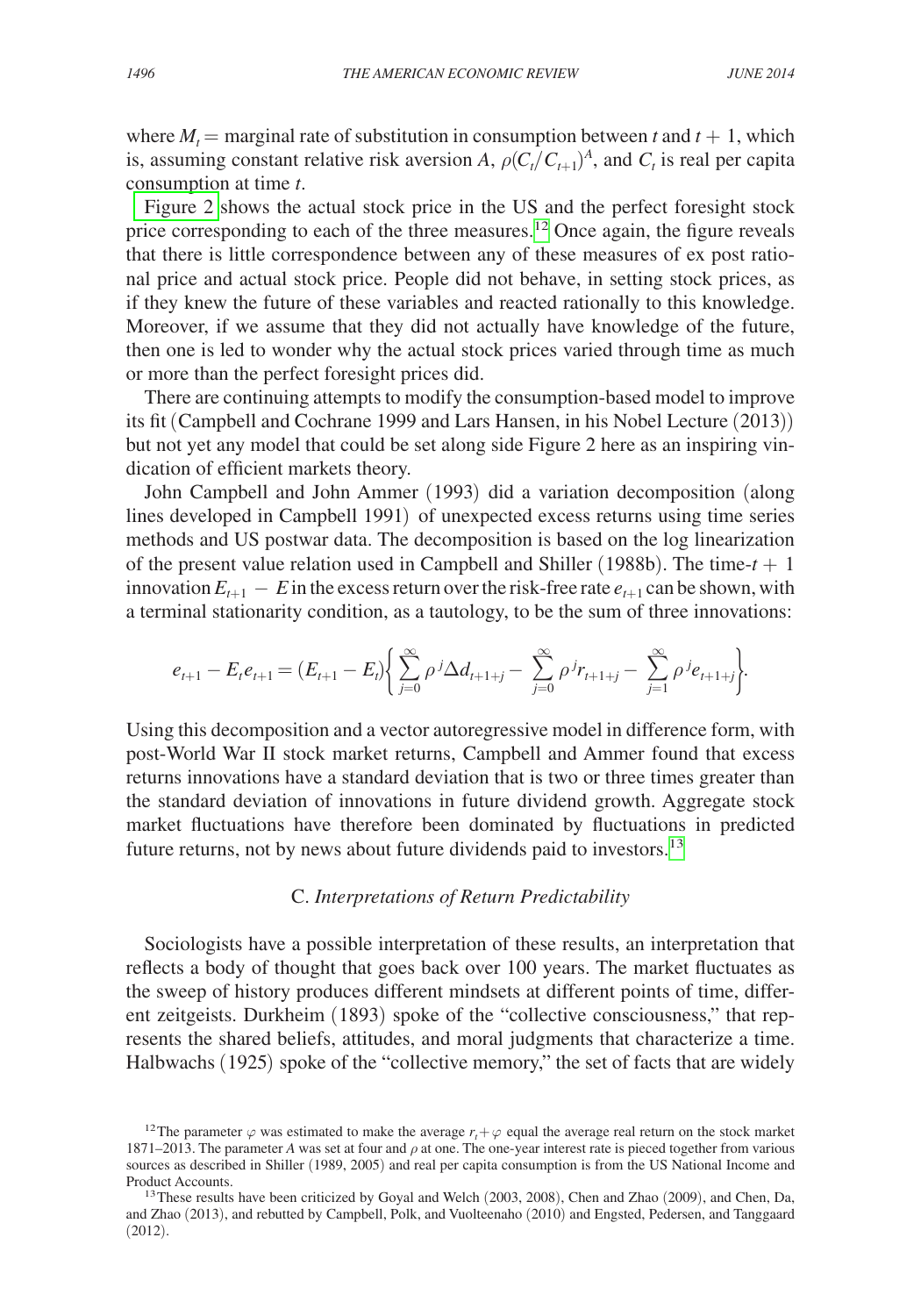<span id="page-30-0"></span>

Figure 2. Real Standard and Poor's Composite Stock Price Index along with Three Present Values of Subsequent Real Dividends Accruing to the Index, 1871–2013. All Three Present Values Assume Real Dividend Growth 2003–2013 Will Continue Forever after 2013. The Three Present Values Differ from Each Other Only in the Assumed Time Series of Discount Rates.

remembered at any point of time, but that are forgotten eventually if word of mouth and active news media do not perpetuate their memory. News media tend to slant their stories toward ideas of current interest, rather than useful facts that readers no longer find interesting.[14](#page-30-1) Surely simple forgetting of past experiences affects popular judgments. How many people today could give any account of the financial panic of 1907, or of the housing boom of the late 1940s? One could stop anyone on the street in those times and get a ready account, now blank ignorance from almost everyone. When a bubble is building, the suppression of some facts and embellishment of other facts (just as with winning college debaters) occurs naturally through the decay of collective memory, when media and popular talk are no longer reinforcing memories of them, and the amplification of other facts through the stories generated by market events.

It is hardly plausible that speculative prices make effective use of all information about probabilities of future dividends. It is far more plausible that the aggregate stock market price changes reflect inconstant perceptions, changes that Keynes referred to with the term "animal spirits," changes that infect the thinking even of most of the so-called "smart money" in the market. Keynes anticipated this in his 1921 *A Treatise on Probability*, which asserted that probabilities are not precisely measurable in the sense that decision theory supposes, that there are always ambiguities. He said that because of these fundamental ambiguities, there is, in financial transactions, inevitably an "element of caprice."[15](#page-30-2) Critical decisions are made on impulse rather than calculation. One may have done calculations of

<span id="page-30-1"></span><sup>&</sup>lt;sup>14</sup>See Shiller (2000) and Mullainathan and Shleifer (2005).<br><sup>15</sup>Keynes (1921, p. 23).

<span id="page-30-2"></span>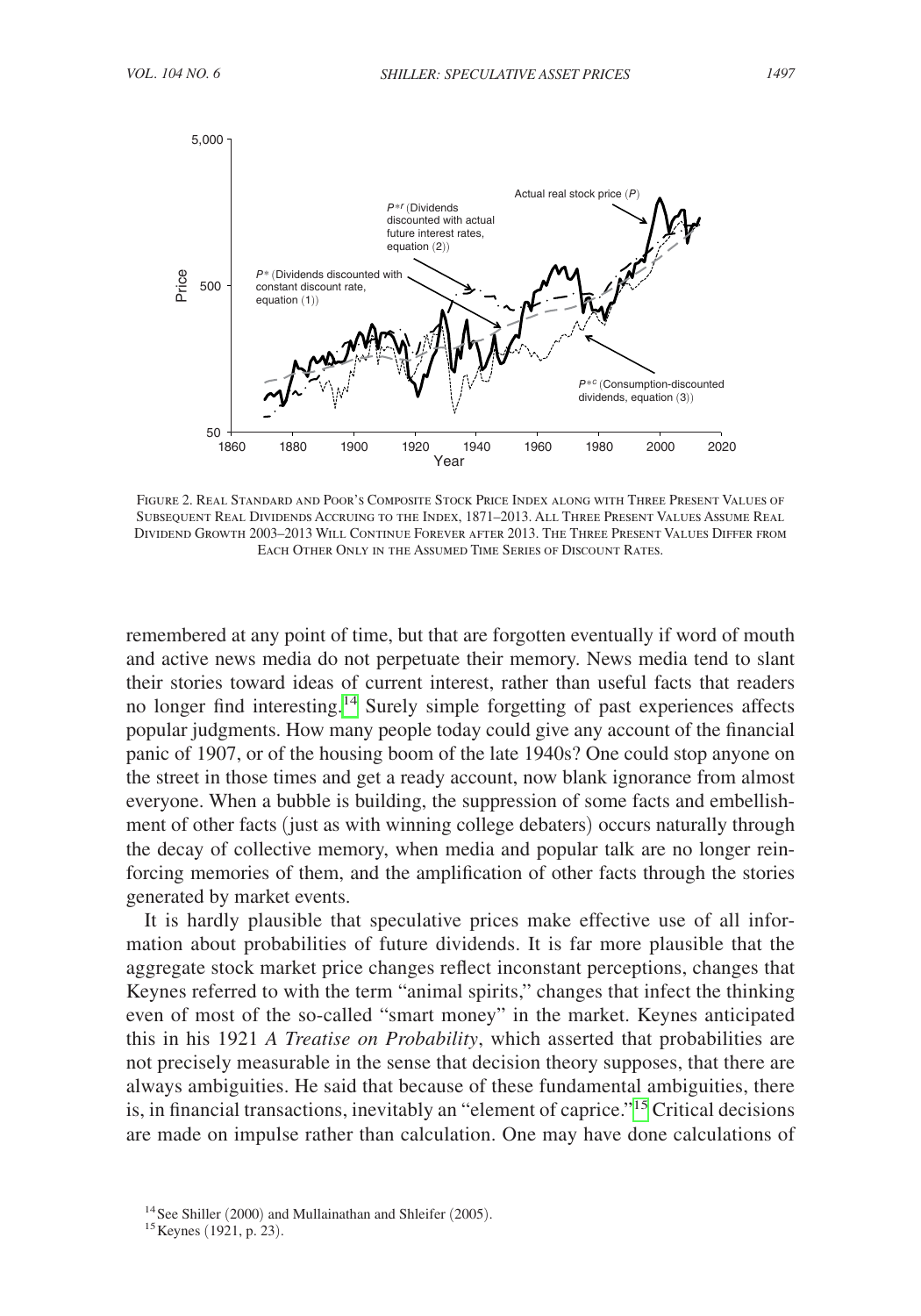probabilities, but one usually does not fully believe one's own calculations, and proceeds on gut feeling.

In an early behavioral finance paper of mine, "Stock Prices and Social Dynamics" (1984), I proposed yet another expected present value model for consideration as a model of stock prices, though it is one that we cannot plot back to 1871 as we did with the three expected present models shown and plotted above, because it depends on a time-varying factor that is not objectively quantifiable, at least for now. I have been attempting to measure a stock market factor like this with survey techniques, of individual and institutional investors, but only since 1989. There are other surveys of investor sentiment as well, but the results are hardly definitive. My surveys of individual and institutional investors starting in 1989, $16$  as well as my surveys with Karl E. Case of home buyers starting in  $1988$ ,<sup>17</sup> are being continued by the Yale School of Management.

Thirty years ago I called this as yet unmeasured factor the "demand for stocks by ordinary investors," but today let us call it animal spirits,  $A_t$ ,  $A_t$ , represents the demand for stocks per share at time *t* everyone who is not smart money, people not really paying attention, not systematic, not engaged in research, buffeted by casually encountered information. They are certainly the majority of investors, and suppose, to take this model to an extreme, that their opinions reflect nothing more than changing fashions and fads and idle talk and overreaction to irrelevant news stories. *At* is likely to be sluggish through time (usually people don't all change their naïve opinions *en masse* on a dime).

The core idea here was that there are also smart money investors, who are not subject to illusion, but have to be wary of investing in the stock market because not only are future dividends not known with certainty, but also because these ordinary investors are somewhat unpredictable and their erratic behavior could cause price changes that might produce losses in the market for the smart money if they invest too much in it. For these smart money investors, information is constantly coming in about the likely future values of *At* and, as with all genuinely new information, this new information is uncorrelated and unpredictable through time. I supposed the demand per share for stocks by the smart money equals their rationally expected excess return on the stock market over and above an alternative riskless return *r*, which I take for simplicity to be constant through time, the difference divided by a constant risk factor  $\varphi$ . The two demands, the demand of the ordinary investors plus the demand of the smart money, must add up to one for the markets to clear. Solving the resulting rational expectations model forward leaves us with our fourth present value model:<sup>[18](#page-31-2)</sup>

(4) 
$$
P_t = E_t(P_t^{*A}) = E_t \sum_{k=0}^{\infty} \frac{1}{(1+r+\varphi)^{k+1}} (D_{t+k} + \varphi A_{t+k}).
$$

<span id="page-31-0"></span><sup>16</sup> [http://som.yale.edu/faculty-research/our-centers-initiatives/international-center-finance/data/stock-market](http://som.yale.edu/faculty-research/our-centers-initiatives/international-center-finance/data/stock-market-confidence)[confidence.](http://som.yale.edu/faculty-research/our-centers-initiatives/international-center-finance/data/stock-market-confidence) Greenwood and Shleifer (2013) examine the relation to stock price data of investor sentiment indices from six different survey sources, including mine.

<span id="page-31-1"></span><sup>&</sup>lt;sup>17</sup> Case and Shiller (1988, 2003); Case, Shiller, and Thompson (2012). <sup>18</sup> This is equation (3) in that paper, with slight changes in notation.

<span id="page-31-2"></span>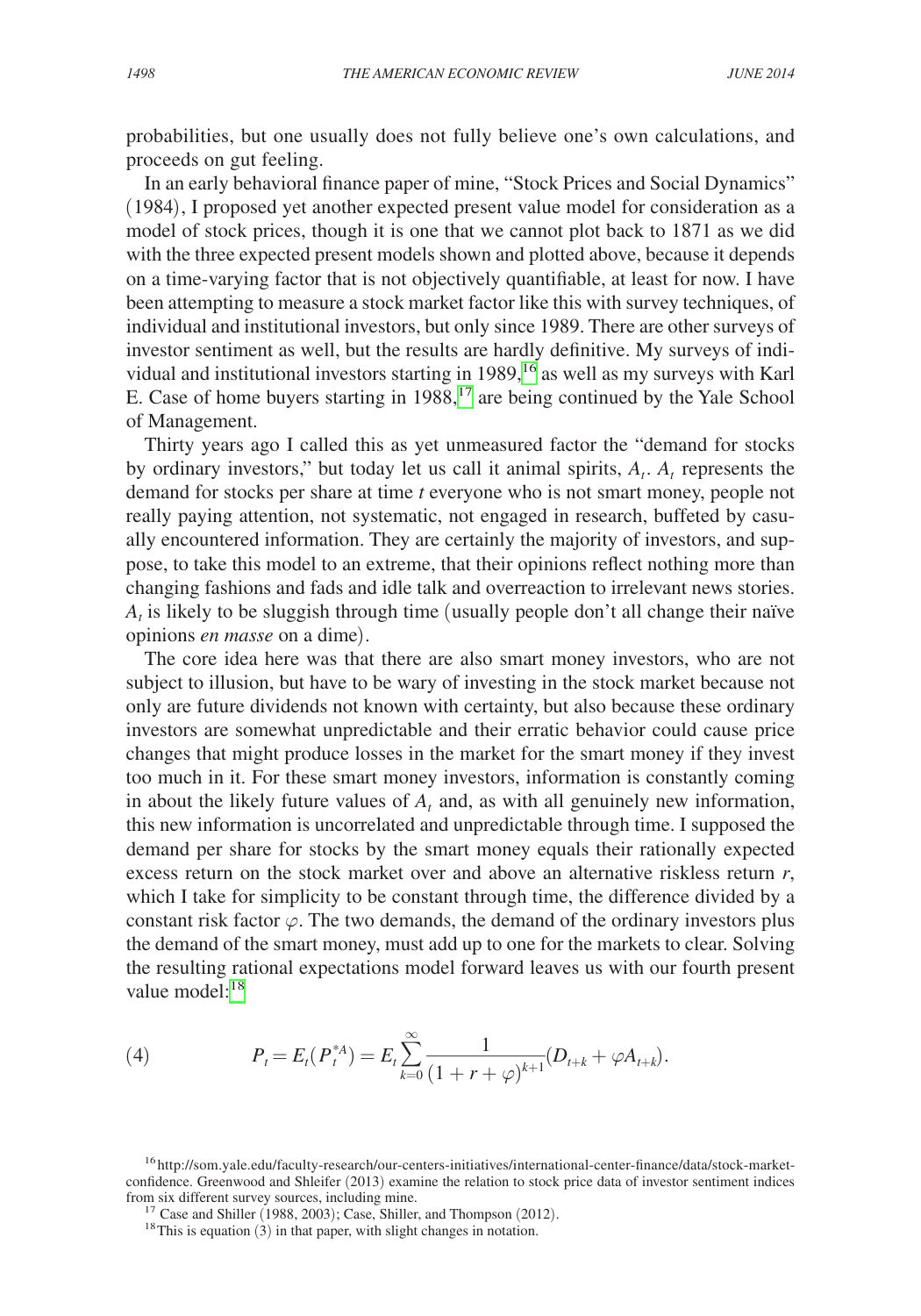If  $\varphi = 0$ , smart money dominates, and this collapses to equation (1) above. As  $\varphi$  goes to infinity, smart money drops out, it collapses to  $P_t = A_t$ , and ordinary investors completely determine the price. It is the intermediate case that is interesting. In this intermediate case, price may have low predictability from day to day or month to month, consistent with efficient markets theory, even if animal spirits dominate the broad movements in  $P_t$ . Long slow swings in  $A_t$  may produce long slow swings in stock prices (perhaps the multiyear "bull" and "bear" markets) even though day-to-day movements in stock prices are nearly uncorrelated through time. The price is responding to news about animal spirits, not just news about future dividends. Event study tests, described above, testing market reaction over time to news about and subsequently reality of such events as stock splits, may come out as beautifully supporting efficient markets, for much of the effect of the event on both dividends and animal spirits will be incorporated into price as soon as the event becomes news to the smart money, not when the event actually happens.

There is another important argument widely used for efficient markets, the argument that a model like (4) with an intermediate  $\varphi$  cannot represent a stable equilibrium because the smart money would get richer and richer and eventually take over the market, and  $\varphi$  would go to zero. In fact this will not generally happen, for there is a natural recycling of investor abilities, the smart money people usually do not start out with a lot of money, and it takes them many years to acquire enough wealth to influence the market. Meanwhile they get old and retire, or they rationally lose interest in doing the work to pursue their advantage after they have acquired sufficient wealth to live on. The market will be efficient enough that advantages to beating the market are sufficiently small and uncertain and slow to repay one's efforts that most smart people will devote their time to more personally meaningful things, like managing a company, getting a PhD in finance, or some other more enjoyable activity, leaving the market substantially to ordinary investors. Genuinely smart money investors cannot in their normal life cycle amass enough success experience to prove to ordinary investors that they can manage their money effectively: it takes too many years and there is too much fundamental uncertainty for them to be able to do that assuredly, and by the time they prove themselves they may have lost the will or ability to continue (Shiller 1984; Shleifer and Vishny 1997).

# D. *Individual Stocks*

These conclusions about the aggregate stock market, however, do not carry over fully to individual stocks. Paul Samuelson has asserted that:

[*The market is*] *micro efficient but macro inefficient. That is*, *individual stock price variations are dominated by actual new information about subsequent dividends*, *but aggregate stock market variations are dominated by bubbles.*[19](#page-32-0)

Tuomo Vuolteenaho (2002), using methodology analogous to that of Campbell and Ammer, concluded that for individual stocks the variance of expected return news

<span id="page-32-0"></span><sup>19</sup>Samuelson went on to say, "Modern markets show considerable micro efficiency (for the reason that the minority who spot aberrations from micro efficiency can make money from those occurrences and, in doing so, tend to wipe out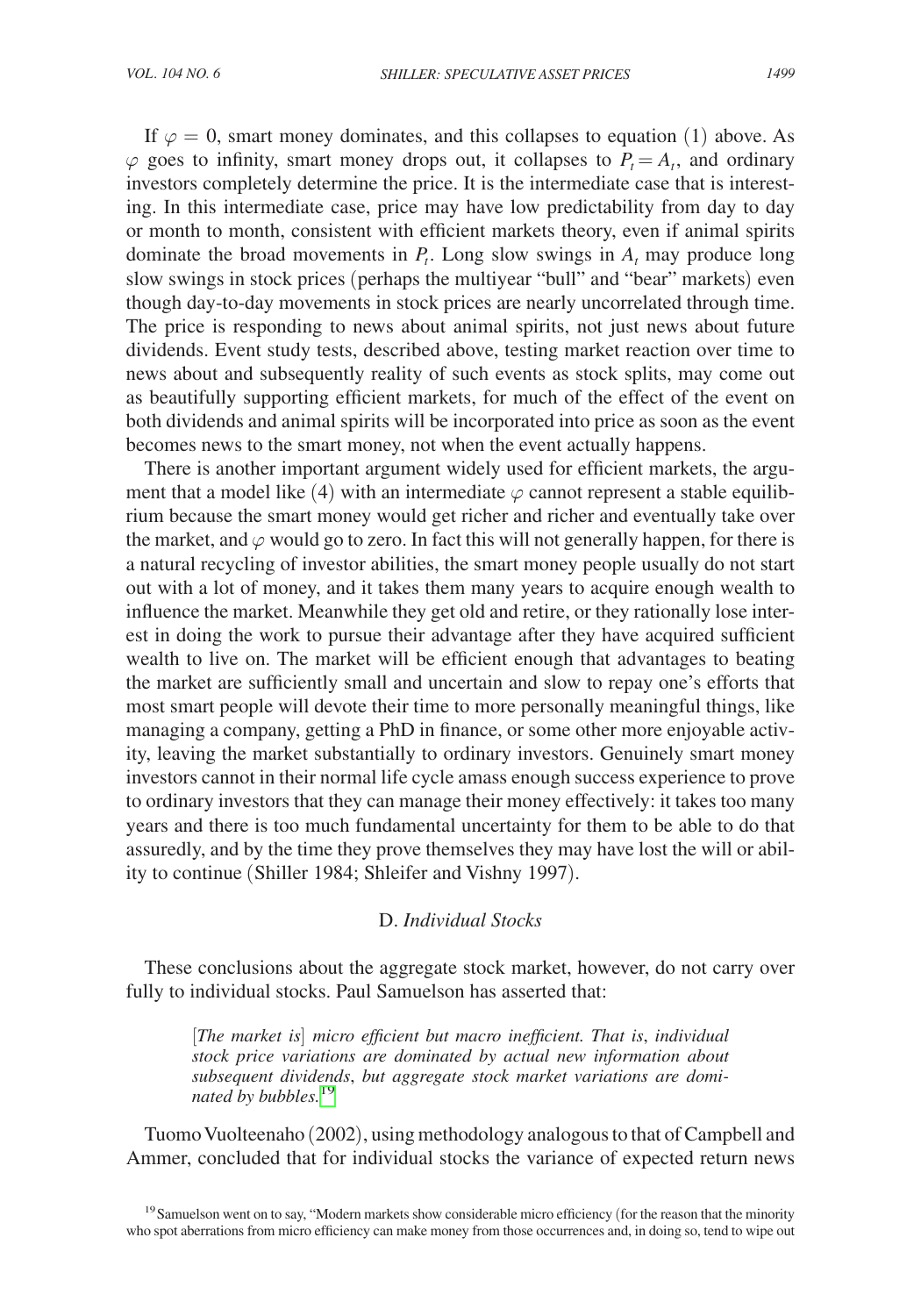is approximately one-half of the variance of cash-flow news. For market-adjusted individual stock log returns (log return minus cross-sectional average log return), the variance of the expected return news is only one-fifth of the variance of cashflow news. Thus, bubbles and their bursts cannot have more than a minority impact on the returns of individual stocks, and most of the variation in their returns comes from news about the future payouts the firms will make.

In a 2005 paper I did with Jeeman Jung, which looked at long-span datasets of stocks which had survived without significant capital changes for over half a century, we reached similar conclusions. To give a visual impression how well the efficient markets theory works for individual firms, we felt that we could display how successfully dividend growth could be predicted from the dividend-price ratio. Simple efficient markets suggest that firms with relatively low dividend price ratios should eventually, in future years, show higher dividend increases as a fraction of today's price. To make such a visual diagram in such simple terms, we sought out long-lived firms (though such a procedure risks a selection bias).

We found all firms on the Center for Research in Security Prices (CRSP) tape that remained alive and for which there was uninterrupted data from 1926 to 1976. There were only 49 such firms, giving us 2,499 firm-year observations 1926–1976.

Each point on the scatter i[n Figure 3](#page-34-0) shows  $\sum_{k=0}$ 24 minterrupto<br>9 firm-yea<br> $\frac{\Delta D_{t+k}}{(1+r)^k}$ <br>sured in do  $\Delta D_{t+k}/P_{t}$  $\frac{2\epsilon}{(1+r)^k}$ , the present value of future changes in dividends for the next 25 years (measured in dollars, and discounted by the bistorical average stock market return) divided by current dollar price, against  $\frac{D_{t-1}}{P_t}$  $\frac{t-1}{P_t}$ the current dividend divided by current price. Efficient markets with constant discount rate, equation (1), implies, if there is not a problem with our truncation of the present value at 25 years, that a regression line through these points should have a slope of  $-1.0$  and a constant term equal to the constant discount rate. In words, if markets are efficient then a high dividend price yield for a particular stock today occurs only if people have a real reason to expect dividends to decline, and

so demand to be compensated today for that future loss if they are to hold the stock today. Similarly, low dividend yield stocks must be those for which there is genuine evidence that dividends will rise in the future, eventually compensating today's investors for the low dividend return they are receiving.

The estimated slope of a line fitted through this scatter is  $-0.5$ , far from the ideal −1.0 but negative as expected. The dividend-price ratio predicts subsequent dividend changes in the right direction for these firms. Zero-dividend firms (which one can see strung out along the vertical axis) tended to have appropriately high subsequent dividend growth relative to price. The right-most observation, which corresponds to the firm Schlumberger in 1931, a firm that had tried to maintain its dividend despite falling fortunes in the Great Depression, had a dividend payment that was 40 percent of its current price. People in the market then apparently figured out that the firm could not continue to pay such a dividend, that it would not be followed by

any persistent inefficiencies). In no contradiction to the previous sentence, I had hypothesized considerable macro inefficiency, in the sense of long waves in the time series of aggregate indexes of security prices below and above various definitions of fundamental values." From a private letter from Paul Samuelson to John Campbell and Robert Shiller.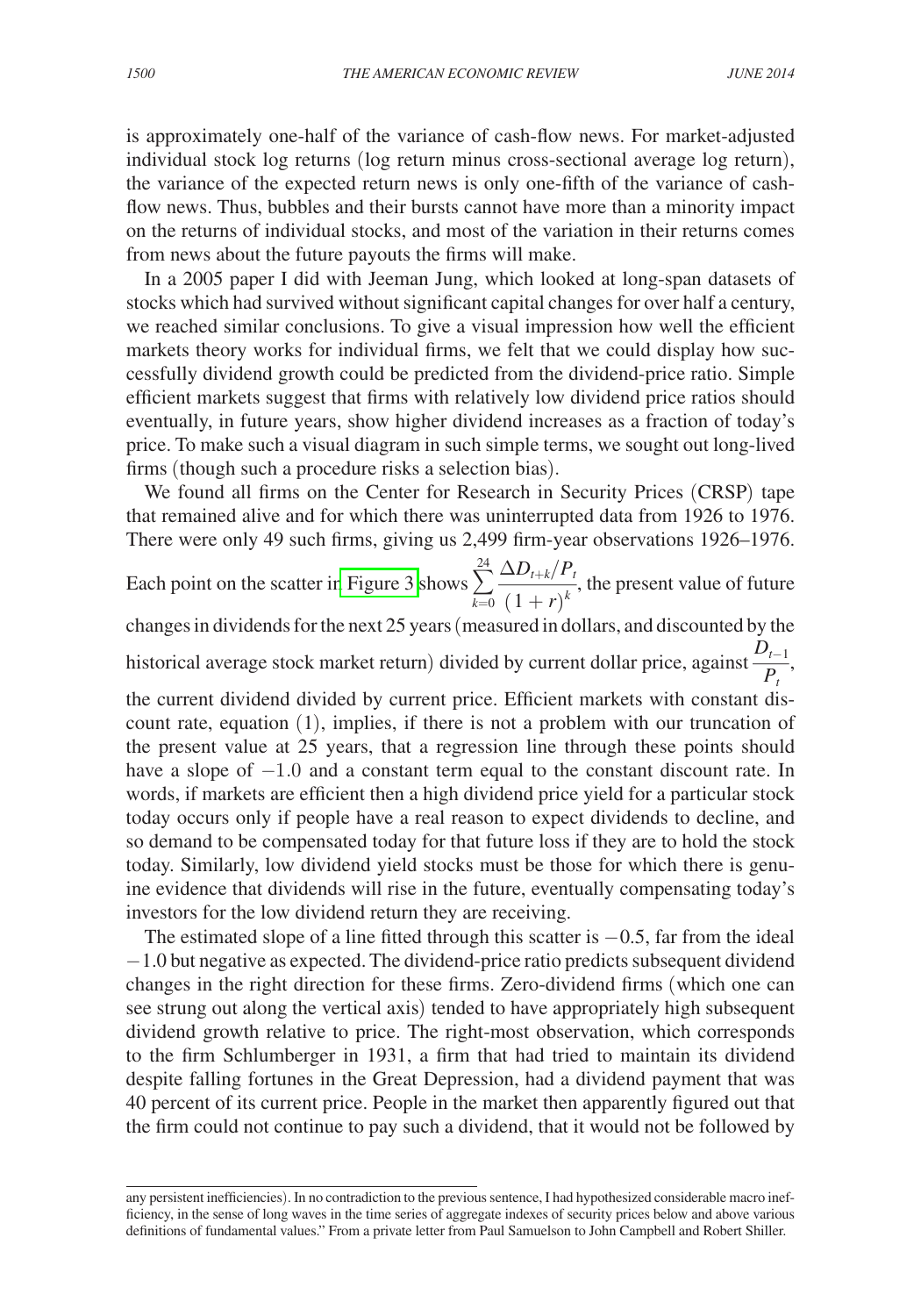<span id="page-34-0"></span>

Figure 3. Present Value of Future Changes in Dividends Plotted against the Dividend Price Ratio for 49 US Individual Stocks, 1926–1976, from Jung and Shiller (2005).

another significant dividend for a very long time, and reflected that knowledge in the approximately 40 percent dividend-price ratio. They were right to do this, as we see after the fact. In individual firms there is sometimes a lot of action in the ratios, and the action in fact often reflects real knowledge about future cash flows. That is an example of the kind of idiosyncratic knowledge about individual firms that makes the efficient markets model a useful approximation of reality for individual firms.<sup>20</sup>

# E. *Real Estate Prices*

The market for real estate is larger in valuation than that of the entire stock market. According to the Financial Accounts of the United States, in 2013 the value of real estate owned by households and nonprofit organizations was \$21.6 trillion, while their holdings of corporate equity shares, whether directly or indirectly, had a market value of only  $$20.3$  trillion.<sup>[21](#page-34-2)</sup>

And yet, in the 1980s, when I first joined with Karl Case to do joint work on real estate prices, we found that hardly any scholarly research had been done on the efficiency of real estate markets. The state of knowledge about these markets was abysmal. Under the influence then of a widely held presumption at that time that all markets must be efficient, many economists, at least in their popular pronouncements, seemed to assume that real estate markets must be efficient too. This presumption appeared to us as quite probably wrong, based on anecdotal evidence

<span id="page-34-1"></span> $^{20}$ Ang and Bekaert (2007) conclude that the dividend yield's ability to predict dividends is not robust over sample periods or countries, but they do not include individual stock data in their study.

<span id="page-34-2"></span><sup>&</sup>lt;sup>21</sup> US Federal Reserve Board, Z.1, Financial Accounts of the United States, Table B.100 Balance Sheet of Households and Nonprofit Organizations, and Table B.100.e Balance Sheet of Households and Nonprofit Organizations with Equity Detail, December 9, 2013.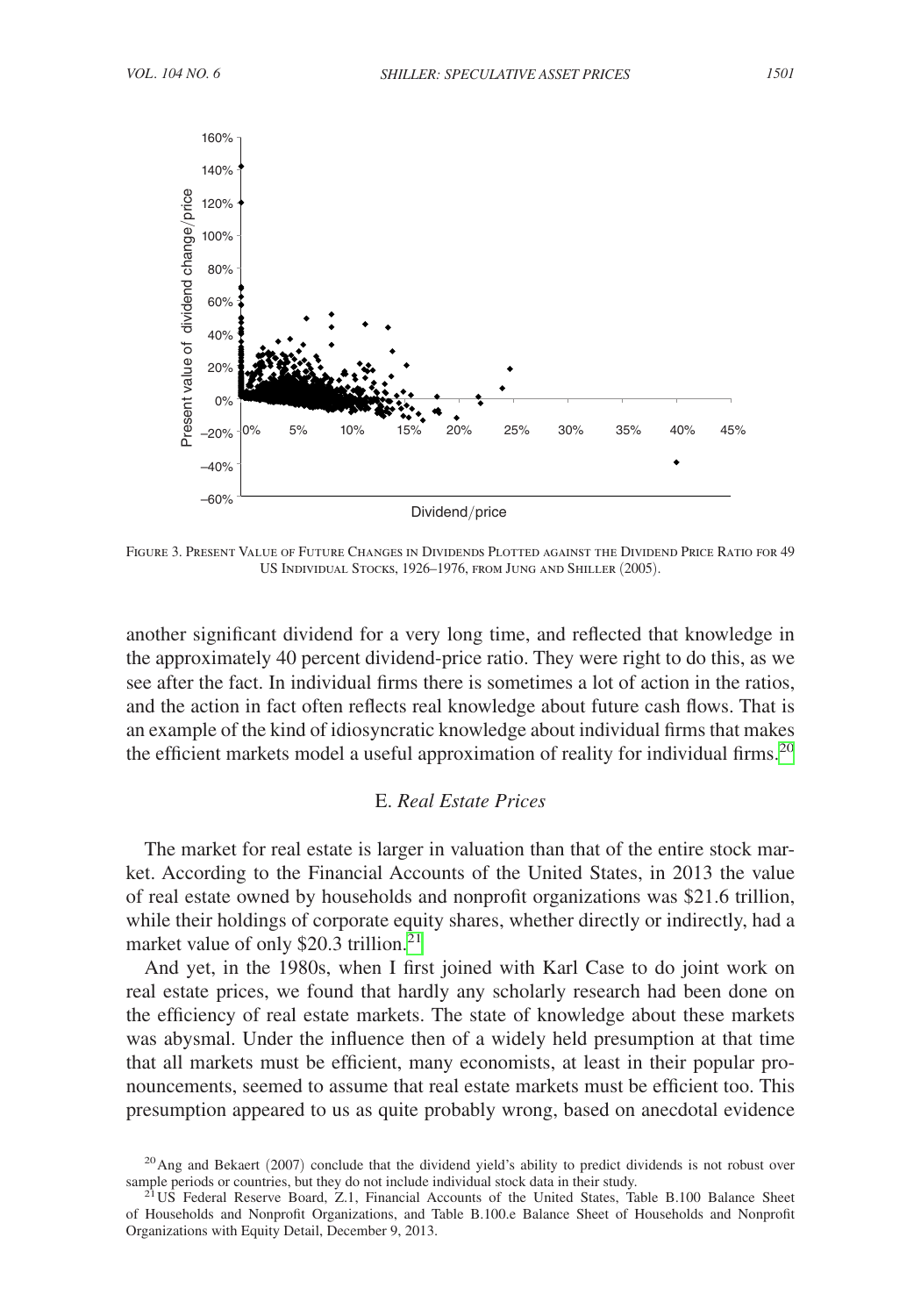suggesting that real estate prices are not at all well approximated by a random walk, as is the case for stocks, but often tend to go in the same direction, whether up or down, again and again for years and years.

Case and I decided to try to test the efficiency of this market for single-family homes, but quickly discovered the importance of a stumbling block that had inhibited research: individual homes sell extremely infrequently, with interval between sales for individual homes measured not in minutes as with stocks but in years or decades. One cannot do any of the most popular tests of efficiency with such data. No runs tests or event studies would ever be possible with individual homes, and so tests of market efficiency would have to be based on indices.

There were some home price indices of sorts available then, but they had serious problems. There was a median sales price of existing homes, published by the National Association of Realtors, but it often appeared to jump around erratically. It was just the median price of whatever homes were selling at the moment and it was not controlled for any change in the composition of sales. Moreover, it appeared that different kinds of homes sold in different months. It had a very strong seasonal component, which we suspected arose because people who sold in the summer, in phase with the academic year and the job market, typically had bigger or higher-quality homes which had higher prices.

There was also at that time a "Price of New Homes Sold," also called "Constant Quality Index," produced by the US Census Bureau, that was a more sophisticated hedonic index, holding constant such things as square feet of floor space and number of bedrooms, but again it was obviously not trustworthy for testing market efficiency through time since it was based on different homes every quarter, whatever and wherever homes had just been built that quarter.

So Case and I constructed our own "repeat sales" home price index based on an inspiration of his (Case 1986) and then on a method we devised that inferred price changes only from the change in prices of individual existing homes (Case and Shiller 1987, 1989, 1990). We showed how a quarterly index could be computed even if homes sell much less frequently than quarterly. We discovered that Case's inspiration was largely anticipated by Baily, Muth, and Nourse (1963), but we had a number of improvements, taking better account of heteroscedasticity. Later, I made the index arithmetic and value weighted, as are the most prominent stock price indices (Shiller 1991). With my former student Allan Weiss we founded Case Shiller Weiss, Inc., in 1991 and we were the first to produce repeat sales indices in real time for regular publication. We applied these indices to produce automated valuation models for single family homes (Shiller and Weiss 1999a). Our indices are now produced by CoreLogic, Inc., and the major indices managed by Standard and Poor's Corporation.

A plot of our quarterly national index corrected for CPI inflation is shown in [Figure 4,](#page-36-0) along with the Census Constant Quality Index, also converted to real terms.

Simply producing these data and looking at a plot, as shown in Figure 4, yields some surprises. First of all, the home price data are generally *extremely* smooth through time, except for a small amount of seasonality. Home prices do indeed go through years of price increases and then years of price decreases. So, the random walk model of home price behavior is just not even close to being true for home prices (Case and Shiller 1988). Home prices might seem to be described as in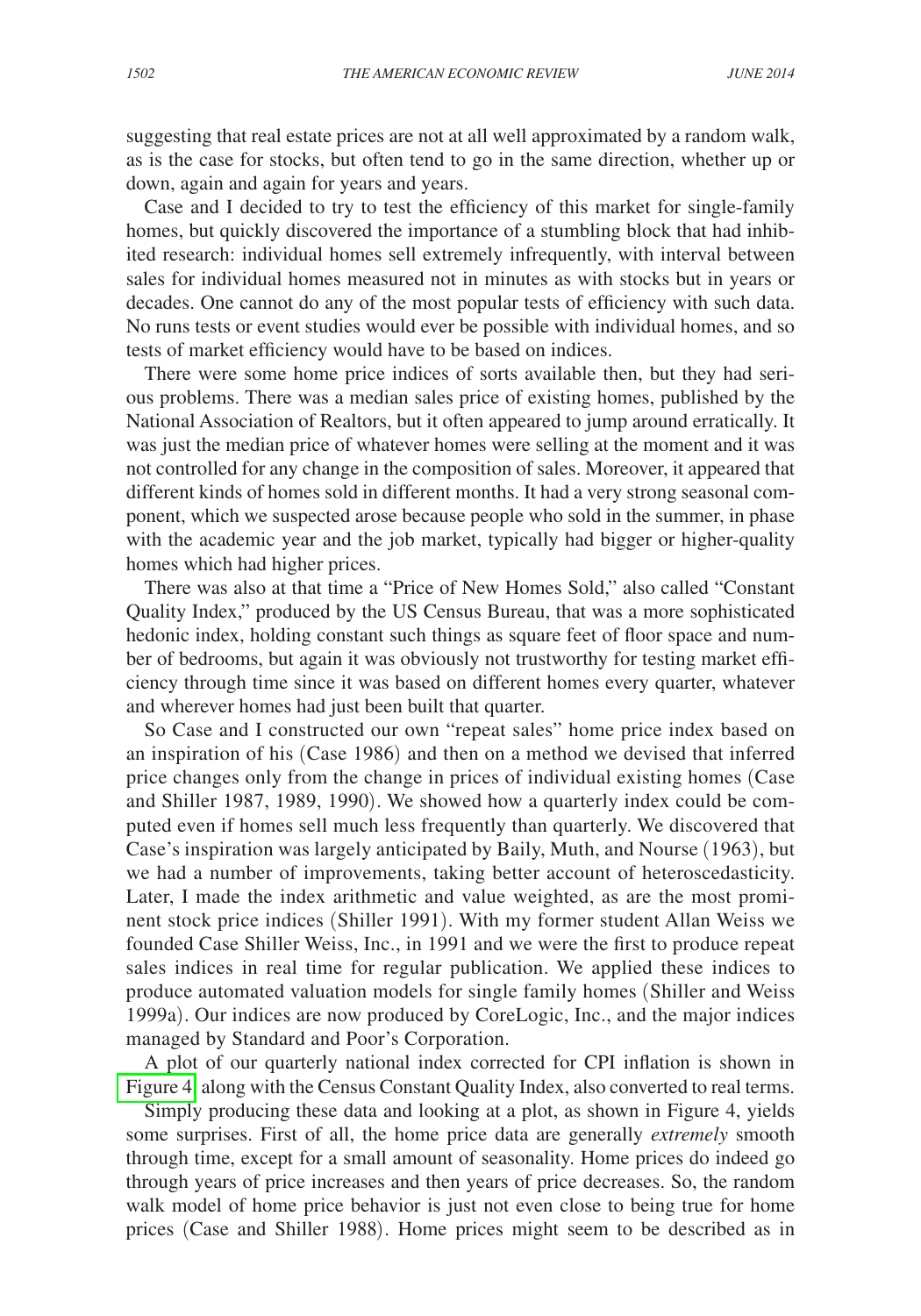<span id="page-36-0"></span>

Figure 4. Two Indices of US Home Prices Divided by the Consumer Price Index (CPI-U), BOTH THEN SCALED TO 1987=100, MONTHLY 1987-2013

accordance with model (4) above with the parameter  $\varphi$  extremely large, so that the smart money, who might go in and out of the market quickly in response to news, is hardly a factor.

Second, while it was not apparent when we first computed these indices, it is clear from these data from today's vantage point that there was a huge boom in home prices after 2000 that was not very visible from the Census Constant Quality Index. That boom was unprecedented in scope and magnitude in over 100 years of US history (Shiller 2005). Why is the boom and bust in home prices after 2000 so much more prominent in our repeat sales index? New homes are built where it is possible and profitable to build them, typically outside congested urban areas where price swings may be most pronounced, and so their level through time may be more nearly determined by simple construction costs. Thus, our data collection revealed not only market inefficiencies, but much bigger price swings as well.

The inefficiency that we documented in single family home prices must be related to market conditions, and so efficiency must be improvable with changes in market institutions. The inefficiency of the market for single family homes relative to that of the stock market must be partly traced to the relatively much higher cost of trading in that market. It is much more costly for professional traders to trade in and out of the market for single family homes to profit from predictable price movements. It is difficult to do short sales of overpriced individual homes. Buying and selling individual homes may not work well for professionals also because of high carrying costs, low rental income, moral hazard of the renters who have relatively little incentive to care for the property, and difficulty keeping up with all the local factors that might change the demand for individual houses, so that remote institutional investors would risk being picked off as ignorant losers. Some institutional investors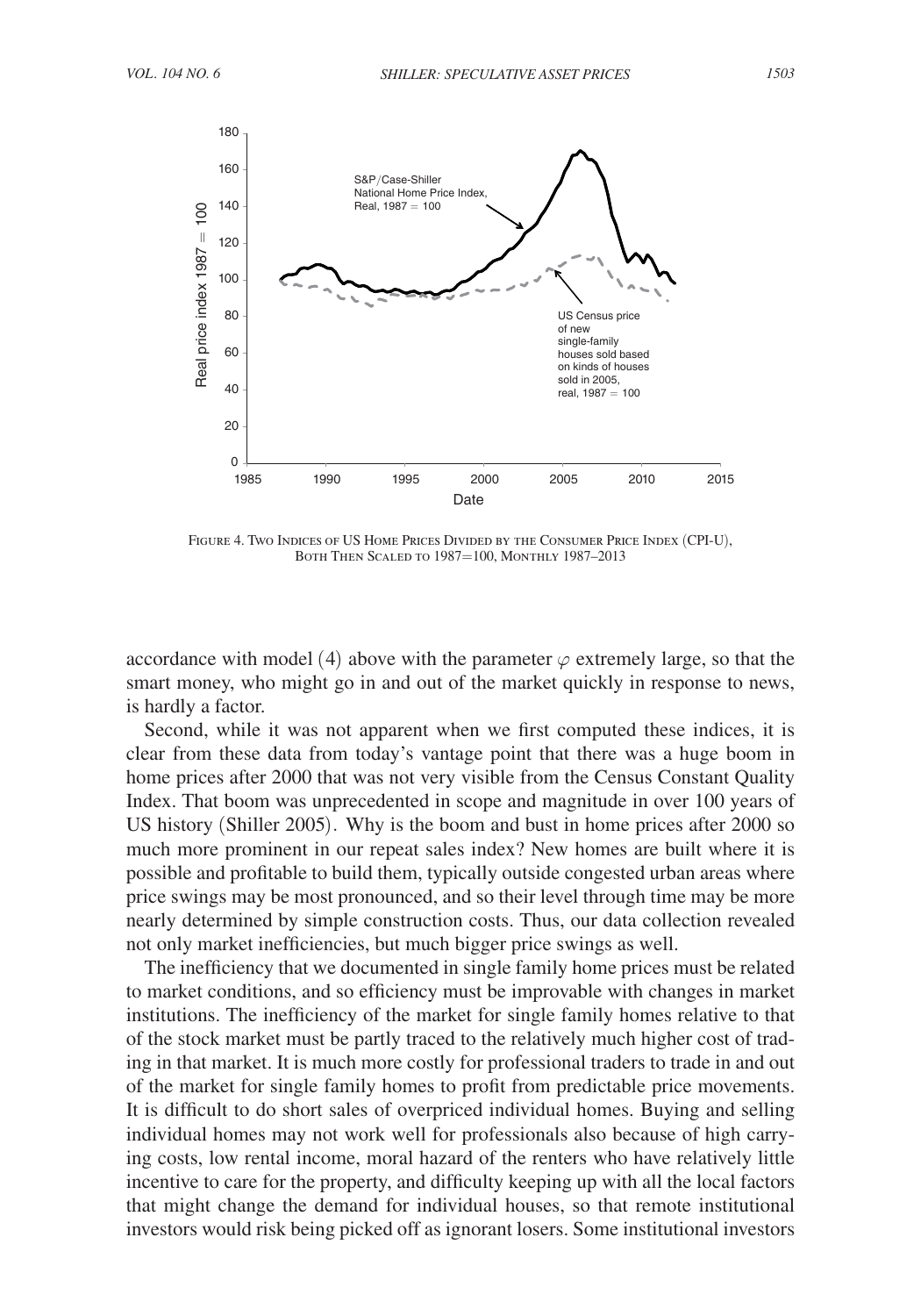are in the news recently thinking they can survive and make money in this market. We will see if they succeed.

We thought that the market efficiency could be improved if an index of home prices could be made tradable (Case, Shiller, and Weiss 1993). Working with Standard and Poor's, and with the people in our company MacroMarkets LLC, we helped the Chicago Mercantile Exchange with plans to set up futures markets based on our indices for ten US cities. These markets were launched in 2006, and are still trading today, albeit with nothing close to the volume of trade that we hoped to see.<sup>22</sup> We hoped that the creation of these new markets would change the nature of prices in real estate markets, with price discovery that made the price of homes behave more like the random walk that efficient markets theory suggests.

Real estate markets remain wildly inefficient all over the world. We can only look forward to the day when liquid markets support more trade that might permit something rather closer to the efficient markets that theorists have expected.

To achieve such improvements in efficiency, in real estate markets, in stock markets, or in any speculative markets, it is most helpful to understand the causes of market inefficiency, and that requires serious study from the broad perspective afforded by an array of other sciences outside of economics.

#### **III. Behavioral Finance and Behavioral Economics**

The behavioral economics revolution, which brings psychology and other social sciences into economics, saw its first beginnings in the 1980s, but did not attract public attention until the 1990s. Richard Thaler and I started our behavioral economics workshops at the National Bureau of Economic Research in 1991, and from the beginning behavioral finance played the dominant role.<sup>23</sup> There are a number of surveys of the behavioral finance literature, notably Baker and Wurgler (2011), Barberis (2003), Shefrin (2008), Shiller (2003b), and Shleifer (2000).

The behavioral finance revolution seemed to take its beginnings from the evidence of market inefficiency that was by then starting to look significant. Once we acknowledge that the efficient markets theory has no special claim to priority for price determination, we can look more sympathetically to other factors to understand market fluctuations. The anomalies literature points indeed to some oddball factors as playing a role. Benos and Jochec (2013) showed that patriotism affects stock prices, in that US stocks with the words "America(n)" or "USA" in their names earn an abnormal return of 6 percent a year during wartime. Saunders (1993) found that the weather in New York affects stock prices. If such irrelevant things as these affect stock prices, it should be no surprise if more plausible but half-baked theories (about the central bank, fiscal policy, energy prices, the future of capitalism, and on and on) would also affect market prices.

<span id="page-37-0"></span> $22$ See Fabozzi, Shiller, and Tunaru (2009). The market maker John Dolan has a website with up-to-date information about this market, <http://homepricefutures.com>. Our firm MacroMarkets LLC led by Allan Weiss and Sam Masucci also created paired long and short securities, MacroShares, with ticker symbols UMM (for up major metro) and DMM (for down major metro) based on the S&P/Case-Shiller Ten-City Index that traded on the New<br>York Stock Exchange from August to December 2010.

<span id="page-37-1"></span><sup>&</sup>lt;sup>23</sup> See [http://www.econ.yale.edu/~shiller/behfin/index.htm.](http://www.econ.yale.edu/~shiller/behfin/index.htm)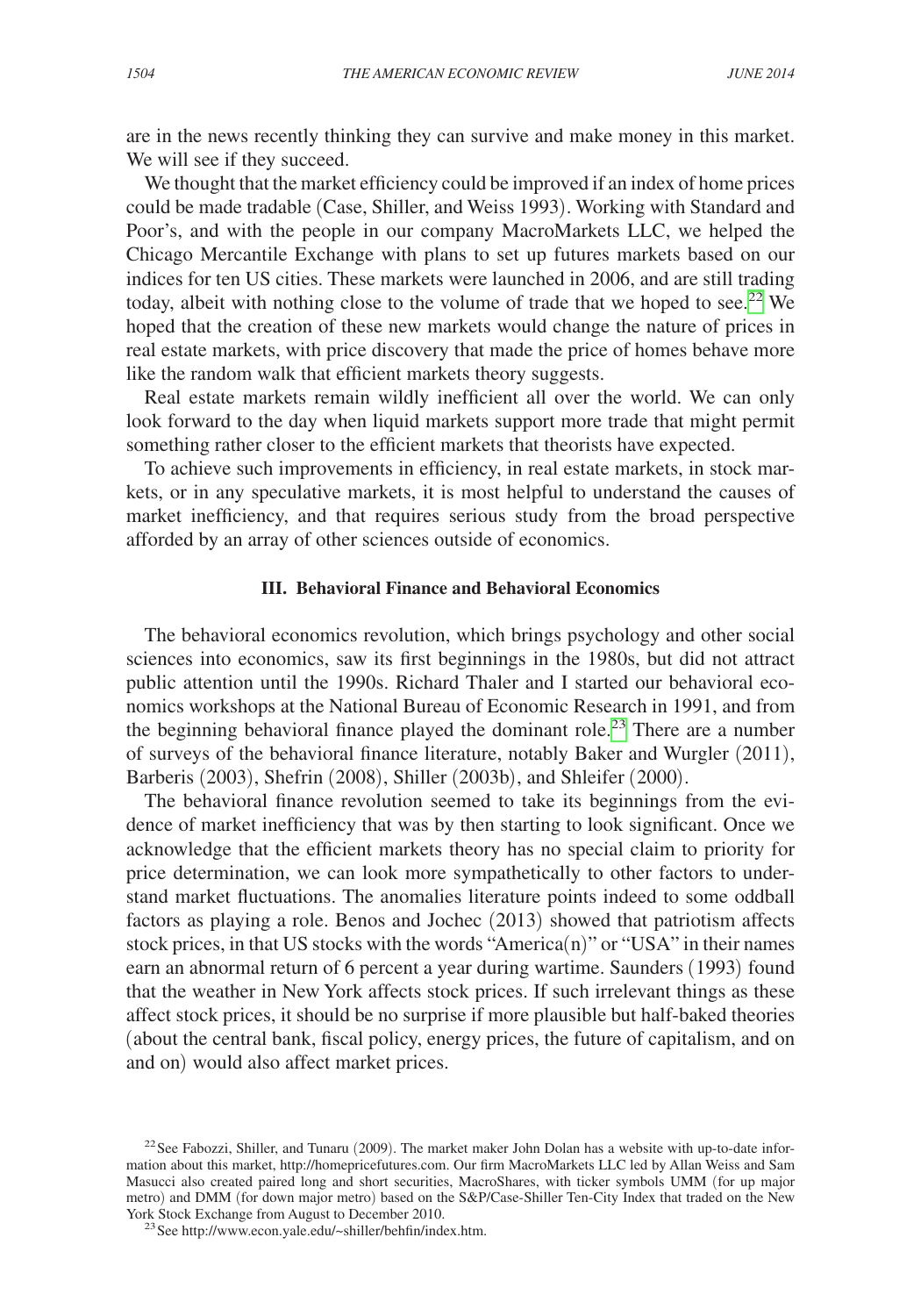Most stock market investors do not pay much attention to fundamental indicators of value. We might argue that their inattention is in some sense rational, since there is a cost to collecting information. Christopher Sims has devised a model of rational inattention (2003). But, it is hard to believe that their inattention is systematic and thoughtful.

# A. *Early History of Behavioral Finance*

Behavioral finance until the 1980s was mostly relegated to the community of investment analysts who did not generally attract notice in academia, and who did not generally draw on research from the social sciences. There were however some gems from this period. Notable among these analysts were Benjamin Graham and David Dodd, who, in the 1940 edition of their book *Security Analysis*, based their investing method on their observations of "ignorance, of human greed, of mob psychology, of trading costs, of weighting of the dice by insiders and manipulators.["24](#page-38-0)

Keynes gave a view of speculative markets that was ahead of its time. In his 1936 book *The General Theory of Employment, Interest and Money*, Keynes described speculative markets as akin to a newspaper competition he saw offered by a local newspaper to its readers. His metaphor is widely referred to as Keynes's "beauty contest" theory of the stock market. Each reader was invited to submit from a page with 100 photos of pretty faces a list of the 6 of them he or she thought prettiest. The winner would be the one whose list most closely corresponded to the most popular faces among all the lists of six that readers sent in. Of course, to win this contest a rational person would not pick the faces that personally seem prettiest. Instead one should pick the six faces that one thinks others will think prettiest. Even better, one should pick the faces one thinks that others think that others think prettiest, or one should pick the faces one thinks that others think that others think that others think prettiest. The same is true with stock market investing. Keynes thought that "there are some, I believe, who practice the fourth, fifth and higher degrees,"[25](#page-38-1) further degrees of removal from reality than was embodied in equation (4) above. That is how speculative markets function, Keynes said. Active participants are trying to buy into their predictions of the conventional valuation of assets in the near future, not the true value.

A key Keynesian idea is that the valuation of long-term speculative assets is substantially a matter of convention, just as it is with judgments of facial beauty. Whatever price people generally have come to accept as the conventional value, and that is embedded in the collective consciousness, will stick as the true value for a long time, even if the actual returns fail for some time to live up to expectations. If an asset's returns are carefully tabulated and disappoint for long enough, people will eventually learn to change their views, but it may take the better part of a lifetime. And many assets, such as owner-occupied homes, do not have unambiguously measured returns, and a mistaken "conventional valuation" based on a faulty popular theory can persist indefinitely. The presumed investment advantages of, say, living in an expensive land-intensive single-family home near a big city rather than renting

<span id="page-38-1"></span><span id="page-38-0"></span>

<sup>&</sup>lt;sup>24</sup> Graham and Dodd (2002, p. 276).<br><sup>25</sup> Keynes General Theory (1936, ch. 12, p. 156 (Harbinger 1965 edition)).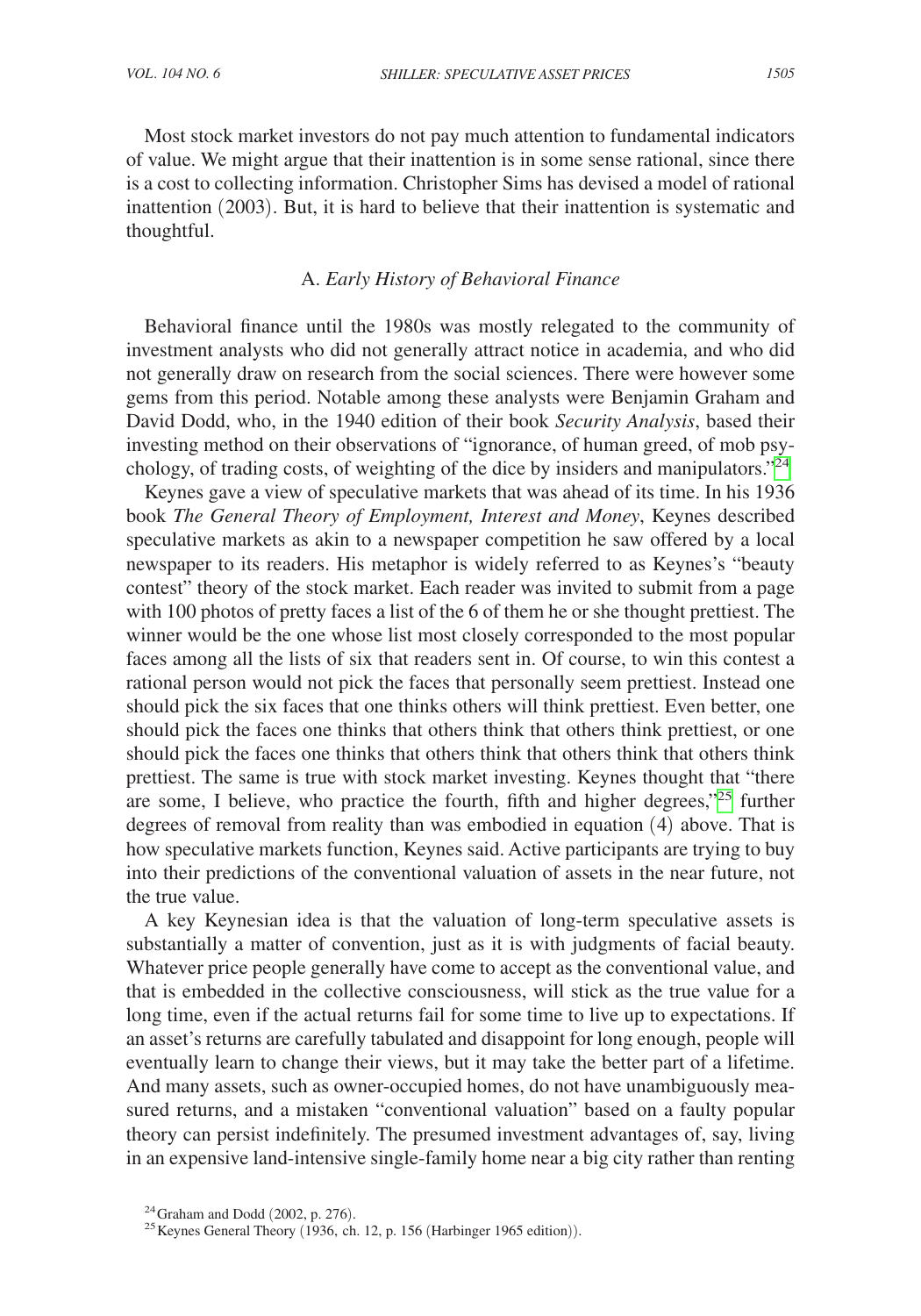a cheaper and more convenient apartment in a high-rise there may just not exist, and most people will never figure that out.

Conventional valuation can be a very subtle phenomenon at any point of time, reflecting popular theories of the time that are perceived by many, who have never studied the theories, as reflecting professional wisdom. In a beauty contest, people have even less incentive to consider the validity of this wisdom, since they view it as substantially entrenched in others' thinking. I am reminded, for example, of Modigliani and Cohn's (1979) study showing that inflation-induced biases in conventional accounting practices caused a massive understatement of earnings, a study that allowed them to call roughly, within a few years, the historic bottom of the stock market in 1982. The absence of immediate reaction to their study was just the kind of thing one might expect to see in a beauty contest world, since no one expected anyone else to react much to their paper.

#### B. *The Blossoming of Behavioral Finance after 1980*

The idea that speculative prices are somehow uniquely authoritative, as the best possible judgment of true value, still has its popular appeal even today. But, it has lost its unique claim on the attention of economic theorists. Theoretical models of speculative markets that are analogous to Keynes's beauty contest theory, that stress the expectation of reselling to other people who may have optimistic beliefs, have been offered by Harrison and Kreps (1978); Morris (1996); Scheinkman and Xiong (2003); Wu and Guo (2004); Hong, Scheinkman, and Xiong (2006); Allen, Morris, and Shin (2006); Hong and Sraer (2011); Kubler and Schmedders (2012); and Barberis et al. (2013). In addition, there are models that represent bubbles as related to leverage cycles tied in with heterogeneous beliefs: Fostel and Geanakoplos (2008), Geanakoplos (2009), Cao (2010), and He and Xiong (2012). Noise trader models (Kyle 1985; De Long et al. 1990; Campbell and Kyle 1993) have begun to replace models with all rational agents.

Moreover, there are models of financial markets that replace the assumption of rational expected-utility-maximizing agents with alternative models of human behavior, such as prospect theory (Kahneman and Tversky 1979, 2000). Prospect theory, which is a theory of human choice in the face of risk that is based on experimental evidence in the psychology laboratory, is not a theory of rationality in the traditional sense, for it recognizes violations of the basic axioms of rational behavior (Savage 1954).The human behavior prospect theory describes is vulnerable to the arbitrariness of psychological framing; insignificant changes in context or suggestion can produce profound differences in human behavior.

Barberis, Huang, and Santos (2001) showed that prospect theory with investors who derive direct utility from fluctuations in the value of their wealth can help explain the excess volatility of stock market returns. A "house money effect" can help make bubbles grow even bigger, in analogy to gamblers at casinos who, after they have won some money, become very risk tolerant with that money because they frame it as somebody else's money that they can afford to lose (Thaler and Johnson 1990). Investors' "narrow framing"(Barberis, Huang, and Thaler 2006) and the disposition to sell winners and hold losers (Shefrin and Statman 1984) can explain other evidence against efficient markets.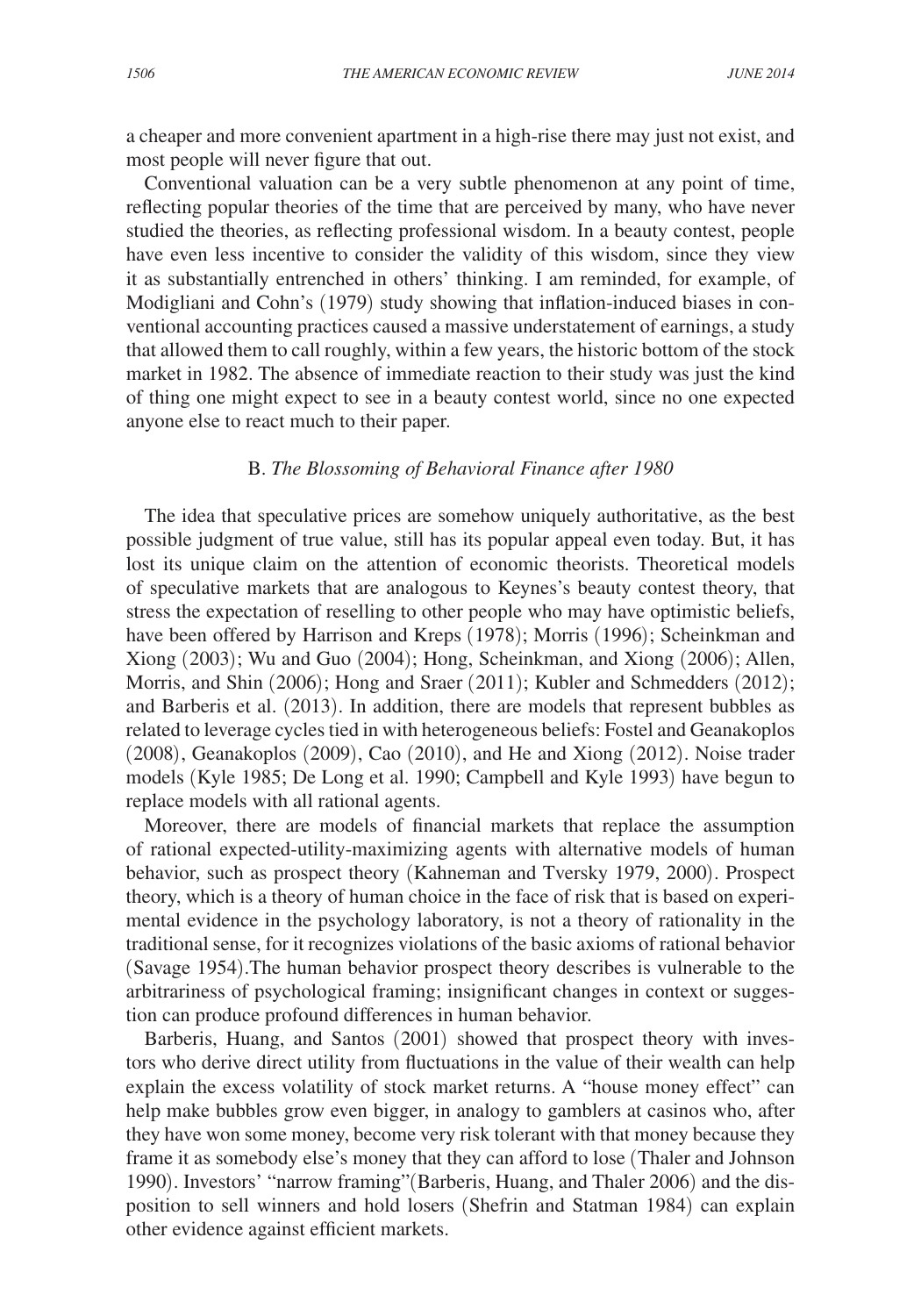The field of psychology offers many other principles of human behavior that have been shown to be relevant for evaluating the efficient markets theory. For example, there is evidence that a general human tendency toward overconfidence causes investors to trade too much (Odean, 2000) and CEOs to squander internally generated funds on pet projects (Malmendier and Tate 2005). There is a tendency for investors to be overly distracted by news stories (Barber and Odean 2008) and to overreact to cash dividends (Shefrin and Statman 1984).

Financial theory has also advanced to allow us a better understanding of the effects of the ambiguity regarding probabilities, the fundamental difficulties in placing numerical values for probabilities, that Keynes spoke of (Bewley 2002; Bracha and Brown 2013).

Psychologists have documented a tendency for people to anchor their opinions in ambiguous situations on arbitrary signals that are psychologically salient even if they are obviously irrelevant (Tversky and Kahneman 1974).

Neuroscience has begun to understand how the human brain handles ambiguity. Hsu et al. (2005) and Huettel et al. (2006) use functional magnetic imaging to study brain reactions to situations with clear versus ambiguous probabilities. Huettel et al. concluded that "decision making under ambiguity does not represent a special, more complex case of risky decision making, instead, these two forms of uncertainty are supported by distinct mechanisms."<sup>26</sup> The rapid progress we are now seeing in neuroscience will likely yield new insights into the ambiguity, animal spirits, and caprice that Keynes and others since him have stressed.

#### **IV. Implications for Financial Innovation**

The financial institutions that we have today are the product of centuries of experience with the volatility of speculative asset prices, with the important information discovery that these market prices can reveal, as well as the potential for erratic behavior in these markets.<sup>27</sup> The reliability of these markets in revealing genuine information about fundamentals is not terrific, but it is certainly not negligible either, and the reliability might be improved through time with better financial institutions. Efficient markets should be considered a goal, not an established fact. The financial institutions that we have are the results of experimentation that has helped people design around this experience; the institutions we will have in the future depend on our continuing experimentation and redesign.

Like mechanical engineering, financial engineering should pay attention to human factors, to make devices that serve people well with full consideration of human talents and foibles. As this experience accumulates, with each successive financial crisis and each improvement in information technology, financial innovation can make these institutions work better for humankind.

For example, the very invention, centuries ago, of stock markets, has created an atmosphere for investing that, while it regularly produces the excesses of bubbles, creates an incentive for people to launch exciting new enterprises, to keep up to date

<span id="page-40-1"></span>

<span id="page-40-0"></span><sup>&</sup>lt;sup>26</sup>Huettel et al. (2006, p. 765). <sup>27</sup> For the long history of financial innovation, see Goetzmann and Rouwenhorst (2005).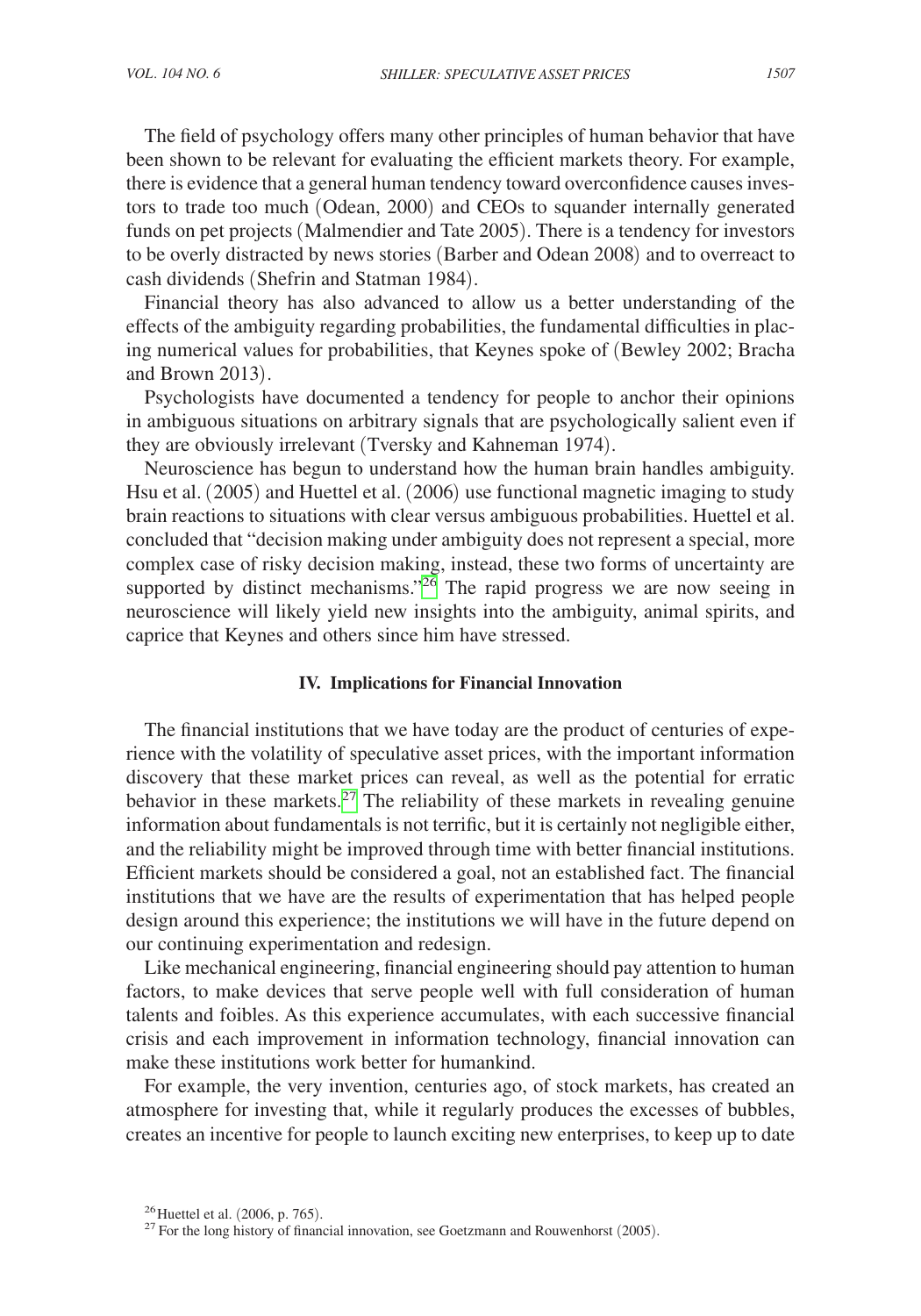on relevant information, and to protect themselves if they want from the inevitable risks of those very bubbles.

As Moss (2002) has chronicled, a general limited liability statute covering all stock market investors was not such an obviously good idea when the world's first such law was passed in New York in 1811, but it turned out to be of fundamental importance for investors' psychology. By clearly forbidding suing shareholders for a company's sins, it limited the downside risk of investing to psychologically manageable proportions (no more worries that any one of your investments could explode and land you in debtors' prison), and it permitted portfolio diversification to proceed without exhaustive investigation of each company's management.<sup>28</sup> The stock market became an exciting place, like a gambling casino, but tied to business reality rather than mere amusement, and it was a place where investors could diversify and limit their risks. It therefore was highly effective in attracting capital for enterprise.

More recently, people have been experimenting with other details of the stock markets, such as insider trader rules, risk retention rules, capital requirements, and other factors. These interact with human psychology in ways that can improve market functioning but whose effects cannot be accurately foretold from any received theory.

Much of my work has been involved in considering how both financial theory and human factors need to be considered in designing new financial structures. I have written a number of books devoted to this: *Who's Minding the Store?* (1992), *Macro Markets* (1993), *The New Financial Order* (2003b), *The Subprime Solution* (2008), and *Finance and the Good Society* (2012). Most of the ideas I have expressed in those books are calls for experimentation, not finished ideas. The ideas I discussed are mostly as yet untested, and their final forms, if and when they ever do get implemented, perhaps in the distant future, and with far better information technology, are hard to see in advance.

The ideas in these books, and associated articles, are diverse, go in many directions, and have to be judged as beginnings of ideas. They may look awkward just as the earliest designs of aircraft did; their later incarnations may look less so.

The overarching theme of this work of mine is that we need to *democratize* and *humanize* finance in light of research on human behavior and the functioning of markets (Shiller 2011). Democratizing finance means making financial institutions work better for real people, dealing with the risks that are most important to them individually, and providing opportunities for inspiration and personal development. Humanizing finance means making financial institutions interact well with actual human behavior, taking account of how people really think and act.

Lionel Robbins, with his 1932 book *An Essay on the Nature and Significance of Economic Science*, has had the honor of inventing the most common definition today of economic science, of the unifying core idea that defines this science. He wrote then:

*The economist studies the disposal of scarce means. He is interested in the way different degrees of scarcity of different goods give rise to different ratios of valuation of them*, *and he is interested in the way in which* 

<span id="page-41-0"></span><sup>28</sup> Moss (2002) documents much discussion and experimentation with liability rules in the early nineteenth century, as with "double liability" that limits shareholders' liability to twice their initial investment, or liability that ends when the shares are sold.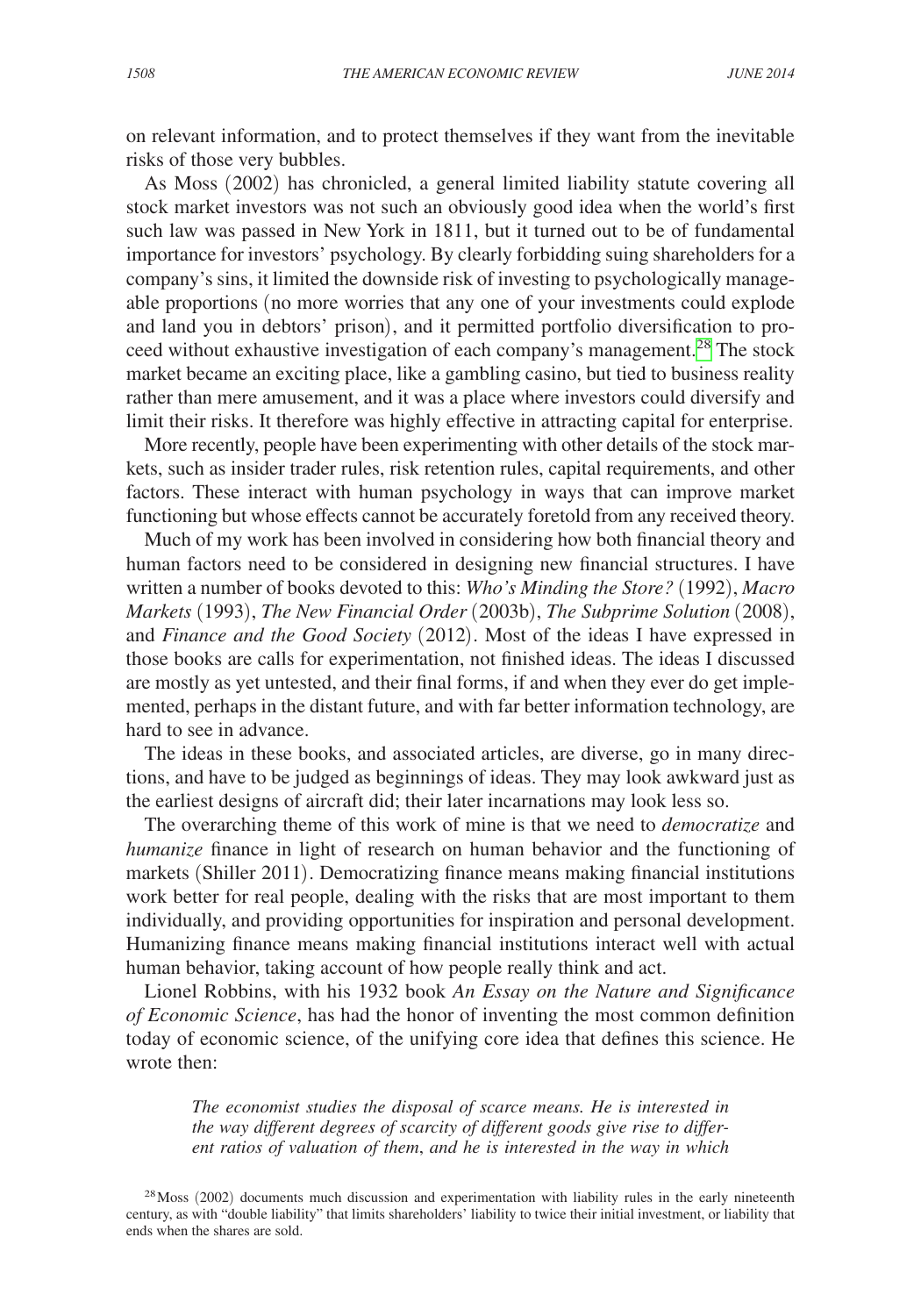*changes in conditions of scarcity*, *whether coming from changes in ends or changes in means—from the demand side or the supply side—affect these ratios.*[29](#page-42-0)

The importance of prices in allocating scarce resources is an idea whose beginnings go back at least to Adam Smith in the eighteenth century, with his "invisible hand," and there was a certain wisdom in Robbins's framing of the entire field of economics around this idea. This wisdom still today is not fully apparent to the untrained public. Most people do not appreciate that all of our economic activities and all of our pleasures and satisfactions, and those of subsequent generations, are ultimately guided by prices of scarce resources as formed in the markets.

There is a problem, however, with the interpretation of economics that Robbins so persuasively gave. For his definition appeared to cast the economic problem exclusively as about scarcity of production resources, like energy and food, rather than also about scarcity of human intellectual and psychological resources. He casts the problem as man against nature, when in fact much of the economic problem is dealing with man against himself.<sup>30</sup>

Long-term asset prices as they are observed today, prices of stocks, bonds, real estate, and commodities, and prices of derivative products such as futures, swaps, and options, and of other institutions like long-term insurance, are especially significant for economics, and especially problematic, since the scarcity that these prices represent is one that is never really objective and directly revealed today. Their levels are influenced by expectations of the distant, and generally nebulous, future. The market prices of speculative assets at any given time reflect, as is commonly asserted, both tastes and technology of that time. But they also reflect expected tastes and technology of the future, the likelihood of discovery of new sources of resources, or the technology to develop them. They also reflect sociology and social psychology, and anticipated future changes in these, in government policy such as taxation, and in other primary forces, such as changes in the inequality of incomes and likely social and governmental reactions to these, and the potential threat of wars and other catastrophes, and the likely use of, and policy toward, the assets in such times.

Fischer Black, in his 1984 presidential address before the American Finance Association, offered a new definition of market efficiency: he redefined an "efficient market" as "one in which price is within a factor of 2 of value, i. e., the price is more than half of value and less than twice value. … By this definition, I think almost all markets are efficient almost all of the time."<sup>[31](#page-42-2)</sup>

And yet, even assuming he is somehow right, the existing efficient markets theory remains the fundamental framework from which many economic policy decisions, and decisions to innovate or not, are made. No one would seriously propose the elimination of stock markets, even if we all accepted Fischer Black's impression as fact. So, why should we not consider other risk markets, markets that have not come into being yet just through accidents of history and timing of associated technological breakthroughs?

<span id="page-42-1"></span>

<span id="page-42-0"></span><sup>&</sup>lt;sup>29</sup>Robbins (1932, p. 15).<br><sup>30</sup>See, for example, Mullainathan and Shafir (2013).<br><sup>31</sup>Black (1986, p. 533).

<span id="page-42-2"></span>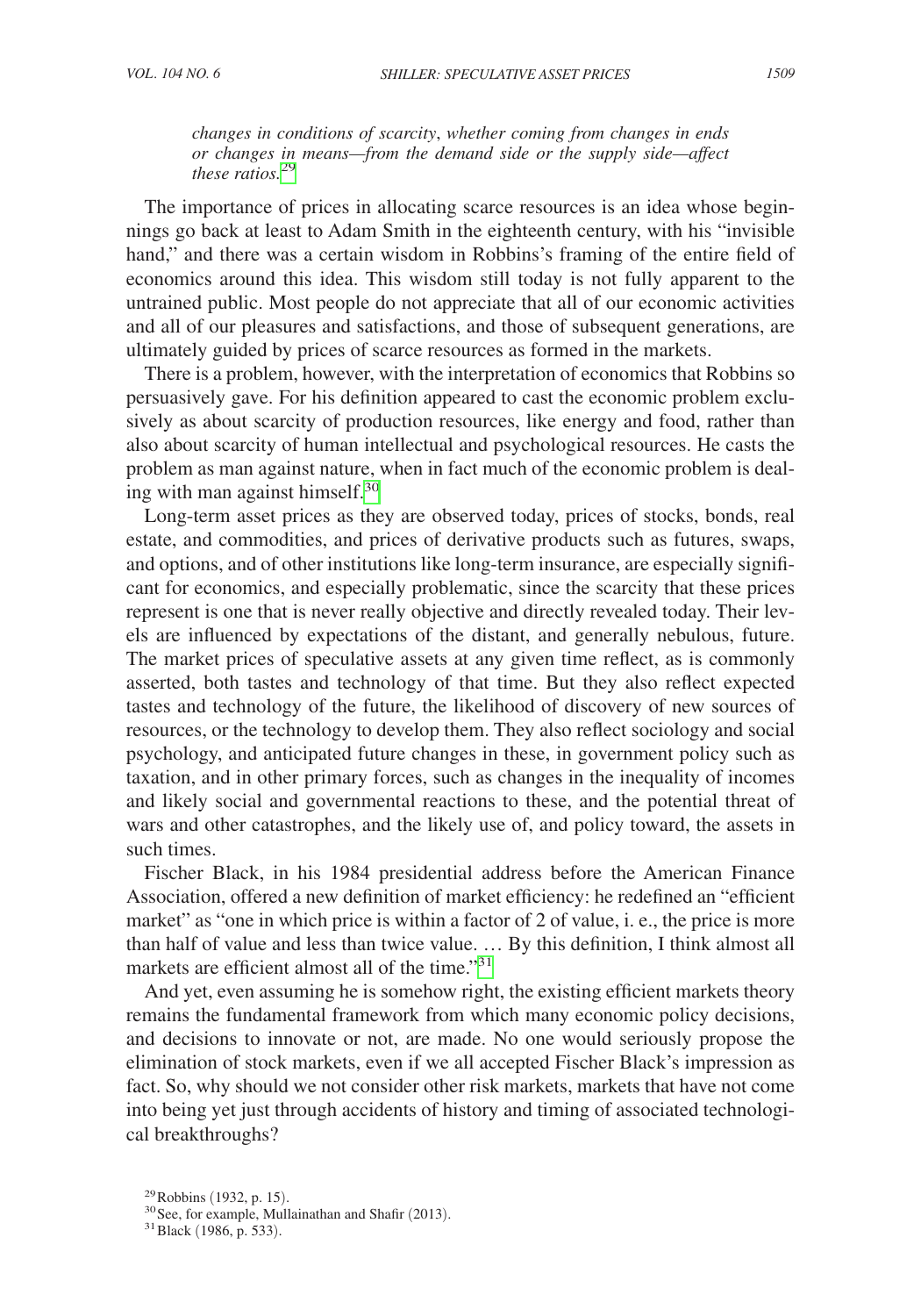Institutions can be redesigned so that they reframe people's thinking, to the longer term and to things that are better subjects for their attention, by making markets for risks that are better tied to fundamentals people should be thinking about. Institutions that change framing might sometimes qualify as institutions providing a "nudge" as Thaler and Sunstein (2009) have put it, suggesting the right direction for people without being coercive. They base their thinking on a philosophy they call "libertarian paternalism" emphasizing the government's providing incentives for appropriate behavior without coercion. Though our groundings in behavioral economics are similar, I wouldn't stress that term, perhaps because it seems to suggest a top-down structure for society, with government at the top. The development of financial capitalism seems to be, or can be, a matter of the voluntary organization of most of society, integrating the activities of people in all walks of life in fulfilment of their diverse purposes. A vision for a better financial capitalism should not be top-down at all.

Some recent examples of financial innovation, examples of new experiments, can help clarify how innovation might help in an imperfect financial world. Consider first the social policy bonds proposed by Ronnie Horesh (2000) which have recently taken actual form by the social impact bonds first issued with the help of the nonprofit Social Finance, Ltd., in 2010 in the United Kingdom. These redirect speculative impulses into solving social problems over a meaningful horizon that is chosen by the issuer to be neither too short nor too long to allow effective solutions.

Consider also that new crowdfunding initiatives to create websites that allow large numbers of dispersed people each to share information and each to invest a small amount of money directly into new enterprises, without the usual financial intermediaries, have sprouted in many places around the world, with websites like <kiva.org> or<kickstarter.com>. They are poised after the US Jumpstart Our Business Startups Act of 2012 to transform venture capital. Such innovations can and certainly will cause some runaway bubbles and abuse of ignorant investors. But they could, on the other hand, if designed and regulated right, create a new way of arousing animal spirits and focusing informed attention onto venture investments. Crowdfunding may be more effective in funding ideas that are hard to prove, whose payoff is not immediate, that have a subtle social, environmental, or inspirational purpose beyond mere profits, and that only a small percentage of the population is equipped to understand.

Consider also the new benefit corporations that are now offered in 20 US states. They are amalgams of for profit and nonprofit corporations, fundamentally changing the mental framing that investors are likely to have of their investments in them, and encouraging both investors' excitement and more idealistic thinking about these investments.<sup>32</sup> The participation nonprofit business form that I advocated (2012), which makes nonprofits psychologically more similar to equity-financed business, would, if it is ever implemented, increase philanthropy and make it more effective.

<span id="page-43-0"></span>These are only the beginning of the financial innovations that we might expect to see in our future, helped along by our improved understanding of behavioral finance, of mathematical economics, and steadily improving information technology. In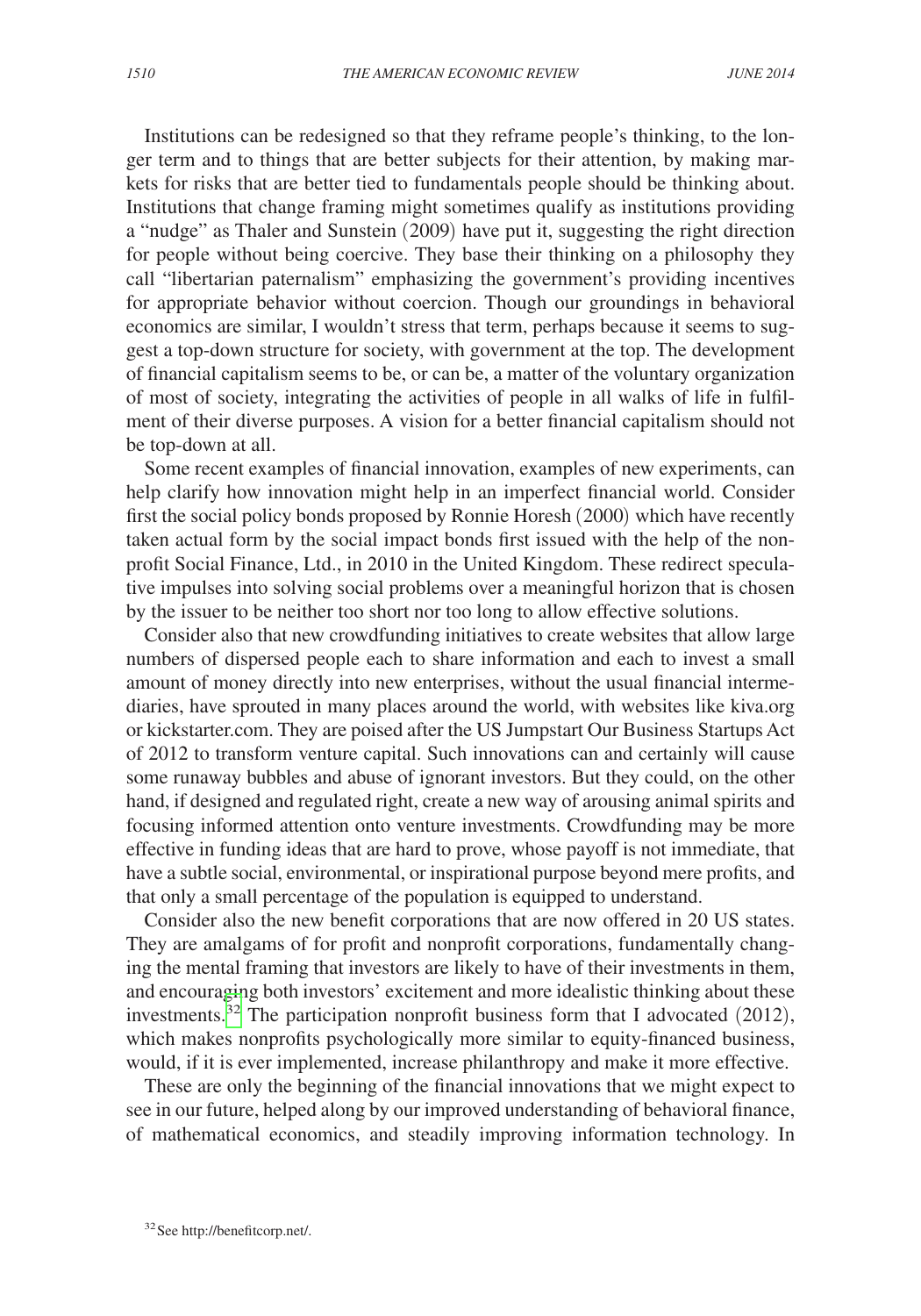particular, it would seem that great benefit can be derived by expanding the scope of our financial markets, to allow trading of risks that really matter.

We might further democratize finance from the expansion of trading to include trading of other indices that have only recently come to be measured but that reflect real and important risks that matter to people. I have already alluded to the futures market for single family homes that was started at the Chicago Mercantile Exchange in 2006, and if that market becomes more successful it will eventually provide price discovery for a value of great personal importance to individuals, and might lead to a cash market for real estate that is not so woefully inefficient. The home futures market, if it became more successful, would facilitate the creation of many more risk management products, such as home equity insurance (Shiller and Weiss 1999b) or mortgages with preplanned workouts (Shiller 2012, 2014; Shiller et al. 2013).

Had there been a well-developed real estate market before the financial crisis of 2008, it would plausibly have reduced the severity of the crisis, because it would have allowed, even encouraged, people to hedge their real estate risks. The severity of that crisis was substantially due to the leveraged undiversified positions people were taking in the housing market, causing over 15 million US households to become underwater on their mortgages, and thus reducing their spending. There is no contradiction at all in saying that there are bubbles in the housing market and yet saying that we ought to create better and more liquid markets for housing.

Even further, I along with others have argued that a market for claims on the flow of gross domestic product, or other large macroeconomic aggregates, should be developed to help countries share their risks (Shiller 1993, 2003b, 2008; Athanasoulis and Shiller 2000, 2001; Kamstra and Shiller 2009); or markets for other significant economic variables like occupational incomes to share their livelihood risks (Shiller 1993; Shiller and Schneider 1998; Shiller 2003b).

Had the government debts of European countries taken the form of GDP shares, then most likely we would not have had the severe European sovereign debt crisis that started in 2009, for the countries would not have as big a short-run refinancing problem and would find their government obligations cushioned by declining obligations due to declining GDP. Had people sought protection for their own welfare by hedging themselves in occupational income markets, many of them would have suffered less in this crisis.

Examples of innovations that might reframe into better and longer-term thinking about fundamentals include the "perpetual futures" that I have proposed  $(1993)$ ,  $^{33}$  $^{33}$  $^{33}$ or the application of the concept of index participations developed by the American Stock Exchange in 1989 to flow indexes,  $34$  or the long-term MacroShares my colleagues and I once had striven to launch based on various indices,  $35$  or the markets for individual future dividend dates on stock price indices that Brennan (1999)

<span id="page-44-0"></span> $33$ These are defined in Shiller (1993) in terms of a daily settlement formula involving both the change in settle price and another index representing a cash flow.

<span id="page-44-2"></span><span id="page-44-1"></span>

<sup>&</sup>lt;sup>34</sup> See Shiller (1993, p. 40).<br><sup>35</sup> In 2006 our firm MacroMarkets LLC launched paired long and short 20-year oil MacroShares on the American Stock Exchange, with ticker symbols UCR for Up-Crude and DCR for Down-Crude. The securities traded from November 2006 to June 2008, and at one point reached US\$1.6 billion in total value, but were not ultimately a success.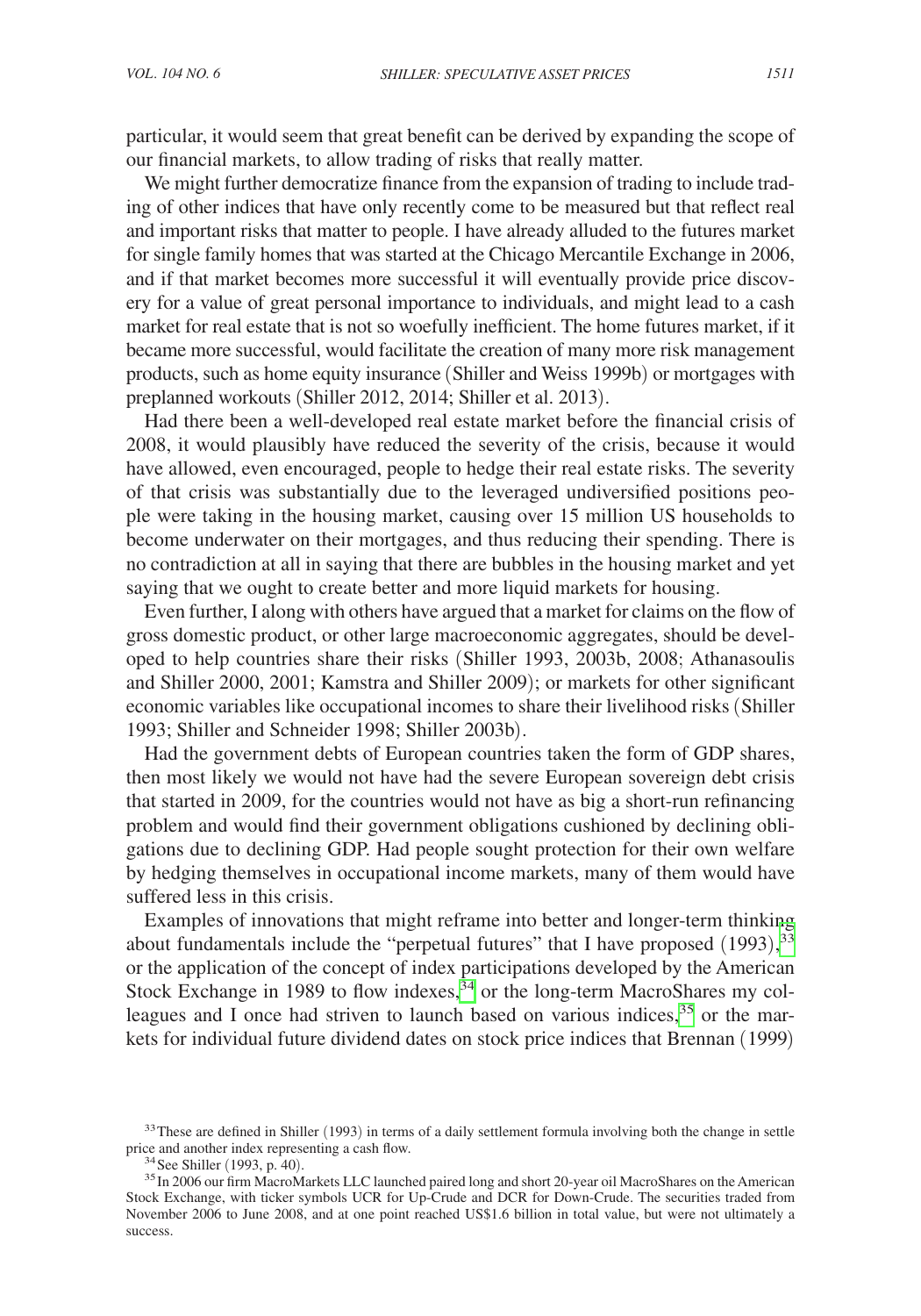argued might "focus investor attention on the fundamentals that determine the value of the index rather than simply on the future resale value of the index."<sup>[36](#page-45-0)</sup>

The development of inflation-indexed bonds, which have gradually grown in importance over the last half century worldwide, are an important past success, but as yet an incomplete one. Such markets, and other indexing institutions, might be enhanced by further deliberate changes in psychological framing. If inflationindexed units of account, which create an easier way in our language to refer to indexed quantities, were created and widely used, they would help people around their money illusion which inhibits intelligent design of contracts around the real outcomes that really matter. I have been advocating the proliferation of these units of account where they first began in Chile (2002), in the United States (2003), and the United Kingdom  $(2009)$ .<sup>[37](#page-45-1)</sup> Their widespread use might have helped prevent the real estate bubble that preceded the current financial woes, a bubble that was likely helped along by the widely held impression that single family homes have historically shown high real capital gains when in fact over the last century the gains overall have been only nominal and hence illusory (Shiller 2005).

We want such innovations, if not exactly the ones I and others have been advocating to date, because their predecessor innovations, the financial institutions we already have today, have brought such prosperity, despite the occasional big disruptions caused by bubbles and financial crises. There is no economic system other than financial capitalism that has brought the level of prosperity that we see in much of the world today, and there is every reason to believe that further expansion of this system will yield even more prosperity.

The patterns of behavior that have been observed in speculative asset prices are consistent with a view of market efficiency as a half-truth today and at the same time with a view that there are behavioral complexities in these markets that need to be met with properly engineered financial innovations and financial regulations.

Changes in our financial institutions that take the form of creative reinventions in the kinds of risks traded, that change the psychological framing of the things traded, and that change our social relations with business partners and adversaries, can make financial markets less vulnerable to excesses and crashes and more effective in helping us achieve our ultimate goals.

# REFERENCES

**Akerlof, George A., and Robert J. Shiller.** 2009. *Animal Spirits: How Human Psychology Drives the Economy and Why This Matters for Global Capitalism*. Princeton, NJ: Princeton University Press.

**Allen, Franklin, Stephen Morris, and Hyun Song Shin.** 2006. "Beauty Contests, Bubbles and Iterated Expectations in Financial Markets." *Review of Financial Studies* 19: 719–52.

**[A](http://pubs.aeaweb.org/action/showLinks?crossref=10.2469%2Ffaj.v59.n1.2504)rnott, Robert D., and Clifford S. Asness.** 2003. "Surprise! Higher Dividends = Higher Earnings Growth." *Financial Analysts Journal* 59 (1): 70–87.

<span id="page-45-0"></span><sup>36</sup>Brennan (1999, p. 12). Since 2008, dividend futures markets for stock price indices have appeared on a number of European and Asian exchanges, though it is not clear that these new markets have had much of the desired<br>effect of reframing investors' thinking.

<span id="page-45-1"></span> $37$  Chile created its Unidad de Fomento (UF) in 1967, still in use there today, <http://valoruf.cl>/. This innovation helps deal with public resistance to indexation (Shiller 1997).

**Ang, Andrew, and Geert Bekaert.** 2007. "Stock Return Predictability: Is It There?" *Review of Financial Studies* 20: 651–757.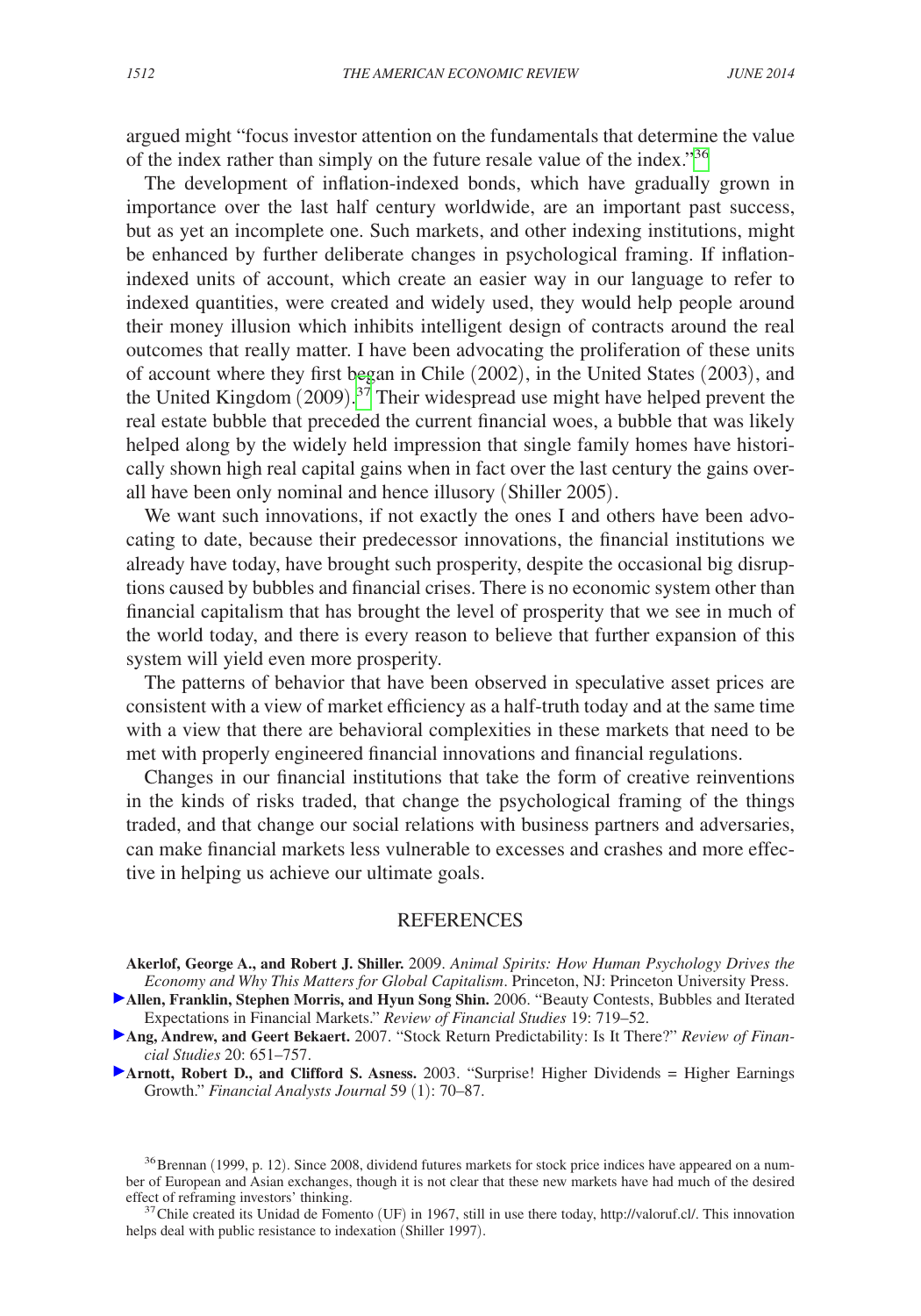- **Athanasoulis, Stefano, and Robert J. Shiller.** 2000. "The Significance of the Market Portfolio." *Review of Financial Studies* 13 (2): 301–29.
- **Athanasoulis, Stefano, and Robert J. Shiller.** 2001."World Income Components: Measuring and Exploiting Risk Sharing Opportunities." *American Economic Review* 91 (4): 1031–54.
- **Bailey, Martin J., Richard F. Muth, and Hugh O. Nourse.** 1963. "A Regression Method for Real Estate Price Index Construction." *Journal of the American Statistical Association* 58: 933–42.
- **Baker, Malcolm, and Jeffrey Wurgler.** 2011. "Behavioral Corporate Finance: An Updated Survey." National Bureau of Economic Research Working Paper. 17333.
- **Barber, Brad, and Terrance Odean.** 2008. "All That Glitters: The Effect of Attention on the Buying Behavior of Individual and Institutional Investors." *Review of Financial Studies* 21 (2): 785–818.
- **Barberis, Nicholas.** 2003. "A Survey of Behavioral Finance." In *Handbook of the Economics of Finance*, edited by George M. Constantinides, Milton Harris, and René M. Stulz. Amsterdam: Elsevier.
- **Barberis, Nicholas, Robin Greenwood, Lawrence Jin, and Andrei Shleifer.** 2013. "X-CAPM: An Extrapolative Capital Asset Pricing Model." Unpublished.
- **Barberis, Nicholas, Ming Huang, and Tano Santos.** 2001. "Prospect Theory and Asset Prices." *Quarterly Journal of Economics* 116 (1): 1–53.
- **Barberis, Nicholas, Ming Huang, and Richard H. Thaler.** 2006. "Individual Preferences, Monetary Gambles, and Stock Market Participation: A Case for Narrow Framing." *American Economic Review* 96 (4): 1069–90.
	- **Beltratti, Andrea, and Robert J. Shiller.** 1993. "Actual and Warranted Movements in Asset Prices." *Oxford Economic Papers* 45: 387–402.
- **Benos, Evangelos, and Marek Jochec.** 2013. "Patriotic Name Bias and Stock Returns." *Journal of Financial Markets* 16 (3): 550–70.
- **Bewley, Truman.** 2002. "Knightian Decision Theory. Part I." *Decisions in Economics and Finance* 25  $(2)$ : 79–110.
- **Black, Fischer.** 1986. "Noise." *Journal of Finance* 41: 529–43. **Bracha, Anat, and Donald J. Brown.** 2013. "(IR)Rational Exuberance: Optimism, Ambiguity and Risk." New Haven: Cowles Foundation Discussion Paper 1898.
- **Brennan, Michael.** 1999. "Stripping the S&P 500 Index." *Financial Analysts Journal* 54 (1): 12–22.
- **Buiter, Willem.** 1987. "Efficient 'Myopic' Asset Pricing in General Equilibrium: A Potential Pitfall in Excess Volatility Tests." *Economics Letters* 25 (2): 143–48.
- **Campbell, John Y.** 1991. "A Variance Decomposition for Stock Returns." *Economic Journal* 101: 57–179.
- **Campbell, John Y., and John Ammer.** 1993. "What Moves the Stock and Bond Markets? A Variance Decomposition for Long-Term Asset Returns." *Journal of Finance* 48: 3–37.
- **Campbell, John Y., and John Cochrane.** 1999. "By Force of Habit: A Consumption-Based Explanation of Aggregate Stock Market Behavior. *Journal of Political Economy* 107: 205–51.
- **Campbell, John Y., and Albert S. Kyle.** 1993. "Smart Money, Noise Trading, and Stock Market Behavior." *Review of Economic Studies* 60 (1): 1–34.
- **Campbell, John Y., Christopher Polk, and Tuomo Vuolteenaho.** 2010. "Growth or Glamor? Fundamentals and Systematic Risk in Stock Returns." *Review of Financial Studies* 23: 305–44.
- **Campbell, John Y., and Robert J. Shiller.** 1987. "Cointegration and Tests of Present Value Models."*Journal of Political Economy* 95: 1062–88.
- **Campbell, John Y., and Robert J. Shiller.** 1988a. "The Dividend-Price Ratio and Expectations of Future Dividends and Discount Factors." *Review of Financial Studies* 1 (3): 195–228.
- **Campbell, John Y., and Robert J. Shiller.** 1988b. "Interpreting Cointegrated Models." *Journal of Economic Dynamics and Control* 12 (2–3): 505–22.
- **Campbell, John Y., and Robert J. Shiller.** 1988c. "Stock Prices, Earnings and Expected Dividends." *Journal of Finance* 43 (3): 661–76.
- **Campbell, John Y., and Robert J. Shiller.** 1989. "The Dividend Ratio Model and Small Sample Bias: A Monte Carlo Study." *Economics Letters* 29: 325–31.
- **Campbell, John Y., and Motohiro Yogo.** 2006. "Efficient Tests of Stock Return Predictability." *Journal of Financial Economics* 81 (1): 27–60.
	- **Cao, Dan.** 2010. "Collateral Shortages, Asset Price and Investment Volatility with Heterogeneous Beliefs." Unpublished.
	- **Case, Karl E.** 1986. "The Market for Single Family Homes in Boston." *New England Economic Review* May/June 38–48.
	- **Case, Karl E., and Robert J. Shiller.** 1987. "Prices of Single-Family Homes since 1970: New Indexes for Four Cities." *New England Economic Review* September/October 46–56.
	- **Case, Karl E., and Robert J. Shiller.** 1988. "The Behavior of Home Buyers in Boom and Post-Boom Markets." *New England Economic Review* November/December 29–46.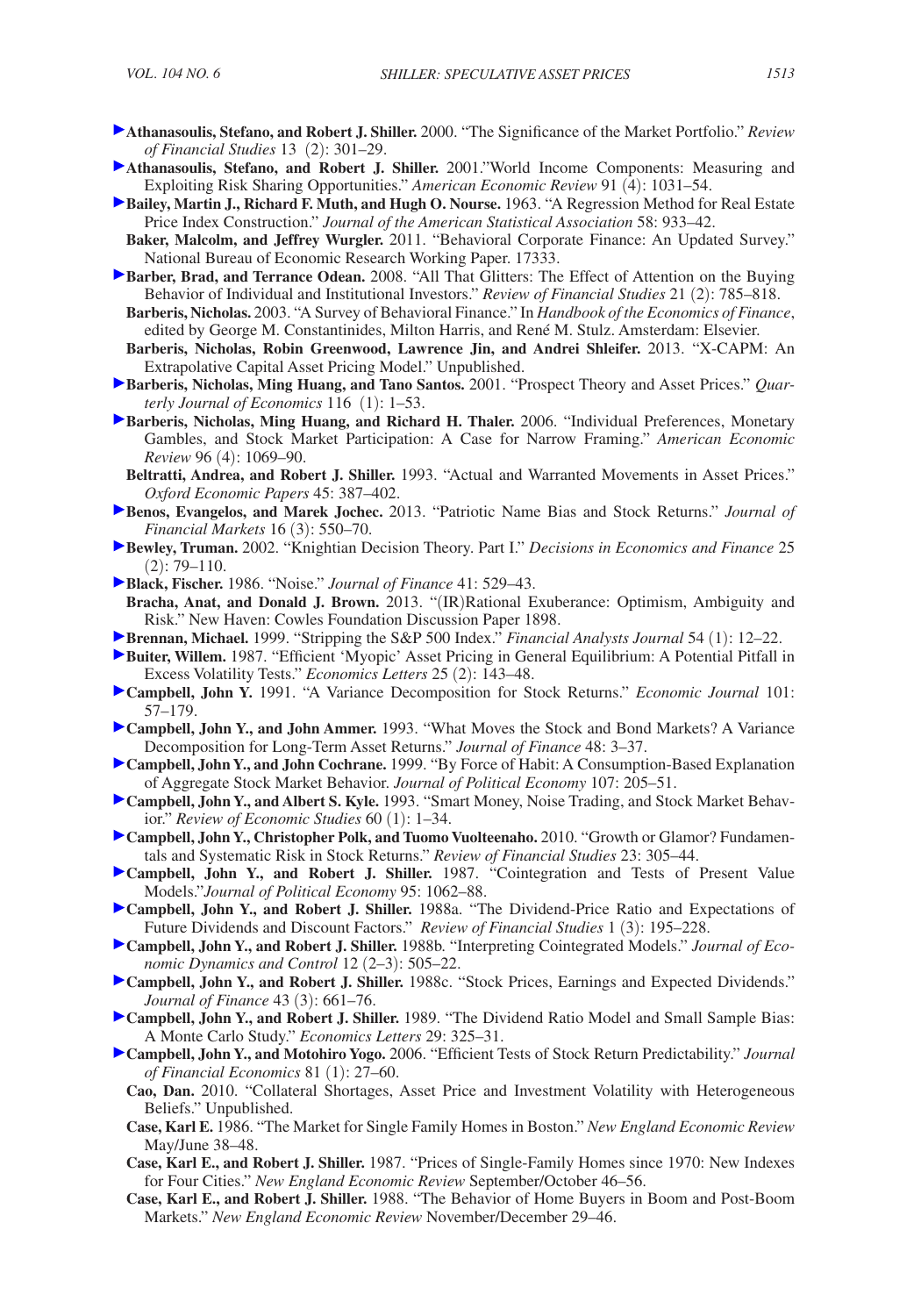**Case, Karl E., and Robert J. Shiller.** 1989. "The Efficiency of the Market for Single Family Homes." *American Economic Review* 79 (1): 125–37.

- **Case, Karl E., and Robert J. Shiller.** 1990. "Forecasting Prices and Excess Returns in the Housing Market." *AREUEA Journal* 18 (3): 253–73.
- **Case, Karl E., and Robert J. Shiller.** 2003. "Is There a Bubble in the Housing Market?" *Brookings Papers on Economic Activity* 2: 299–362.
- **Case, Karl E., Robert J. Shiller, and Anne Kinsella Thompson.** 2012. "What Have They Been Thinking? Homebuyer Behavior in Hot and Cold Markets." *Brookings Papers on Economic Activity* (Fall): 265–98.
- **Case, Karl E., Robert J. Shiller, and Allan N. Weiss.** 1993. "Index-Based Futures and Options Trading in Real Estate," *Journal of Portfolio Management* 19: 83–92.
- **Chen, Long, and Xinlei Zhao.** 2009. "Return Decomposition." *Review of Financial Studies* 22 (12): 5212–49.
- **Chen, Long, Zhi Da, and Richard Priestley.** 2012. "Dividend Smoothing and Predictability." *Management Science* 58 (10): 1834–53.
- **Chen, Long, Zhi Da, and Xinlei Zhao.** 2013. "What Drives Stock Price Movements?" *Review of Financial Studies* 26 (4): 841–76.
- **Cochrane, John H.** 1991. "Volatility Tests and Efficient Markets Theory: A Review Essay." *Journal of Monetary Economics* 27: 463–85.
- **Cochrane, John H.** 1992. "Explaining the Variance of Price-Dividend Ratios. *Review of Financial Studies* 5: 243–280.

**Cochrane, John H.** 2001. *Asset Pricing*. Princeton NJ: Princeton University Press.

**Cochrane, John H.** 2007. "The Dog That Did Not Bark: A Defense of Return Predictability." *Review of Financial Studies* 21 (4): 1533–75.

**Cootner, Paul.** 1964. *The Random Character of Stock Market Prices*. Cambridge, MA: MIT Press.

- **Cowles, Alfred III and Associates.** 1939. *Common Stock Indexes*. 2nd ed*.* Bloomington Indiana: Principia Press.
- **De Long, J. Bradford, Andrei Shleifer, Lawrence Summers, and Robert Waldmann.** 1990. "Noise Trader Risk in Financial Markets." *Journal of Political Economy* 98 (4): 703–38.
	- **Dolley, James C.** 1933. "Common Stock Split-Ups—Motives and Effects." *Harvard Business Review* 12 (1): 70–81.
	- **Durkheim, Émile.** 1893. *De la division du travail social*. Paris: Alcan.
	- **Economic Sciences Prize Committee of the Royal Swedish Academy of Sciences.** 2013. Scientific Background on the Sveriges Riksbank Prize in Economic Sciences in Memory of Alfred Nobel. 2013. [http://www.nobelprize.org/nobel\\_prizes/economic-sciences/laureates/2013/advanced-economic](http://www.nobelprize.org/nobel_prizes/economic-sciences/laureates/2013/advanced-economicsciences2013.pdf)[sciences2013.pdf](http://www.nobelprize.org/nobel_prizes/economic-sciences/laureates/2013/advanced-economicsciences2013.pdf).
- **Engsted, Tom, Thomas Q. Pedersen, and Carsten Tanggaard.** 2012. "Pitfalls in VAR Based Return Decompositions: A Clarification." *Journal of Banking and Finance* 36 (5): 1255–65.
- **Fabozzi, Frank, Robert Shiller, and Radu Tunaru.** 2009. "Hedging Real Estate Risk." *Journal of Portfolio Management* 35 (5): 92–103.
	- **Fama, Eugene.** 1964. "The Distribution of the Daily Differences of the Logarithms of Stock Prices."PhD diss., University of Chicago. Reprinted in the *Journal of Business* as "The Behavior of Stock Market Prices." 38 (1): 34–105.
- **Fama, Eugene.** 1970. "Efficient Capital Markets: A Review." *Journal of Finance* 25 (2): 383–417.
- **Fama, Eugene.** 1971. "Risk, Return, and Equilibrium." *Journal of Political Economy* 79 (1): 30–55.
- **Fama, Eugene F., Lawrence Fisher, Michael Jensen, and Richard Roll.** 1969. "The Adjustment of Stock Prices to New Information." *International Economic Review* 10: 1–21.
- **Fama, Eugene, and Kenneth R. French.** 1988. "Permanent and Temporary Components of Stock Prices." *Journal of Political Economy* 96: (2): 246–67.
- **Flavin, Marjorie.** 1983. "Excess Volatility in the Financial Markets: A Reassessment of the Empirical Evidence." *Journal of Political Economy* 96: 246–73.
- **Fostel, Ana, and John Geanakoplos.** 2008. "Leverage Cycles in an Anxious Economy." *American Economic Review* 93: 1211–44.

**Galbraith, John Kenneth.** 1954. *The Great Crash 1929*. Boston: Houghton Mifflin.

- **Garber, Peter M.** 2000. *Famous First Bubbles: The Fundamentals of Early Manias*. Cambridge, MA: MIT Press.
- **Geanakoplos, John.** 2009. "The Leverage Cycle." *NBER Macroeconomics Annual* 24: 1–65.
- **Goetzmann, William N., Catherine Labio, K. Geert Rouwenhorst, and Timothy G. Young, eds.** 2013. *The Great Mirror of Folly: Finance, Culture, and the Crash of 1720*. New Haven, CT: Yale University Press.
- **Goetzmann, William N., and K. Geert Rouwenhorst, eds.** 2005. *The Origins of Value: The Financial Innovations That Created Modern Capital Markets*. Oxford: Oxford University Press.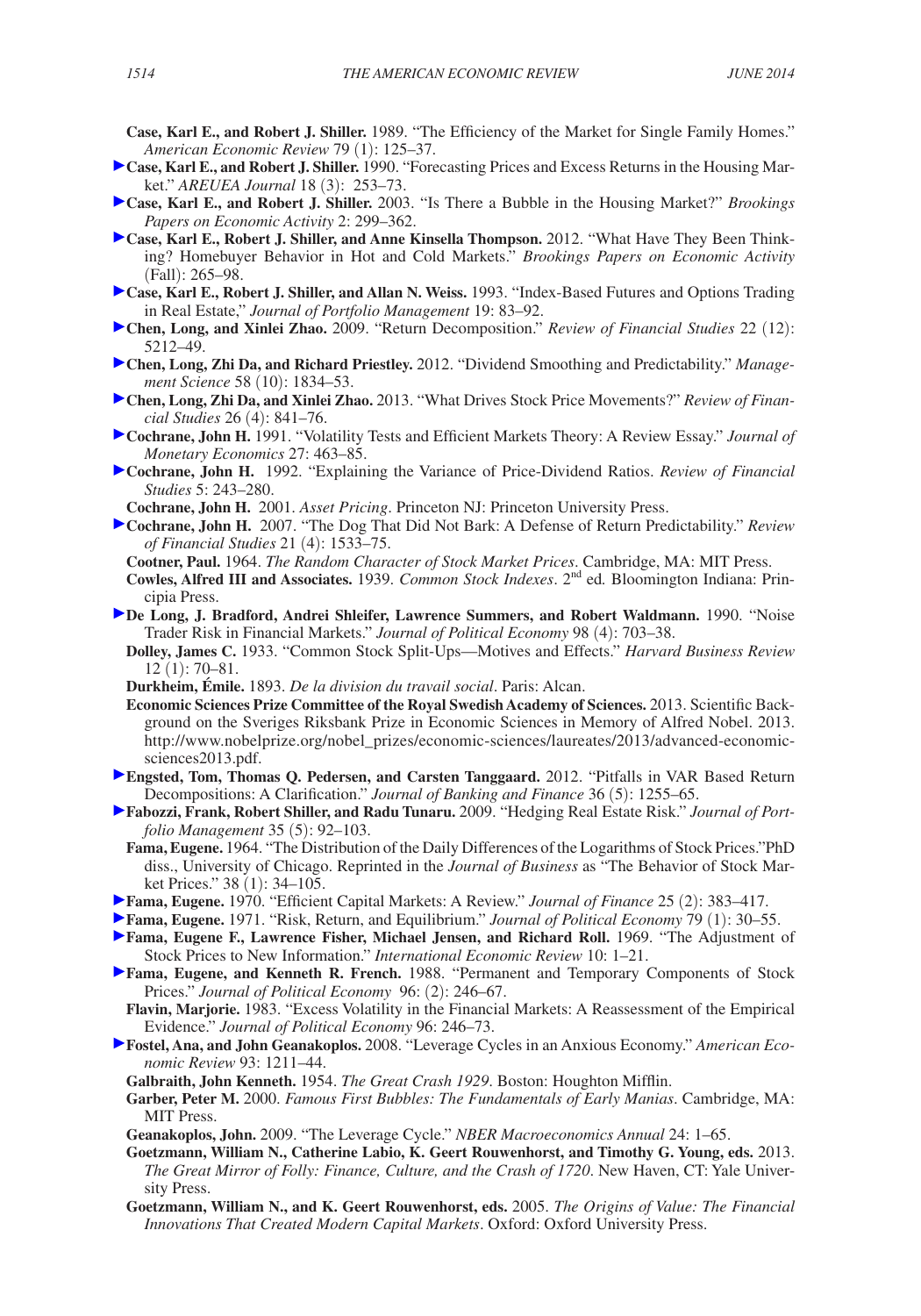- **Goyal, Amit, and Ivo Welch.** 2003. "Predicting the Equity Premium with Dividend Ratios." *Management Science* 49: 639–54.
	- **Goyal, Amit, and Ivo Welch.** 2008. "A Comprehensive Look at the Empirical Performance of Equity Premium Prediction." *Review of Financial Studies* 21: 1455–1508.
	- **Graham, David, and David Dodd.** 2002. *Security Analysis: The Classic 1940 Edition*. New York: McGraw Hill.
	- **Greenwood, Robin, and Andrei Shleifer.** 2013. "Expectations of Returns and Expected Returns." National Bureau of Economic Research Working Paper 18686.
	- **Grossman, Sanford, and Robert J. Shiller.** 1981."The Determinants of the Variability of Stock Market Prices." *American Economic Review* 71: 222–27.
	- **Halbwachs, Maurice.** 1925. "Les Cadres Sociaux de la Mémoire." In *Les Travaux de L'Année Sociologique*. Paris: Alcan.
- **Hansen, Lars Peter.** 2013. "Uncertainty Outside and Inside Economics Models." Prize Lecture for 2013 Nobel Prize in Economic Sciences. <http://www.nobelprize.org/mediaplayer/index.php?id=1994.>
- **Hansen, Lars Peter, and Ravi Jagannathan.** 1991. "Implications of Security Market Data for Models of Dynamic Economies." *Journal of Political Economy* 99 (2): 225–92.
- **Hansen, Lars Peter, and Kenneth J. Singleton.** 1983. "Stochastic Consumption, Risk-Aversion, and the Temporal Behavior of Asset Returns." *Journal of Political Economy* 91 (6): 929–56.
- **Harrison, Michael, and David Kreps.** 1978. "Speculative Investor Behavior in a Stock Market with Heterogeneous Expectations." *Quarterly Journal of Economics* 92: 323–36.
- **He, Zhiguo, and Wei Xiong.** 2012. "Rollover Risk and Credit Risk." *Journal of Finance* 67 (2): 391– 429.
- **Hong, Harrison, Jose Scheinkman, and Wei Xiong.** 2006. "Asset Float and Speculative Bubbles." *Journal of Finance* 61: 1073–1117.
	- **Hong, Harrison, and David Sraer.** 2011. "Quiet Bubbles." Unpublished.
- **Horesh, Ronnie.** 2000. "Injecting Incentives into the Solution of Social Problems: Social Policy Bonds." *Economic Affairs* 20 (3): 39–42.
- **Hsu, Ming, Meghana Batt, Ralph Adolphs, Daniel Tranel, and Colin F. Camerer.** 2005. "Neural Systems Responding to Degrees of Uncertainty in Human Decision-Making." *Science* 310: 1680–83.
- **Huettel, Scott A., C. Jill Stowe, Evan M. Gordon, Brent T. Warner, and Michael L. Platt.** 2006. "Neural Signatures of Economic Preferences for Risk and Ambiguity. *Neuron* 49 (5): 765–75.
- **Jung, Jeeman, and Robert Shiller.** 2005. "Samuelson's Dictum and the Stock Market." *Economic Inquiry* 43 ( 2): 221–28.
- **Kahneman, Daniel, and Amos Tversky.** 1979. "Prospect Theory: An Analysis of Decision under Uncertainty." *Econometrica* 47: 236–91.
	- **Kahneman, Daniel, and Amos Tversky.** 2000. *Choices, Values and Frames*. Cambridge: Cambridge University Press.
	- **Kamstra, Mark, and Robert J. Shiller.** 2009. "The Case for Trills: Giving the People and Their Pension Funds a Stake in the Wealth of the Nation." New Haven: Cowles Foundation, Working Paper 1717. **Keynes, John Maynard.** 1921. *A Treatise on Probability*. London:Macmillan.
	- **Keynes, John Maynard.** 1936. *The General Theory of Employment, Interest and Money*. London: Macmillan.
	- **Kindleberger, Charles Poor.** 1978. *Manias, Panics, and Crashes: A History of Financial Crises*. New York: Macmillan.
- **Kleidon, Allan W.** 1986. "Variance Bounds Tests and Stock Price Valuation Models." *Journal of Political Economy* 94: 953–1001.
- **Kubler, Felix, and Karl Schmedders.** 2012. "Financial Innovation and Asset Price Volatility." *American Economic Review* 102 (3): 147–51.
- **Kyle, Albert.** 1985. "Continuous Auctions and Insider Trading." *Econometrica* 53 (6): 1315–35.
- **LeRoy, Stephen F.** 1973. "Risk Aversion and the Martingale Property of Stock Prices." *International Economic Review* 14 (2): 436–66.
- **LeRoy, Stephen F., and Richard D. Porter.** 1981. "Stock Price Volatility: Tests Based on Implied Variance Bounds." *Econometrica* 49: 97–113.
- **Lewellen, Jonathan.** 2004. "Predicting Returns with Financial Ratios." *Journal of Financial Economics* 74 (2): 209–35.
- **Lucas, Robert E.** 1978. "Asset Prices in an Exchange Economy." *Econometrica* 46 (6): 1429–45.
- **Malmendier, Ulrike, and Geoffrey Tate.** 2005. "CEO Overconfidence and Corporate Investment." *Journal of Finance* 60 (6): 2661–2700.
- **Marsh, Terry A., and Robert C. Merton.** 1986. "Dividend Variability and Variance Bound Tests for the Rationality of Stock Market Prices." *American Economic Review* 76: 483–98.
- **Modigliani, Franco, and Richard Cohn.** 1979. "Inflation, Rational Valuation and the Market." *Financial Analysts Journal* 35 (2): 24–44.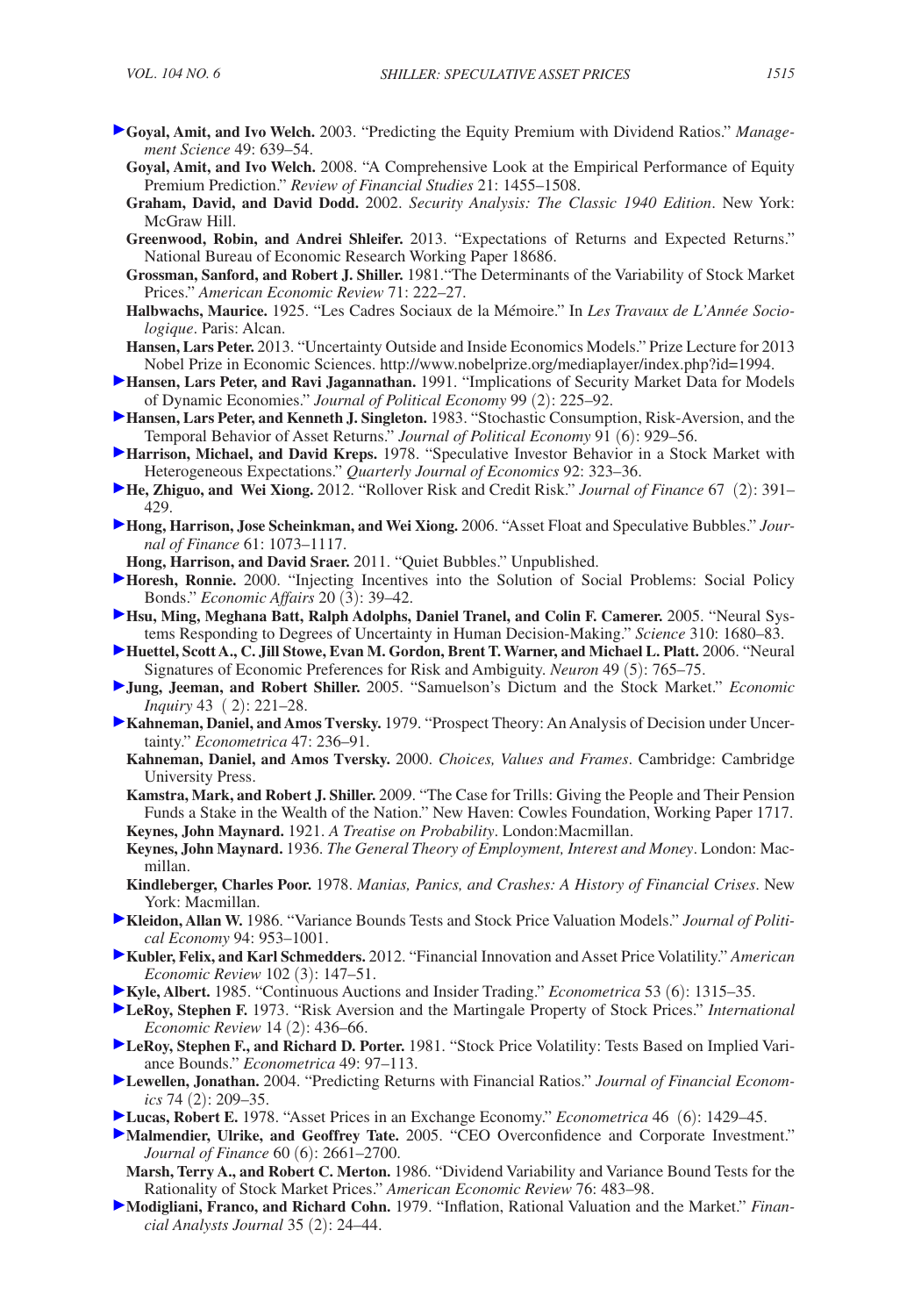- **Morris, Stephen.** 1996. "Speculative Investor Behavior and Learning." *Quarterly Journal of Economics* 62: 1327–47.
- **Moss, David A.** 2002. *When All Else Fails: The Government as Ultimate Risk Manager*. Cambridge, MA: Harvard University Press.
- **Mullainathan, Sendhil, and Eldar Shafir.** 2013. *Scarcity: Why Having Too Little Means So Much*. New York: Times Books.
- **Mullainathan, Sendhil, and Andrei Shleifer.** 2005. "The Market for News." *American Economic Review* 95 (4): 1031–53.
	- **Odean, Terrance.** 2000. "Do Investors Trade Too Much?" In *Behavioral Finance*, edited by Hersh Shefrin. Northhampton MA: Edward Elgar.
- **Phillips, Peter C. B., and Pierre Perron.** 1988. "Testing for a Unit Root in Time Series Regression." *Biometrika* 75 (2): 335–46.
- **Poterba, James M., and Lawrence H. Summers.** 1988. "Mean Reversion in Stock Prices: Evidence and Implications." *Journal of Financial Economics* 22: 26–59.
	- **Robbins, Lionel.** 1932. *An Essay on the Nature and Significance of Economic Science*. London: Macmillan.
	- **Rothman, James E.** 2013. "The Principle of Membrane Fusion in the Cell." Prize Lecture for 2013 Nobel Prize in Medicine. <http://www.nobelprize.org/mediaplayer/index.php?id=1975.>
	- **Saunders, Edward M.** 1993. "Stock Prices and Wall Street Weather." *American Economic Review* 83 (5): 1337–45.
- **Savage, Leonard J.** 1954. *Foundations of Statistics*. New York: Wiley.
- **Scheinkman, Jose, and Wei Xiong.** 2003. "Overconfidence and Speculative Bubbles." *Journal of Political Economy* 111: 1133–1219.
- **Shefrin, Hersh M.** 2008. *A Behavioral Approach to Asset Pricing*. Amsterdam: Elsevier.
- **Shefrin, Hersh M., and Meir Statman.** 1984. "Explaining Investor Preference for Cash Dividends." *Journal of Financial Economics* 13 (2): 253–82.
- **Shefrin, Hersh M., and Meir Statman.** 1985. "The Disposition to Sell Losers Too Early and Ride Losers Too Long: Theory and Evidence." *Journal of Finance* 40 (3): 777–90.
- **Shiller, Robert J.** 1972. "Rational Expectations and the Term Structure of Interest Rates." PhD diss., Massachusetts Institute of Technology.
- **Shiller, Robert J.** 1979. "The Volatility of Long-Term Interest Rates and Expectations Models of the Term Structure." *Journal of Political Economy* 87 (6): 1190–1219.
	- **Shiller, Robert J.** 1981a. "Do Stock Prices Move Too Much to be Justified by Subsequent Changes in Dividends?" *American Economic Review* 71 (3): 421–36.
- **Shiller, Robert J.** 1981b. "The Uses of Volatility Measures in Assessing Market Efficiency." *Journal of Finance* 36: 291–304.
- **Shiller, Robert J.** 1982. "Consumption, Asset Markets and Macroeconomic Fluctuations." *Carnegie Rochester Conference Series on Public Policy* 17: 203–38.
- **Shiller, Robert J.** 1984."Stock Prices and Social Dynamics." *Brookings Papers on Economic Activity* 2: 457–98.
	- **Shiller, Robert J.** 1986. "The Marsh-Merton Model of Managers' Smoothing of Dividends." *American Economic Review* 76 (3): 499–503.
	- **Shiller, Robert J.** 1987a. "Conventional Valuation and the Term Structure of Interest Rates." In *Macroeconomics and Finance: Essays in Honor of Franco Modigliani*, edited by R. Dornbusch, S. Fischer, and J. Bossons, 63–88. Cambridge, MA: MIT Press.
- **Shiller, Robert J.** 1987b. "Ultimate Sources of Aggregate Variability." *American Economic Review* 77 (2): 87–92.
- **Shiller, Robert J. 1988. "Portfolio Insurance and Other Investor Fashions as Factors in the 1987 Stock** Market Crash." *NBER Macroeconomics Annual* 3: 287–97.
- **Shiller, Robert J.** 1989. *Market Volatility*. Cambridge, MA: MIT Press.
- **Shiller, Robert J.** 1991. "Arithmetic Repeat Sales Price Estimators." *Journal of Housing Economics* 1: 110–26.
	- **Shiller, Robert J.** 1992. *Who's Minding the Store? The Report of the Twentieth Century Fund Task Force on Market Speculation and Corporate Governance*. New York: The Twentieth Century Fund. **Shiller, Robert J.** 1993. *Macro Markets: Creating Institutions for Managing Society's Largest Eco-*
- *nomic Risks*. New York: Oxford University Press. **Shiller, Robert J.** 1997. "Public Resistance to Indexation: A Puzzle." *Brookings Papers on Economic Activity* 1: 159–211.
	- **Shiller, Robert J.** 2000. *Irrational Exuberance*. 1st ed. Princeton, NJ: Princeton University Press
	- **Shiller, Robert J.** 2002. "Indexed Units of Account: Theory and Analysis of Historical Experience." In *Indexation, Inflation, and Monetary Policy*, edited by Fernando Lefort and Klaus Schmidt-Hebbel. Santiago, Chile: Central Bank of Chile.